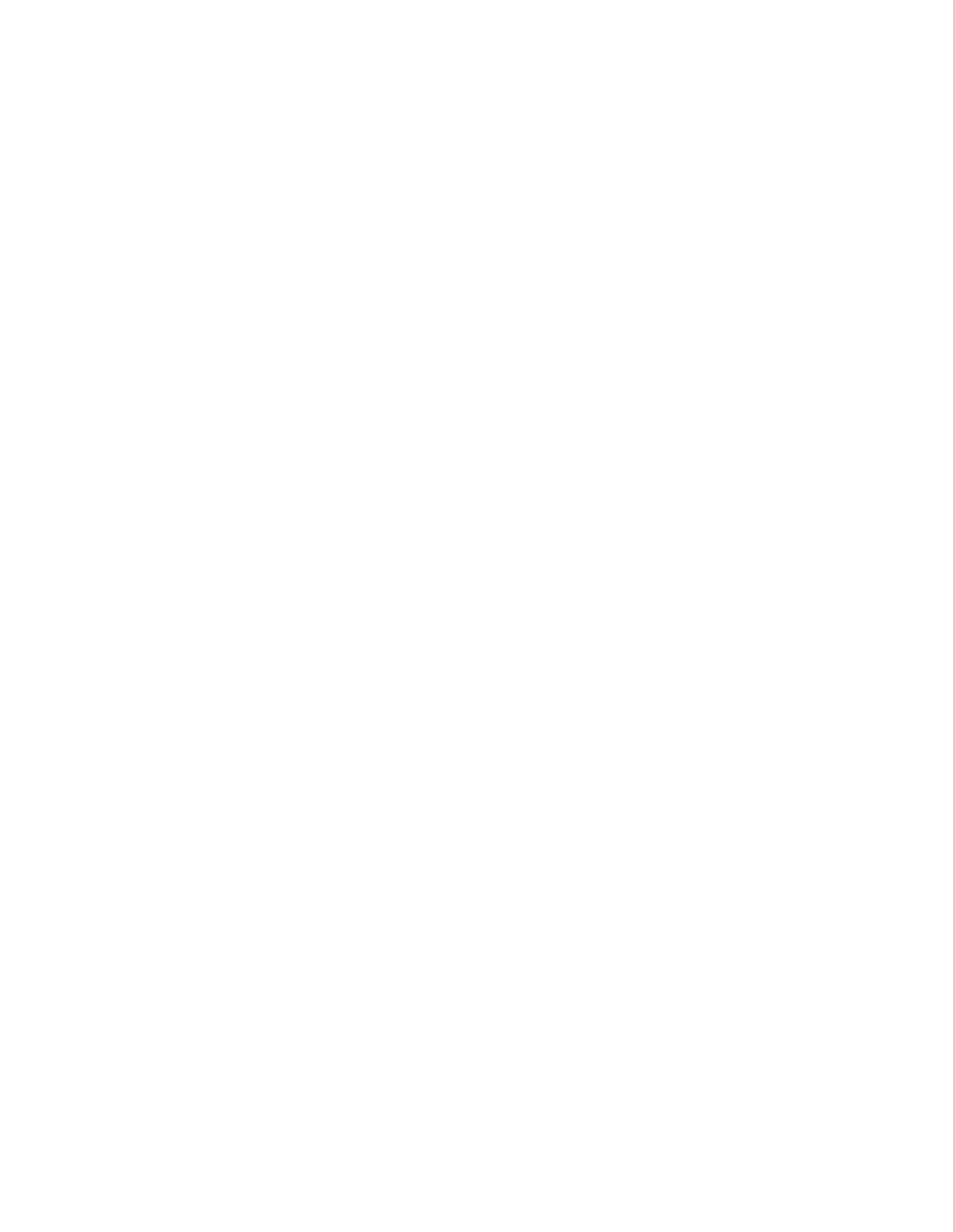## **Contents**

#### **Page**

At TNS, we know that being successful in today's dynamic global environment requires more understanding, clearer direction and greater certainty than ever before. While accurate information is the foundation of our business, we focus our expertise, services and resources to give you greater insight into your customers' behavior and needs.

Our integrated, consultative approach reveals answers beyond the obvious, so you understand what is happening today – and what will happen tomorrow. That is what sets TNS apart.

Thank you for allowing us to explore your business needs. We hope you will continue to trust TNS to provide the insight you need to sharpen your competitive edge.

| Data Sources And Form of                                                                                    | 2<br>2<br>2 |
|-------------------------------------------------------------------------------------------------------------|-------------|
| Definition of the Georgian Bay Region                                                                       | 3<br>3      |
| The Current State Of Affairs<br>Statistics on Volume and Trends<br><b>Current Sources of Volume for</b>     | 4<br>4      |
| Overnight Pleasure Travel<br>Age Profile of Overnight Pleasure<br><b>Travellers To The Georgian</b>         | 11          |
|                                                                                                             | 13          |
| Trip Profile of Overnight Visitors                                                                          | 14          |
| Sources of Potential Growth                                                                                 | 15          |
| Attractions Currently Offered                                                                               | 17<br>17    |
| Activity Participation in the Georgian                                                                      | 20          |
| Alignment With Demand                                                                                       | 21          |
| <b>Activity Packaging and Product</b><br>Development Possibilities<br>Profiling and Sizing the Activity     | 25          |
|                                                                                                             | 30          |
| Satisfaction Among Recent Visitors<br>External Sources of Resistance                                        | 35<br>40    |
|                                                                                                             | 41          |
| Descriptions of the<br>Studies Involved in the Analysis<br>Detailed Description of the<br>Conversion Model™ | 46          |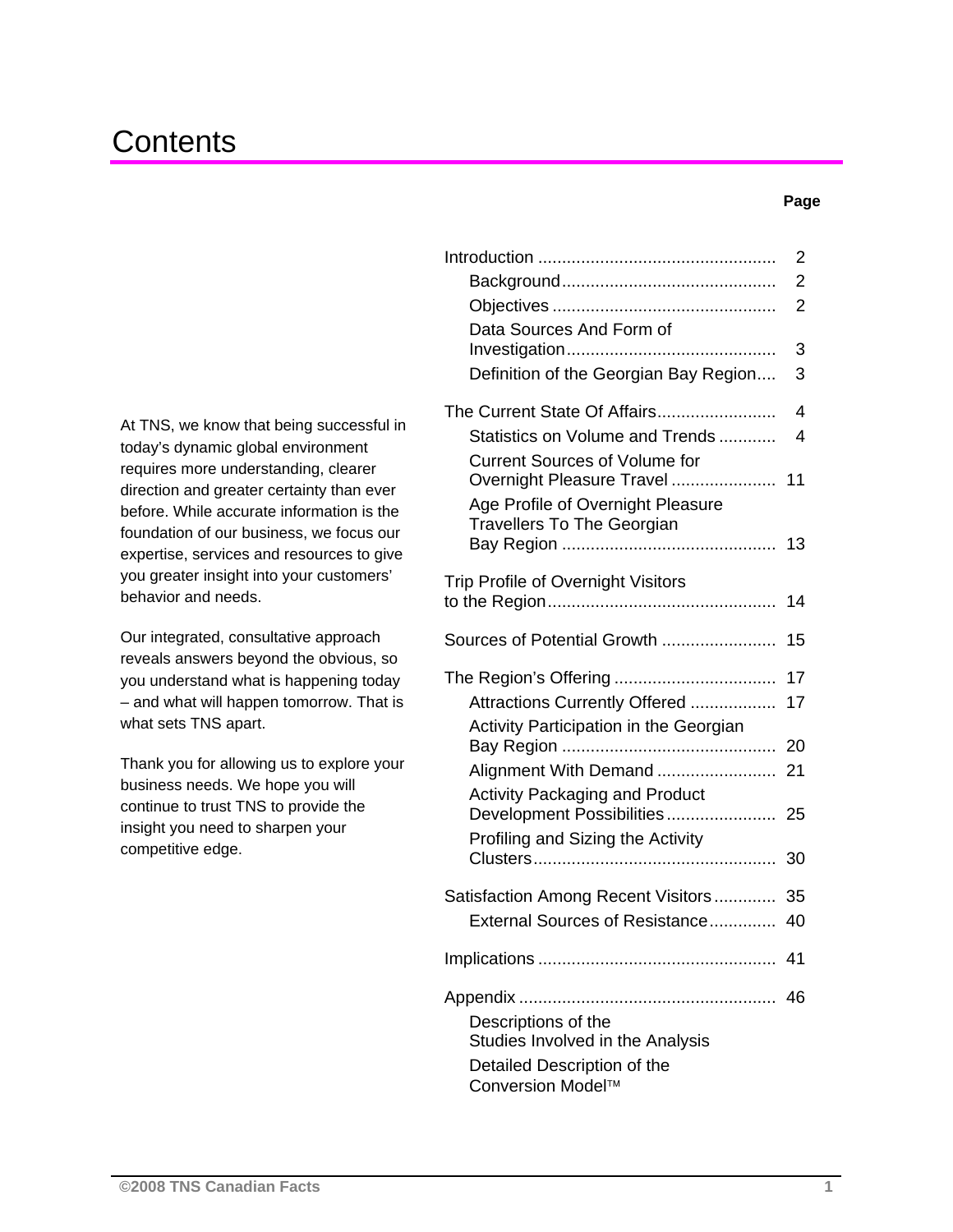## Introduction

### **Background**

The Georgian Bay Region is one of Ontario's premier tourism destinations, offering an exceptional diversity of tourism experiences within a fairly confined area. Nonetheless, there is a belief that the Region has significant unrealized potential as a travel destination both in Canada and in the United States. This view has been expressed at various times by policy-makers, marketing organizations and industry stakeholders in the region. However, before significant new investments in investigating the opportunity are made, and possible courses of action devised, it would be prudent to review existing data pertaining to the region in order to scope the magnitude of potential that exists and to identify, in broad terms, positioning and marketing strategies that are likely to be successful.

To this end the Ontario Ministry of Tourism commissioned TNS Canadian Facts to undertake a review of existing data and to synthesize the results into a single set of implications and recommendations.

### **Objectives**

The essential purpose of this study is to investigate existing data applicable to Georgian Bay (or the Georgian Bay Tourism Region), with a view to developing a roadmap for effectively targeting the destination to potential visitors with motivating messages and packaged product offerings.

In more specific terms, the objectives of this investigation are to:

- Uncover Georgian Bay's current standing and potential as a tourism destination;
- Define barriers and inducements to choosing Georgian Bay;
- Determine the messages and expressions of traveler benefits that will resonate most powerfully with the target audience;
- Identify the specific tourism products and experiences that have the most potential to attract desired travellers and are consistent with the Region's ability to deliver, either currently or via resource development.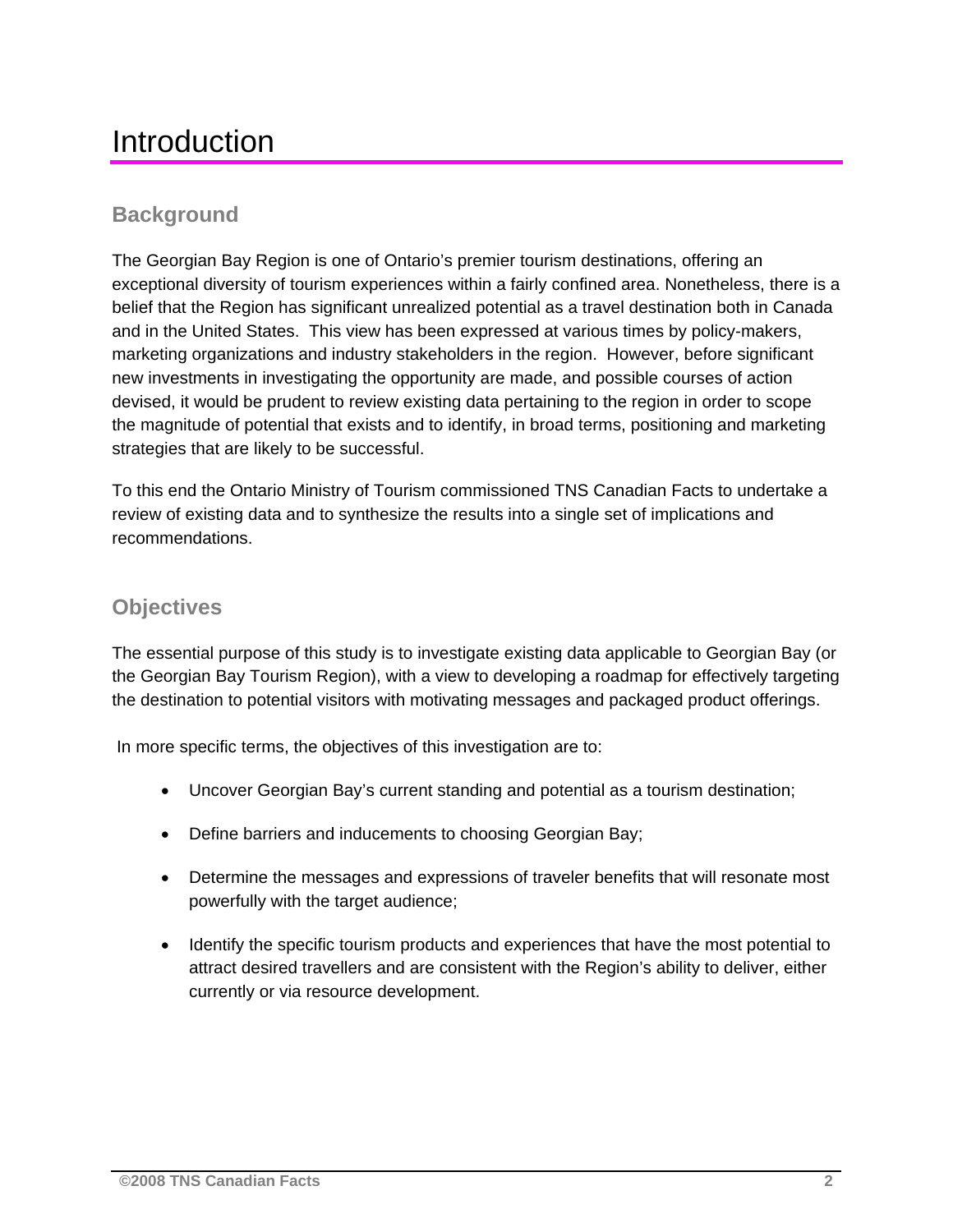### **Data Sources and Form of Investigation**

In preparing this report the following data sources were explored.

- Travel Activities and Motivations Survey (TAMS) '06, Canada and US;
- The TAMS Ontario US Return-To-Sample (RTS) Study conducted in the summer of 2007;
- ITS 2001-2006 / CTS 2001-2004;
- Travel Survey of Residents of Canada 2006 (TSRC);
- Provincial Traffic Volumes 1988-2005, Ministry of Transportation, Ontario;
- Ontario's Travel Intentions tracking program (2005);
- Ontario Ad and Brand Tracking Study July, 2008.

Patterns within each data set were examined as a means of pursuing specific investigative themes. A technical summary of each of these studies appears in the appendix to this report.

If appropriate, application of multivariate and other analytical techniques were considered as aids to the investigation. However, no new primary survey work was undertaken to support the purposes of this study. It should be noted, therefore, that of the works explored, none is directly focused on the holistic goals of this exploration. As a consequence, there are necessary limitations to the depth of the exploration and the conclusions that can be drawn. There is also an obvious need to rely, to some degree, on indirect associations and inference.

Valuable background information was obtained from marketing reports provided by the Georgian Bay Destination Development Partnership, and from a meeting with this body held on September  $4<sup>th</sup>$ , 2008.

### **Definition of the Georgian Bay Region**

For the purposes of this analysis, we have used a geographic definition of the Georgian Bay Region that is aligned as closely as possible to that articulated by the Ministry of Tourism. (This might be regarded as the Core Georgian Bay region.) The limitations of the various data sources required that we expand this definition to some degree in certain cases, but it has been our intention throughout to align as closely as possible to the following census units comprising the region:

- Bruce (CD41)
- Grey (CD42)
- Simcoe (CD43)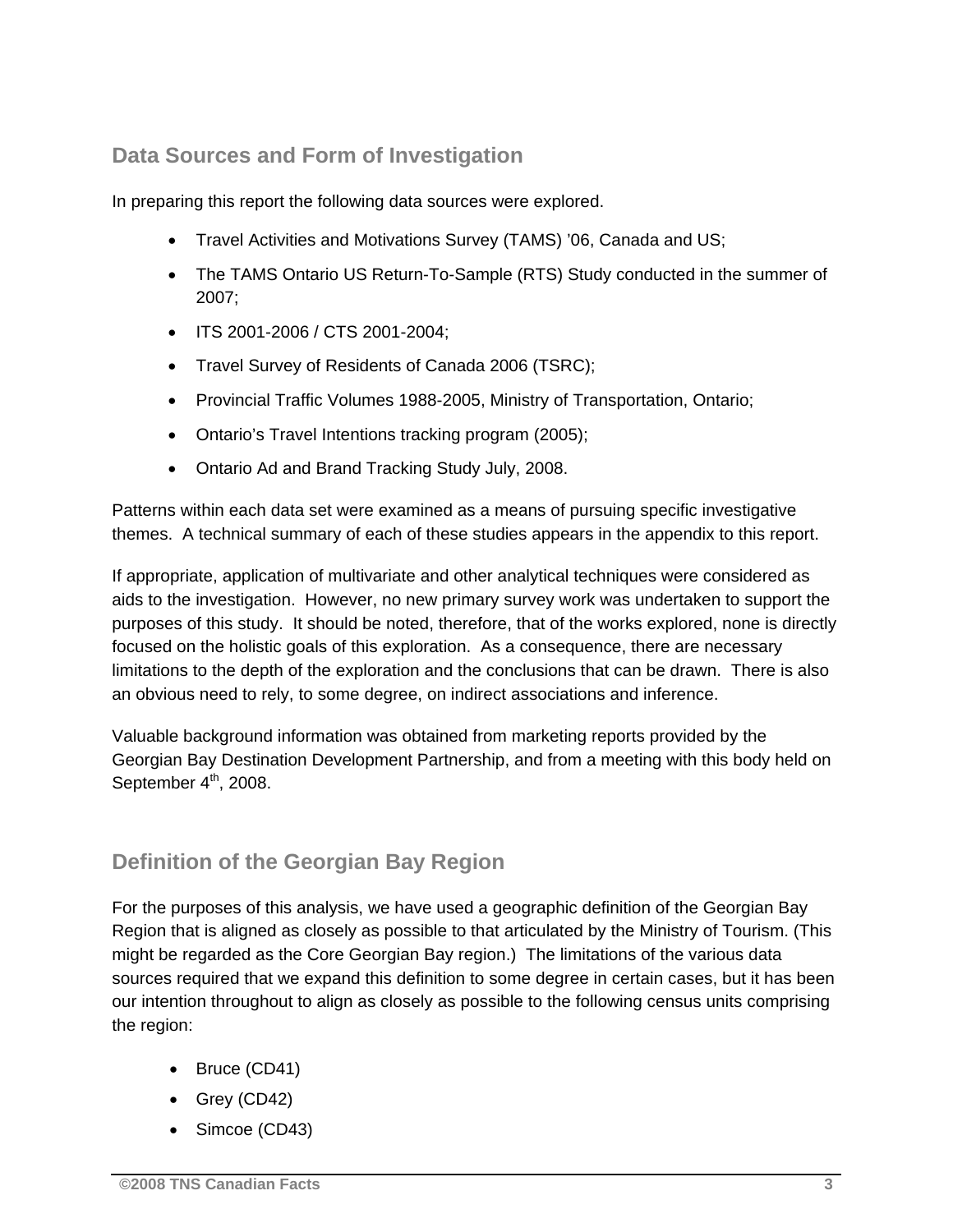## The Current State of Affairs

### **Statistics on Volume and Trends**

### **Travel from the US**

According to the most recent trend data made available by Statistics Canada, the Georgian Bay Region has suffered a gradual decline in volume (person visits) over the past several years (despite a short period of stability between 2003 and 2005) . The erosion is most clearly evident in the US source markets. Overall, person visits originating in the US declined by 15% between 2001 and 2006, from roughly 317,000 to just under 270,000.

While day trips account for some of this erosion, the overnight component of travel sourced from the US has shown signs of weakness. Overnight trips made by Americans declined by 16% between 2001 and 2006. There is evidence of recent recovery (between 2005 and 2006) within the pleasure travel stream, but this seems to have been offset to some degree by accelerated decline in VFR travel during the same period. Overall, overnight volume recorded from the US sits at a decidedly lower level in 2006 than in 2001 within both the pleasure and VFR segments.

As far as US travel goes, the overnight segment of the Georgian Bay Region's tourism sector is critical. It not only accounts for the lion's share of total visits from the US, but delivers significantly greater revenue per visitor than does the same-day segment. Correspondingly, then, the volumetric loss recorded from US source markets has a substantive negative impact on total tourism revenues, despite the fact that US tourism flows to the region are dwarfed by those originating in Ontario itself.

By contrast, though the Niagara Region has experienced a larger proportionate loss of total person visits, this is accounted for mainly by the precipitous decline in same-day traffic. Niagara has apparently had more success than the Georgian Bay Region with respect to minimizing losses in the more lucrative overnight trade. Clearly then, efforts to prompt a resurgence of US overnight travel to Ontario has greater significance for the Georgian Bay Region than it does for other major tourism destinations in the province that have been able to retain some buoyancy in this regard. However, the recent downturn in US economic fortunes and the strength of the Canadian dollar relative to its US equivalent may be suppressing precisely this segment of Ontario's US source markets.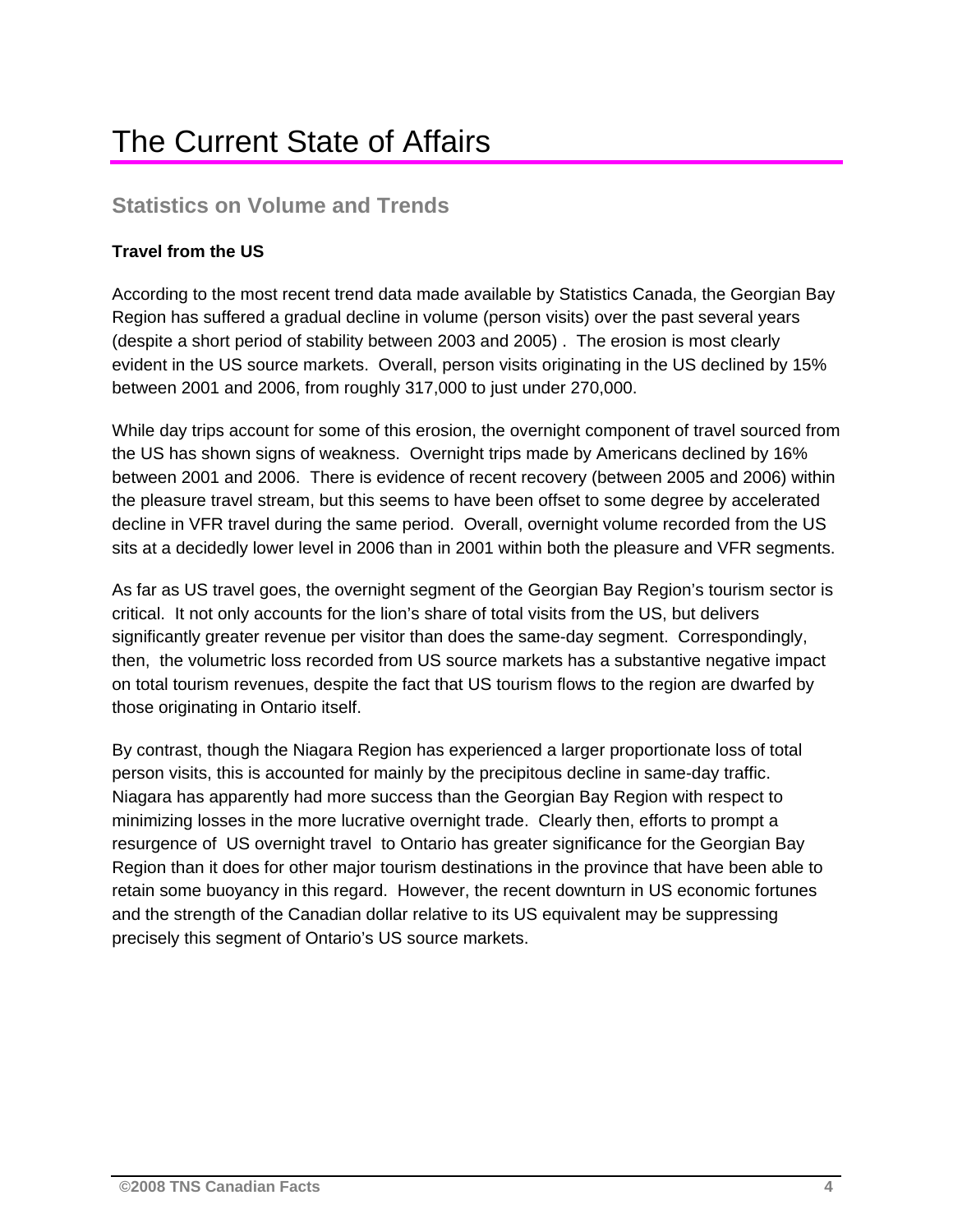

### **Person Visits To The Georgian Bay Region From The U.S.**

*Source: Statistics Canada, International Travel Survey 2001-2006.* 





*Source: Statistics Canada, International Travel Survey 2001-2006.*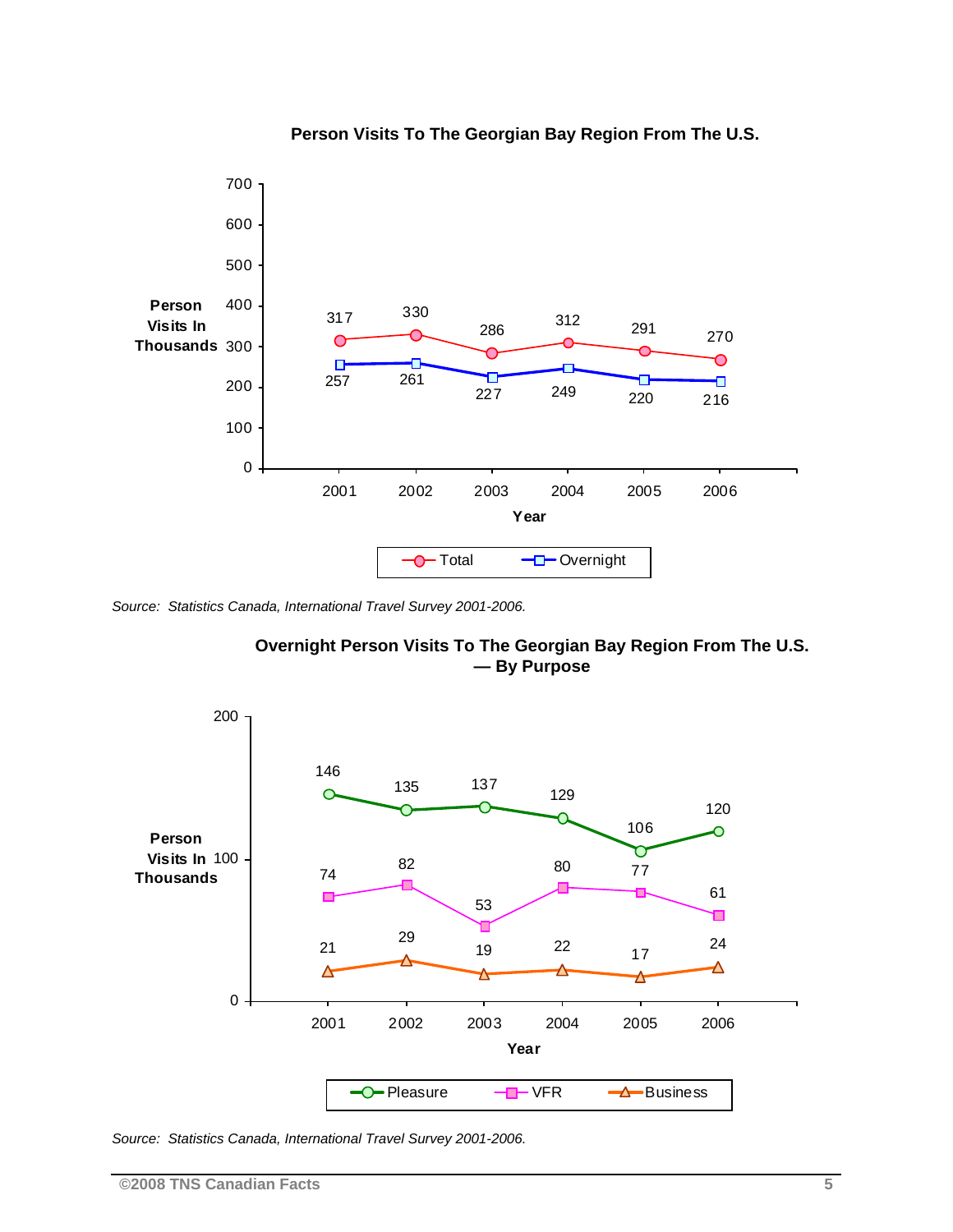| Change In Georgian Bay Travel Volume Relative To Other Ontario Regions |                 |  |
|------------------------------------------------------------------------|-----------------|--|
|                                                                        | — From The U.S. |  |

|                                | From U.S. |           | Difference In % |   |
|--------------------------------|-----------|-----------|-----------------|---|
|                                | 2001      | 2006      |                 | ٠ |
|                                |           |           |                 |   |
| <b>Georgian Bay Area:</b>      |           |           |                 |   |
| <b>Total Person Visits</b>     | 316,909   | 269,871   | -15%            |   |
| <b>Overnight Person Visits</b> | 256,669   | 215856    | $-16%$          |   |
| Southwestern Region:           |           |           |                 |   |
| <b>Total Person Visits</b>     | 3,169,884 | 2,189,124 | $-31%$          |   |
| <b>Overnight Person Visits</b> | 805,399   | 666,065   | -17%            |   |
| <b>Niagara Region:</b>         |           |           |                 |   |
| <b>Total Person Visits</b>     | 9,304,452 | 5,687,570 | -39%            |   |
| <b>Overnight Person Visits</b> | 1,843,873 | 1,678,407 | $-9%$           |   |

*Source: Statistics Canada, International Travel Survey 2001-2006.*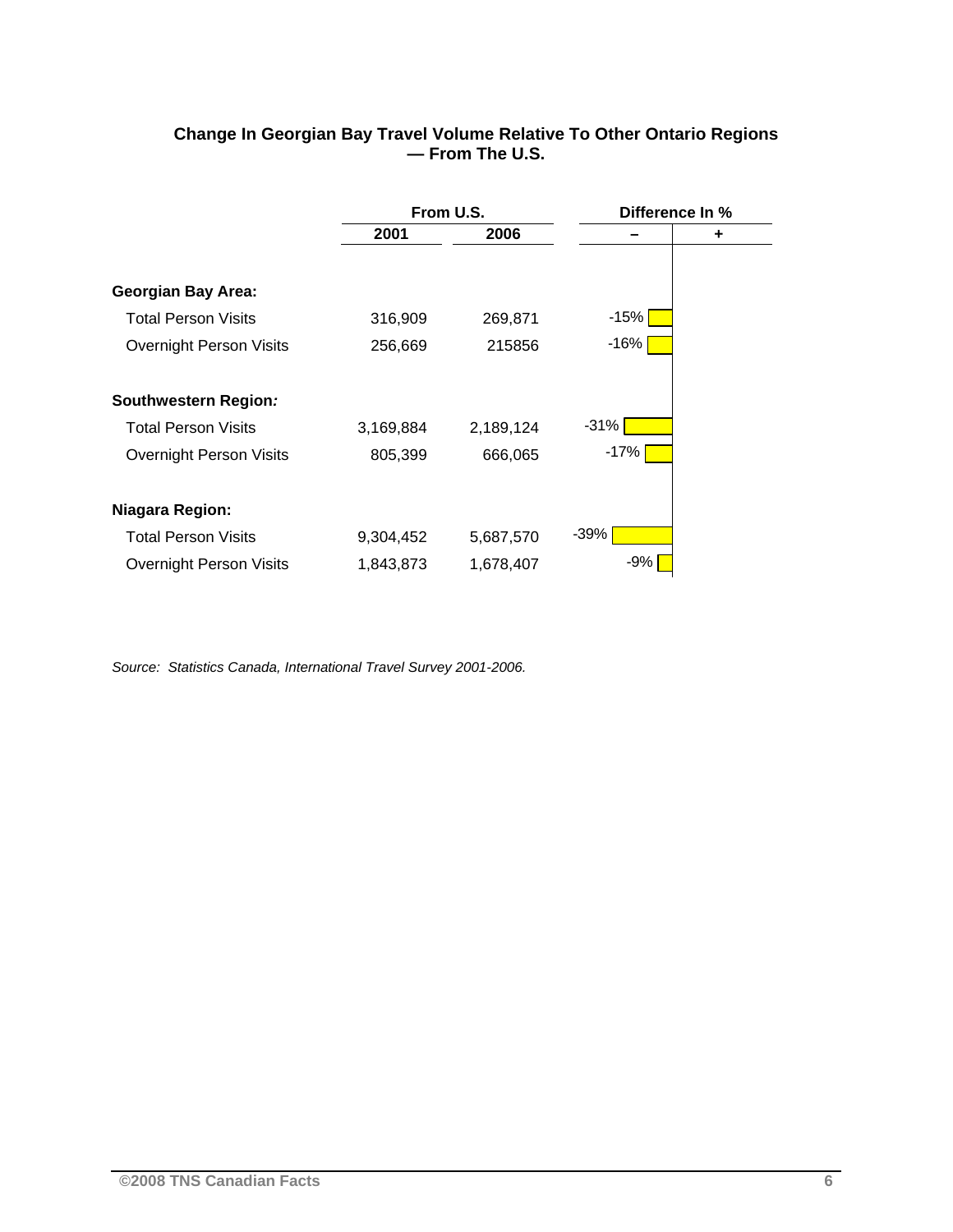#### **Awareness in the US**

The Georgian Bay Region's lack of profile in the US is illustrated by awareness of its key geographic features. On an aided basis, many (though certainly not most) US travellers residing in the Near and Mid Markets are aware of Georgian Bay as a geographic feature, but considerably fewer are aware of its main land-based regions and points of interest such as the Bruce Trail, Collingwood, Muskoka or Wasaga Beach.

While generating wider awareness within the US traveller community would undoubtedly stimulate growth, there still exists opportunity to generate momentum should current levels of suppressed awareness persist. The rate of stimulating visitation among Americans who express awareness is markedly low with respect to tourism districts in and near the Region such as Wasaga Beach and Muskoka. Low rates of conversion are also noted specifically within the US Mid Markets when attention is turned to Collingwood and the Bruce Trail.



### **Awareness of Ontario Outdoor Destination Among US Travellers**

*\*\* Ratio = % Have Travelled % Aware Source: Travel Intention Survey, 2005*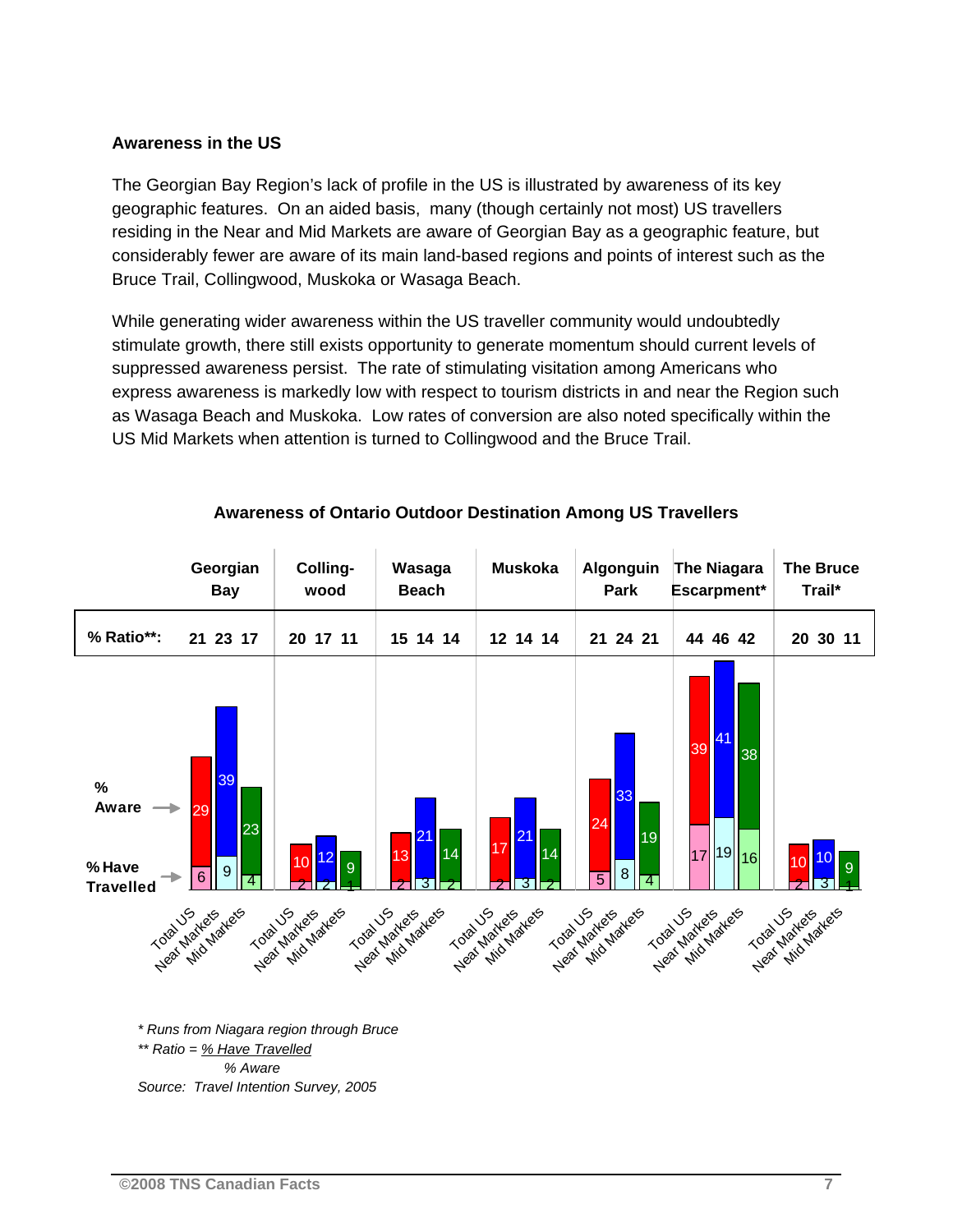### **Travel from Canada**

There is also evidence of decline when attention is turned to travel volume sourced in Canada, largely involving the same-day component of the market. Despite the fact that changes to the Canadian Travel Survey have made it somewhat problematic with respect to drawing direct comparisons between 2006 and previous years, it is clear that the Region has not been able to maintain the peak pleasure travel volumes recorded in 2002 and has likely suffered some degree of further erosion since 2004.

Same-day and overnight travel account for similar shares of person visits to the Georgian Bay Region that originate in Canada, and though losses in the same-day segment have modestly shifted the ratio since 2001, a rough equivalence has held despite recent changes in total travel volume. As one might expect, given differences in proximity, same-day travel carries far greater weight in the Canadian source markets than it does in the US. This relative strength in combination with the sheer number of same-day trips involved does suggest certain domestic opportunities. Specifically, there may be significant potential to convert a fair number of domestic same-day trips to extended stays in the region. Certainly, the existing pool of sameday travel is large enough to afford some opportunity in that regard, possibly by conveying to domestic travellers a better sense of the breadth of tourism experiences that the region offers.

Canadian and US comparisons are of some value in another sense as well. In a travel context, the Georgian Bay Region exists primarily as a pleasure destination among both Americas and Canadian travellers. However, as a proportion of total trips, pleasure travel **does not** achieve greater prominence relative to VFR in the US source markets, even though the network of friends and relatives in the Region is far less extensive among Americans than among Canadians. This suggests considerable under-development of Georgian Bay as a pleasure travel destination in its US source markets. Certainly proximity plays a role in this regard, but one could argue that this impediment might certainly be overcome or reduced with messages carefully targeted to the travel needs of potential visitors and clearly suggestive of the region's suitability for an extended visit. Indeed, the solution here is not unlike that pertaining to the challenge of converting domestic same-day visitors to overnight stays.

The need to take action on both counts is underscored by evidence that the Georgian Bay Region has not been able to rely on the domestic market as a source of growth capable of compensating for the loss of US tourists. At least this is the case when we examine data collected through to 2006. Unlike Southwestern Ontario and the Niagara Region (both of which have benefited from a significant upswing in domestic volume in recent years), Georgian Bay has generated no momentum with respect to either overnight or same-day travel within its Canadian source markets. In fact, considerable softness has been noted for same-day travel.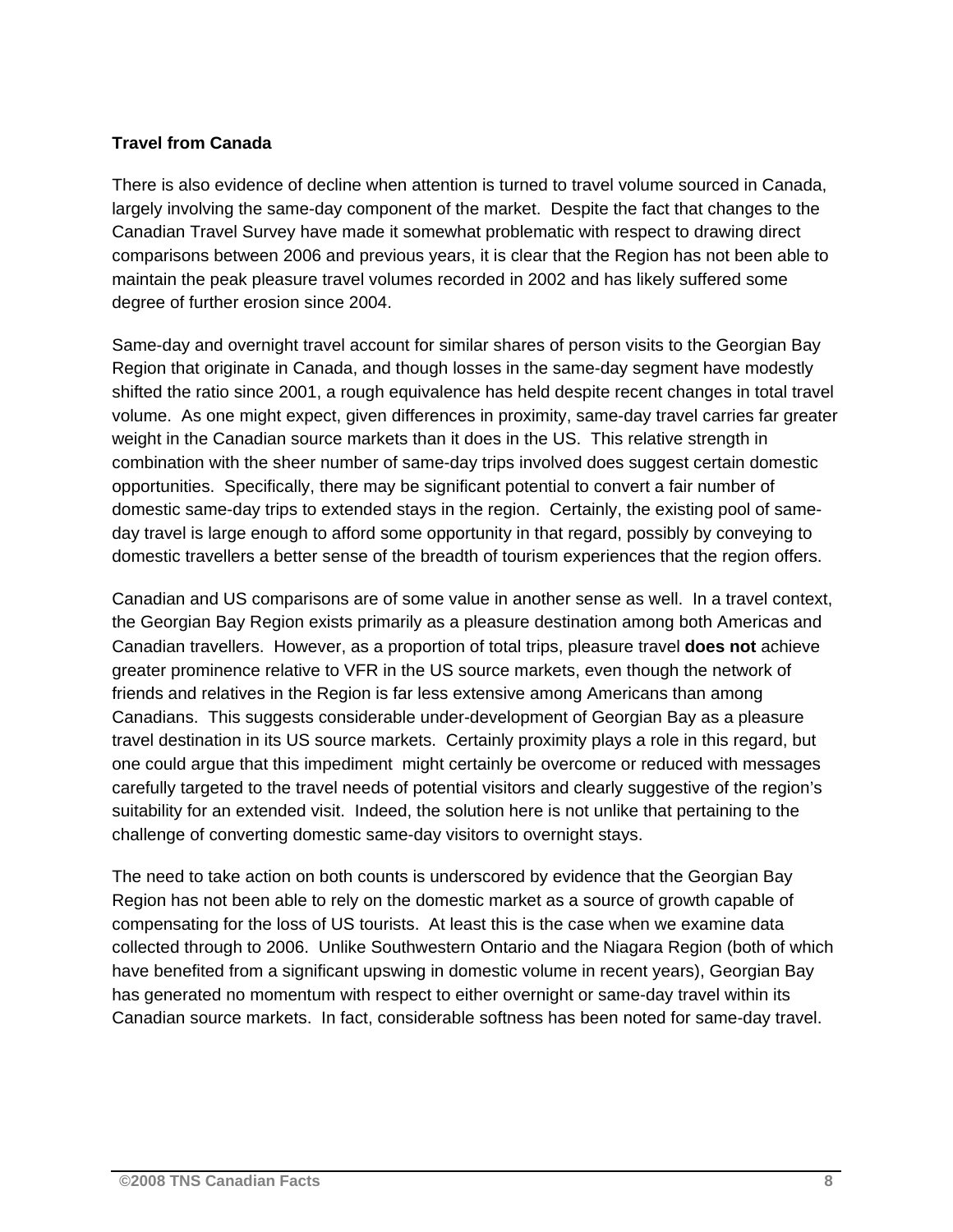

#### **Person Visits To The Georgian Bay Region From Canada**

*Source: Statistics Canada, Canadian Travel Survey 2001-2004; Travel Survey of Residents of Canada 2006.* 

*\* Due to a change in data collection methodologies, 2005 data is not available and 2006 data is not directly comparable to any historical data* 

**Overnight Person Visits To The Georgian Bay Region From Canada — By Purpose** 



*Source: Statistics Canada, Canadian Travel Survey 2001-2004; Travel Survey of Residents of Canada 2006. \* Due to a change in data collection methodologies, 2005 data is not available and 2006 data is not directly comparable to any historical data*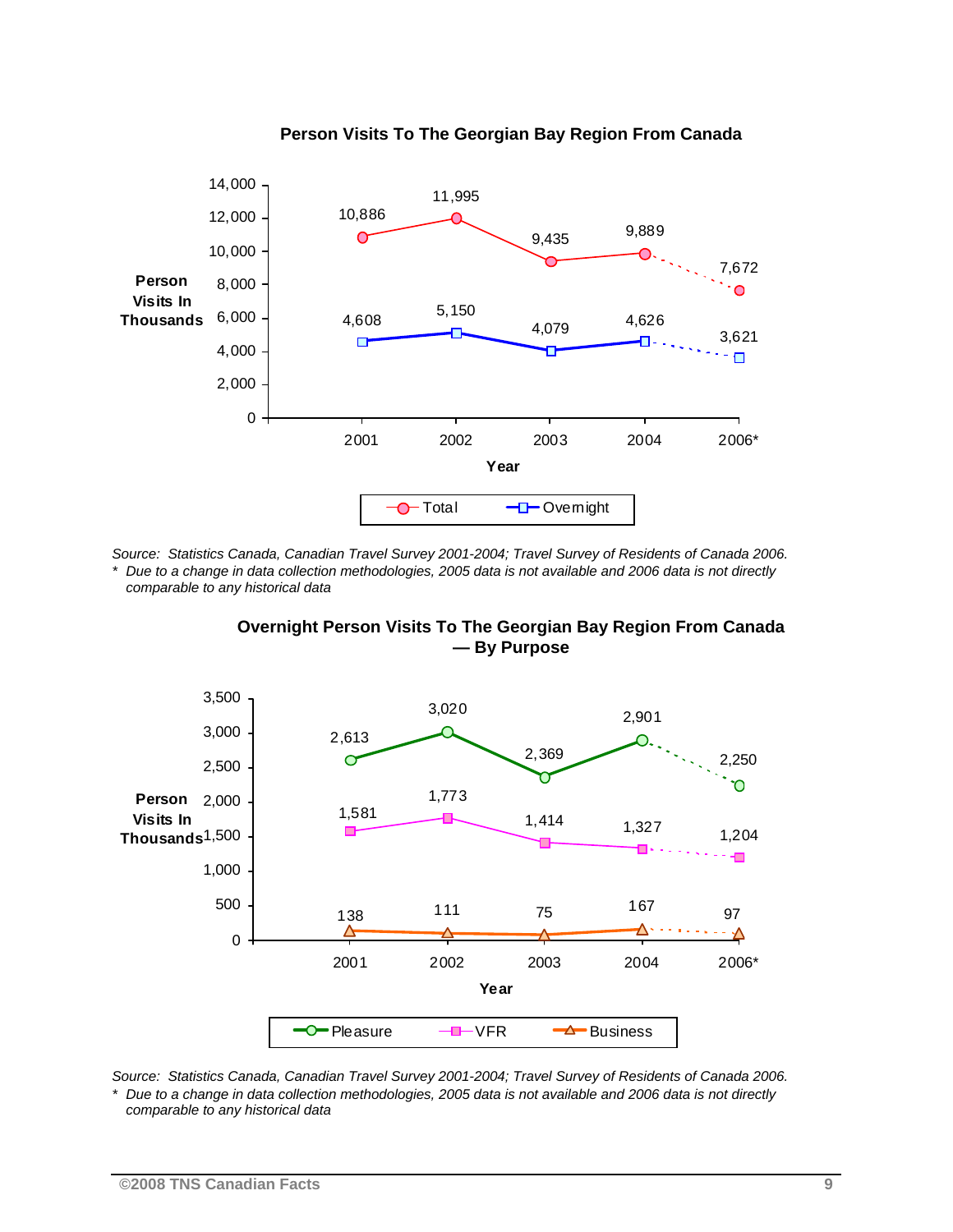|                                |            | <b>From Canada</b> |     | Difference In % (2001-<br>2004) |           |
|--------------------------------|------------|--------------------|-----|---------------------------------|-----------|
|                                | 2001       | 2004               |     | ÷                               | 2006*     |
| <b>Georgian Bay Region:</b>    |            |                    | -9% |                                 |           |
| <b>Total Person Visits</b>     | 10,865,920 | 9,889,321          |     | $±0\%$                          | 7,671,562 |
| <b>Overnight Person Visits</b> | 4,608,412  | 4,626,203          |     |                                 | 3,620,787 |
| <b>Southwestern Region:</b>    |            |                    |     | $+11%$                          |           |
| <b>Total Person Visits</b>     | 9,958,715  | 11,014,000         |     | $+24%$                          | 9,821,665 |
| <b>Overnight Person Visits</b> | 3,261,122  | 4,031,749          |     |                                 | 3,560,451 |
| Niagara Region:                |            |                    |     | $+3%$                           |           |
| <b>Total Person Visits</b>     | 5,384,951  | 5,554,849          |     | $+22%$                          | 5,102,257 |
| <b>Overnight Person Visits</b> | 1,975,040  | 2,414,634          |     |                                 | 2,254,133 |

### **Change In Georgian Bay Travel Volume Relative To Other Ontario Regions — From Canada**

*Source: Statistics Canada, Canadian Travel Survey 2001-2004; Travel Survey of Residents of Canada 2006.* 

*\* Due to a change in data collection methodologies, 2005 data is not available and data from 2006 is not directly comparable to any historical data*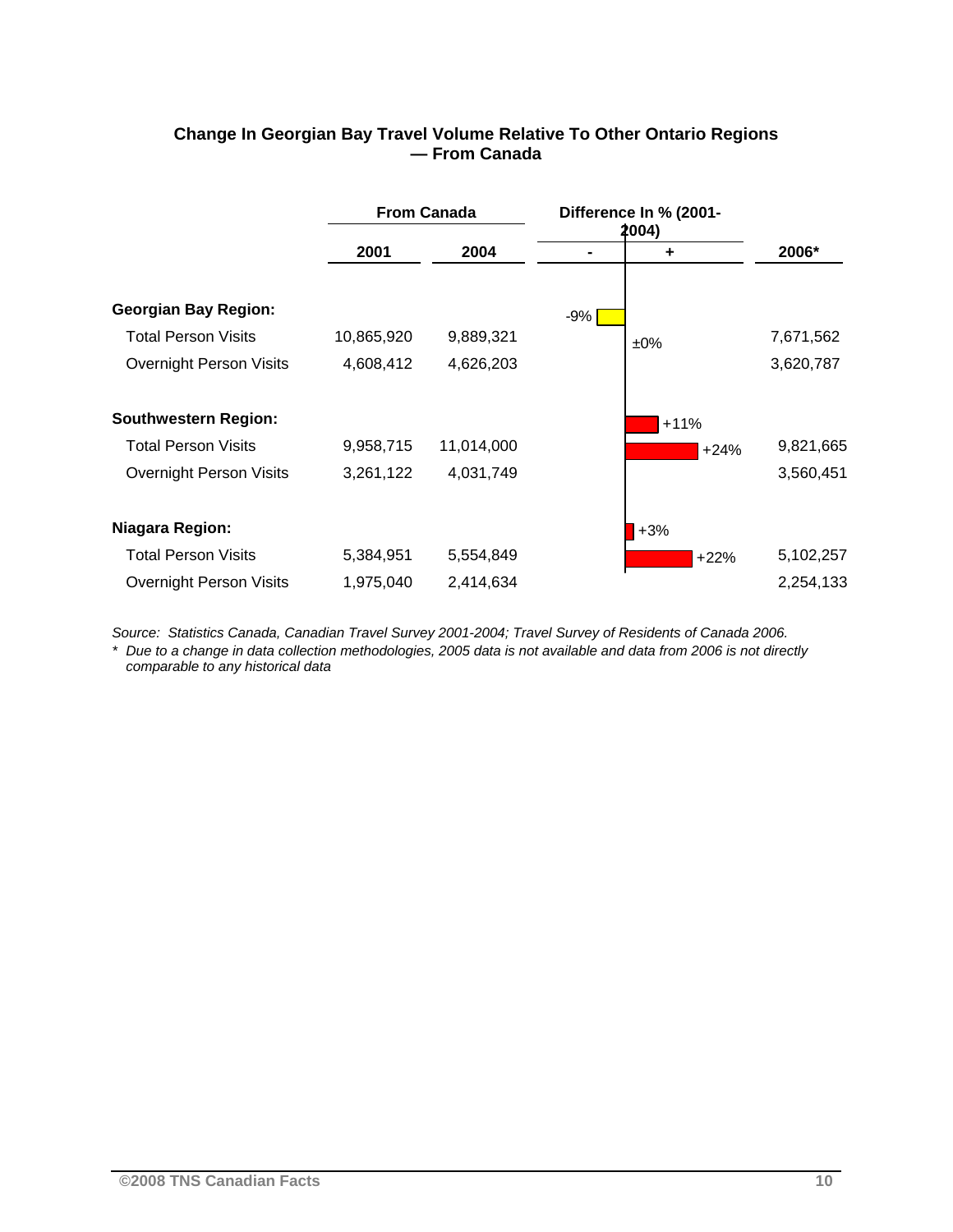### **Current Sources of Volume for Overnight Pleasure Travel**

The following graphs clearly indicate that, though possibly underdeveloped as a source of overnight visitors, the immediate US border area (Michigan and New York) nonetheless represents the most concentrated source of visitation to the Region beyond Ontario itself. At the same time, these volumetric data also suggest that the Georgian Bay Region does have the capability of appealing to a reasonably wide geographic area. This is clearly evident in the flows recorded from more distant origin markets. About one-third of total international visitors come from areas of the US beyond the Great Lakes basin and just under one quarter come from overseas points of origin.

In the case of Canadian overnight pleasure travellers to the Region, the primary source markets are represented by the main Ontario population centres directly to the south, with the GTA delivering the largest tourism volumes. In light of this, distances travelled to the Region seem long enough to warrant overnight visitation in many cases and, therefore, transition of more same-day visits to short getaway trips of one to three nights away from home. Here too, one could argue for a solution that places some emphasis on impressing potential visitors with the breadth of the offer, packaging the Region's experiences appropriately and providing assurance that adequate accommodation is available.



### **Overnight Pleasure Visits By Place Of Residence — 2006 (US and Other International Visitors only)**

*Source: Statistics Canada, International Travel Survey 2006.*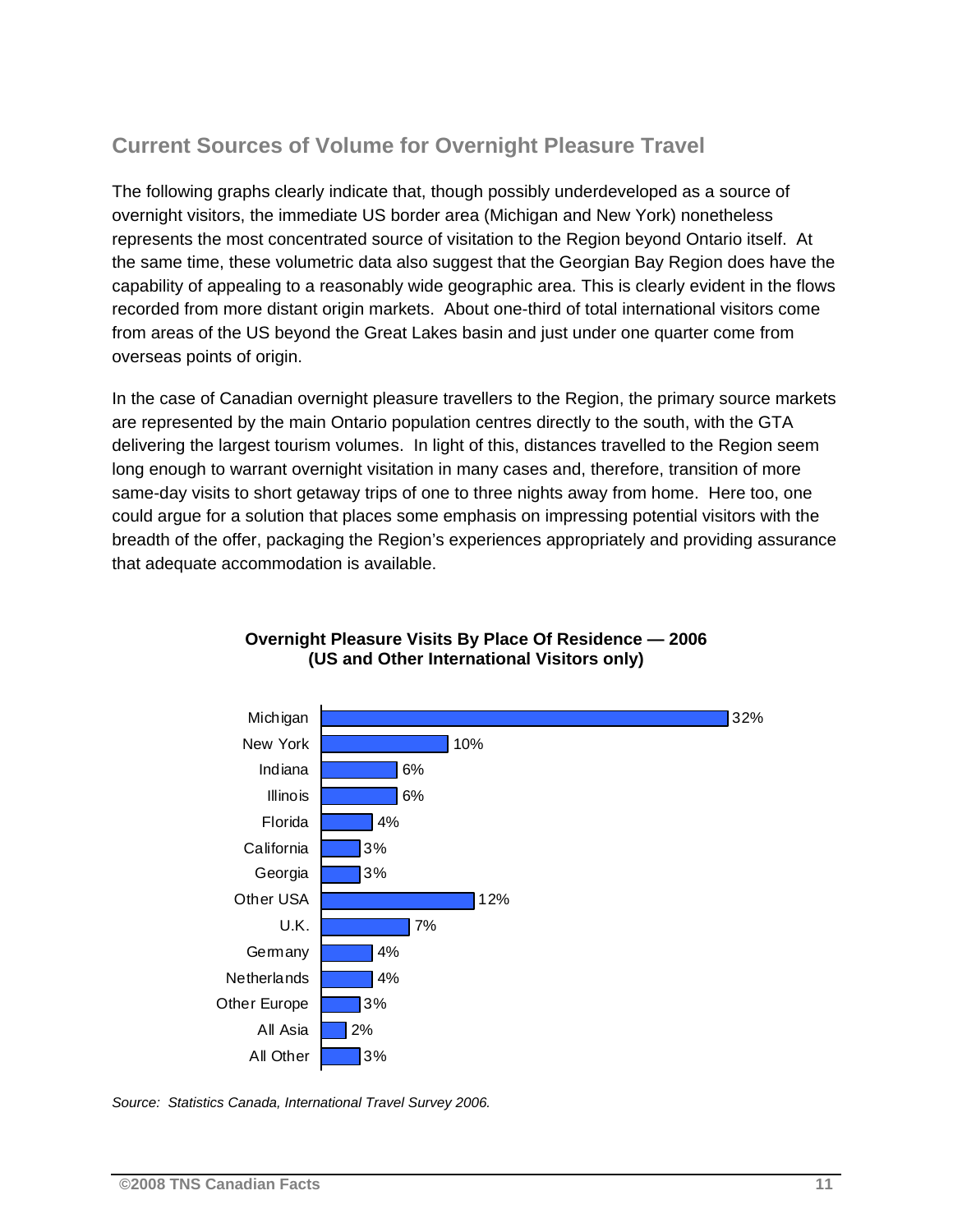



*Source: Ontario Ministry of Tourism, Travel Survey of Residents of Canada 2006.*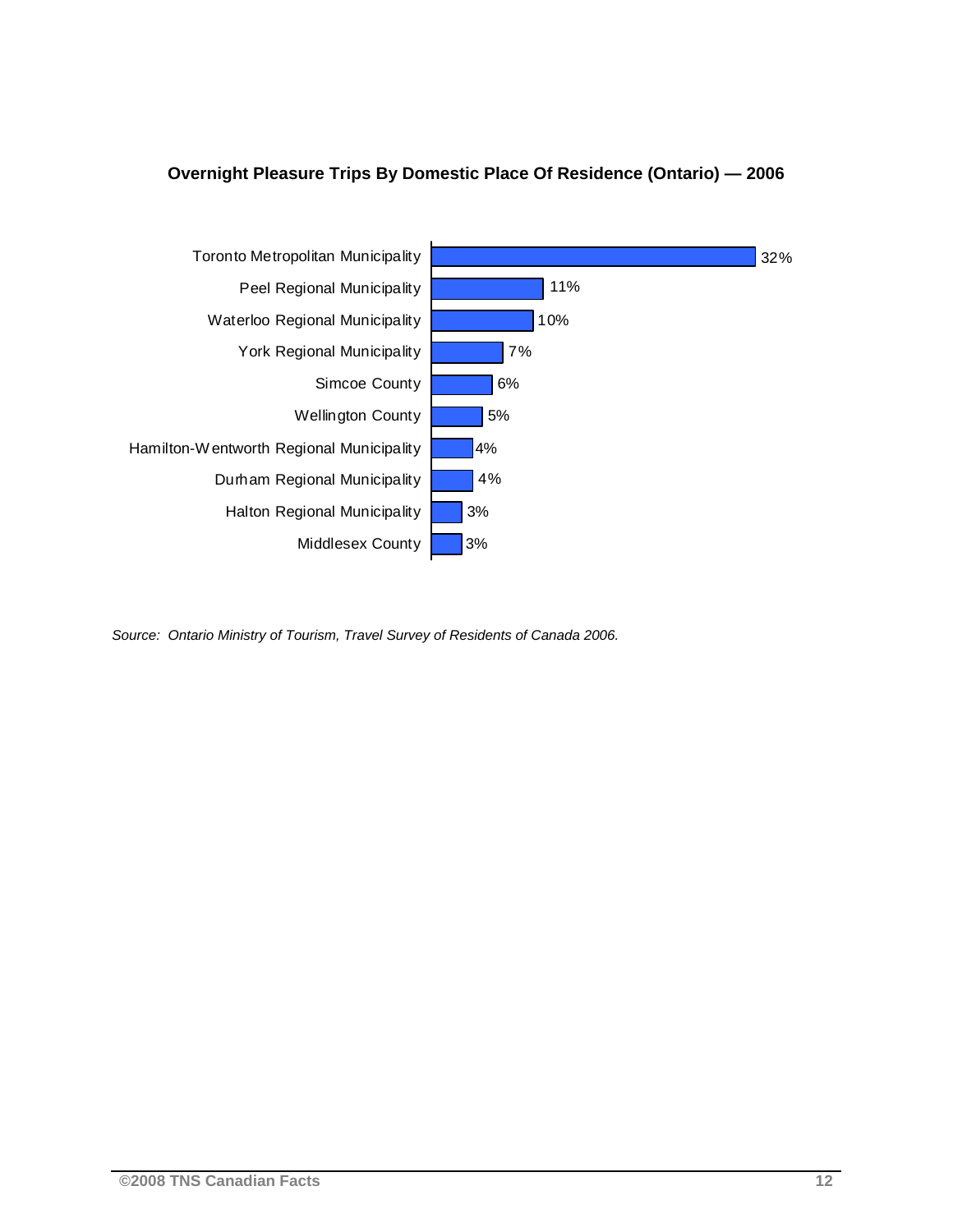### **Age Profile of Overnight Pleasure Travellers To The Georgian Bay Region**

Americans who have visited the Georgian Bay Region for an overnight pleasure trip tend to be older, on average, than the general US traveller population. This is likely correlated with greater affluence and is suggestive of an over-representation of mature, affluent couples and possibly older families.

When turning to overnight pleasure travellers from within Ontario, there is evidence of somewhat greater alignment with the age profile of the total population than is the case with American visitors. This is, perhaps, to be expected, given the popularity of this travel region among Ontario residents and the concomitant tendency to appeal to a cross-section of travellers from the province. Still, as with Americans, there is some degree of underrepresentation among the younger groups and over-representation of the middle-age cohorts. From these results, one would not anticipate substantive variation from the Ontario population as a whole when it comes to the socio-economic profile of domestic visitors with the likelihood of a skew toward affluence.

Overall, these profile patterns imply that visitation to the Georgian Bay region may have been responsive to overtures aimed at the Affluent Mature market, at least to a degree. While this is consistent with recent marketing strategies for Ontario as a whole, one could also argue that significant untapped potential exists to draw greater volume from the young household and young family segments. This possibility is underscored by the fact that the potential to appeal to younger families may be quite strong given the mix and range of activities and attractions in the Region.

|                 |            | Percent Of Overnight Georgian Bay Pleasure Travellers From |                  |                                                     |
|-----------------|------------|------------------------------------------------------------|------------------|-----------------------------------------------------|
|                 |            | Ontario*                                                   |                  | $U.S.*$                                             |
|                 | (503)<br>% | <b>Difference</b><br>vs. Total<br><b>Population</b>        | $(83)$ ****<br>% | Difference vs.<br><b>Total</b><br><b>Population</b> |
| Age:            |            |                                                            |                  |                                                     |
| Under 15 Years  | n/a        | n/a                                                        | 11               | -9                                                  |
| $15 - 24$ Years | $8***$     | -8                                                         |                  | $-7$                                                |
| $25 - 34$ Years | 3          | $-12$                                                      | 3                | $-11$                                               |
| $35 - 44$ Years | 15         | $-4$                                                       | 13               | -1                                                  |
| $45 - 54$ Years | 40         | $+21$                                                      | 35               | $+35$                                               |
| $55 - 64$ Years | 20         | $+6$                                                       | 17               | $+7$                                                |
| 65+ Years       | 15         | $-2$                                                       | 13               | ±0                                                  |

### **Age Profile of Georgian Bay Region Overnight Pleasure Travellers**

*\* Source: Statistics Canada, Travel Survey of Residents of Canada 2006 ("Under 15 Years" data not reported).* 

*\*\* Source: Statistics Canada, International Travel Survey 2006.* 

*\*\*\* 18-24 Years.* 

*\*\*\*\* Caution small base size*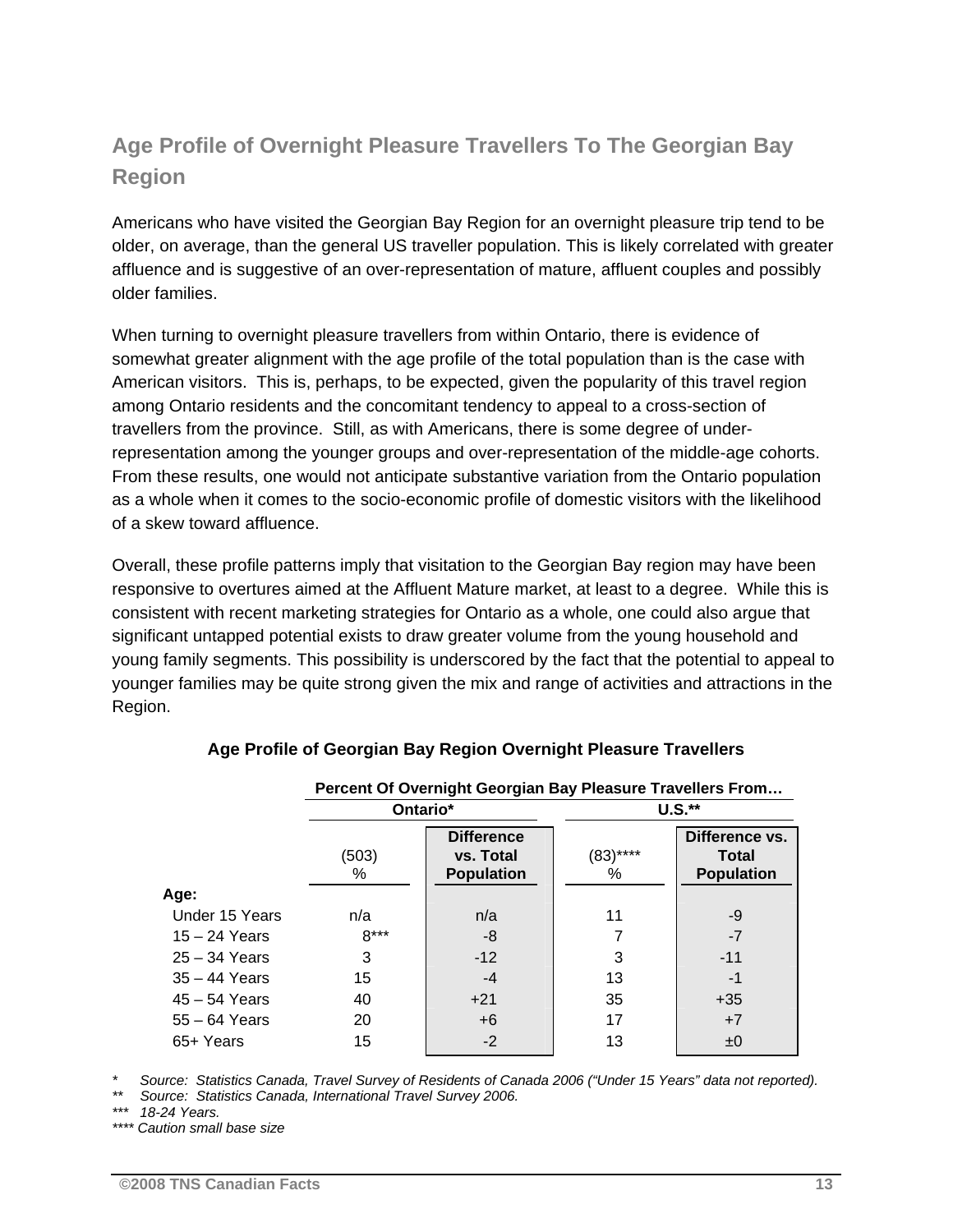## Trip Profile of Overnight Visitors to the Region

Canadians and Americans who have taken an overnight trip to the Georgian Bay Region in the recent past differ to some degree with respect to party size, accommodation choice, spending patterns and expenditures per night per visitor. When compared with Canadians, Americans spend considerably more on average, with considerably more dollars going to shopping, accommodation and recreation/ entertainment rather than food and beverages. Americans are also far more likely to select paid commercial accommodation and to travel as couples without the accompaniment of children. These findings are consistent with our previous contention that the appeal of the Georgian Bay Region is skewed toward the mature and affluent segments, especially in the U.S. It is also consistent with the very significant representation of cottagers among domestic visitors.

|                                                 | <b>Percent Of Overnight Georgian</b><br><b>Bay Pleasure Travellers From</b> |                            |
|-------------------------------------------------|-----------------------------------------------------------------------------|----------------------------|
|                                                 | Ontario*<br>(503)                                                           | <b>U.S.**</b><br>$(83)***$ |
|                                                 | %                                                                           | ℅                          |
| <b>Accommodation: Nights Spent in Region:</b>   |                                                                             |                            |
| Roofed Commercial Lodging                       | 33                                                                          | 53                         |
| Campgrounds/Trailers                            | 18                                                                          | 2                          |
| Private (Cottages/Homes)                        | 49                                                                          | 46                         |
| <b>Household/Travel Party Size:</b>             |                                                                             |                            |
| One Person                                      | 36                                                                          | 13                         |
| <b>Two People</b>                               | 34                                                                          | 47                         |
| Three or More People                            | 29                                                                          | 41                         |
| <b>Adult-only Parties</b>                       | 73                                                                          | 85                         |
| Parties with Children Less Than 15 Years<br>Old | 27                                                                          | 15                         |

|                                          | <b>Percent Of Overnight Georgian</b><br><b>Bay Pleasure Travellers From</b> |                         |
|------------------------------------------|-----------------------------------------------------------------------------|-------------------------|
|                                          | Ontario*<br>(503)<br>℅                                                      | $U.S.*$<br>(83)***<br>℅ |
| <b>Total Visitor Spending in Region:</b> |                                                                             |                         |
| Transportation                           | 15                                                                          | 12                      |
| Accommodation                            | 24                                                                          | 29                      |
| Food & Beverage                          | 38                                                                          | 24                      |
| Recreation/Entertainment                 | 12                                                                          | 13                      |
| Retail/Other                             | 10                                                                          | 22                      |
| Average Spending Per Person Per Night    | \$68.45                                                                     | \$87.90                 |

*\* Source: Statistics Canada, Travel Survey of Residents of Canada 2006*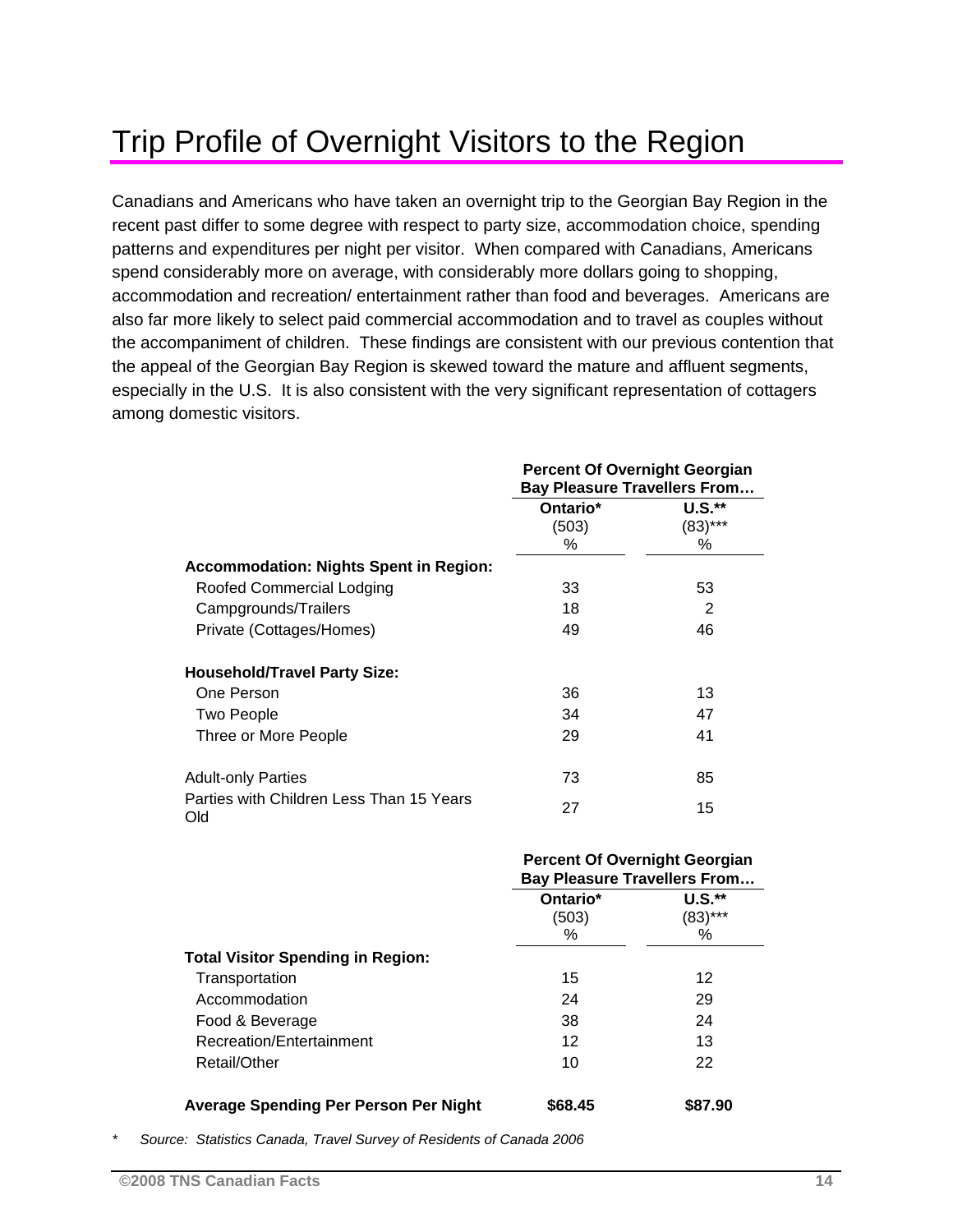*\*\* Source: Statistics Canada, International Travel Survey 2006. \*\*\* Caution small base size.*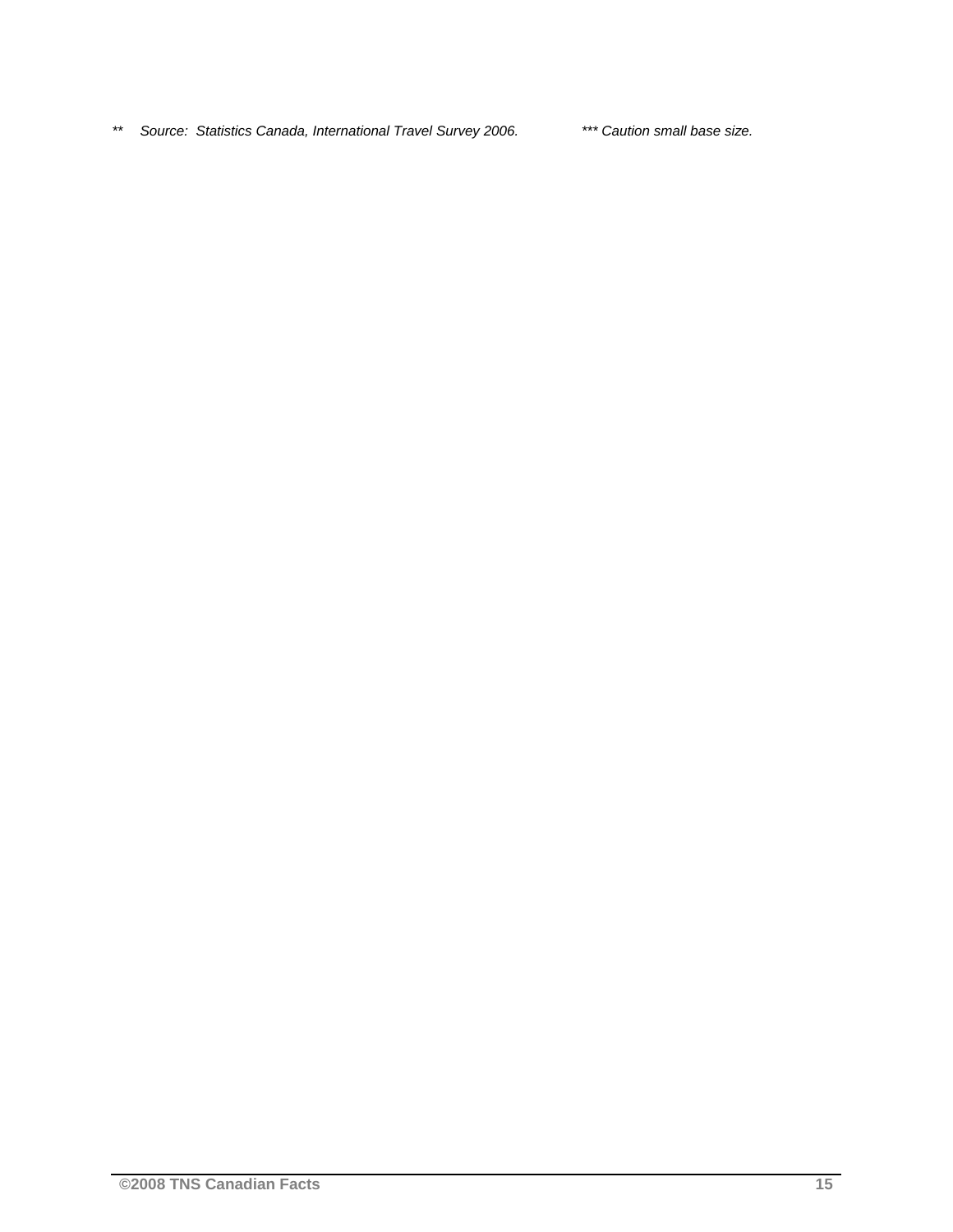## Sources of Potential Growth

Georgian Bay currently attracts a relatively small proportion of those overnight travellers in neighbouring US and domestic regions who express an overt interest in Ontario travel. This interest is demonstrated through past behaviour or, in the US, through derived openness to considering Ontario for overnight pleasure travel. The latter measure (derived openness) is defined by applying the Conversion Model™ to the 2006 Travel Activities and Motivations Survey (TAMS) database. The model has been widely used in a tourism context and its effectiveness as a measure of brand (or destination) affinity and a predictor of future behaviour has been widely verified. More information on the Conversion Model™ appears in the appendix to this report.

It is unreasonable to expect that the Georgian Bay Region could be of more than passing interest to **all** of these potential travellers, but the pool to draw from is quite large relative to current volume and suggests that the possibility certainly exists for the region to generate greater tourism volume from parts of North America that are in reasonably close proximity. However, two conditions must apply, before this can happen.

- The tourism product in the region must be of sufficient diversity and quality to effectively meet a broad set of needs.
- Potential visitors must know that these tourism opportunities exist in the Region.

While this report will shed light on the applicability of both conditions in the context of Georgian Bay, it should be noted that the issue of service capacity is not addressed. It is quite conceivable that, in certain product areas, the tourism infrastructure (transportation, accommodation and facility capacity) may currently be unable to handle large increases in tourism volume. This is not necessarily a function of quality - indeed, the following section of this report will point to a diversity of high quality offerings in the Region. But some attention should be paid to servicing capacity for numbers of person visits surpassing the peak recorded in 2002. This means being sensitive to meeting the expectations of all visitors while also maintaining the integrity of the tourism offering itself.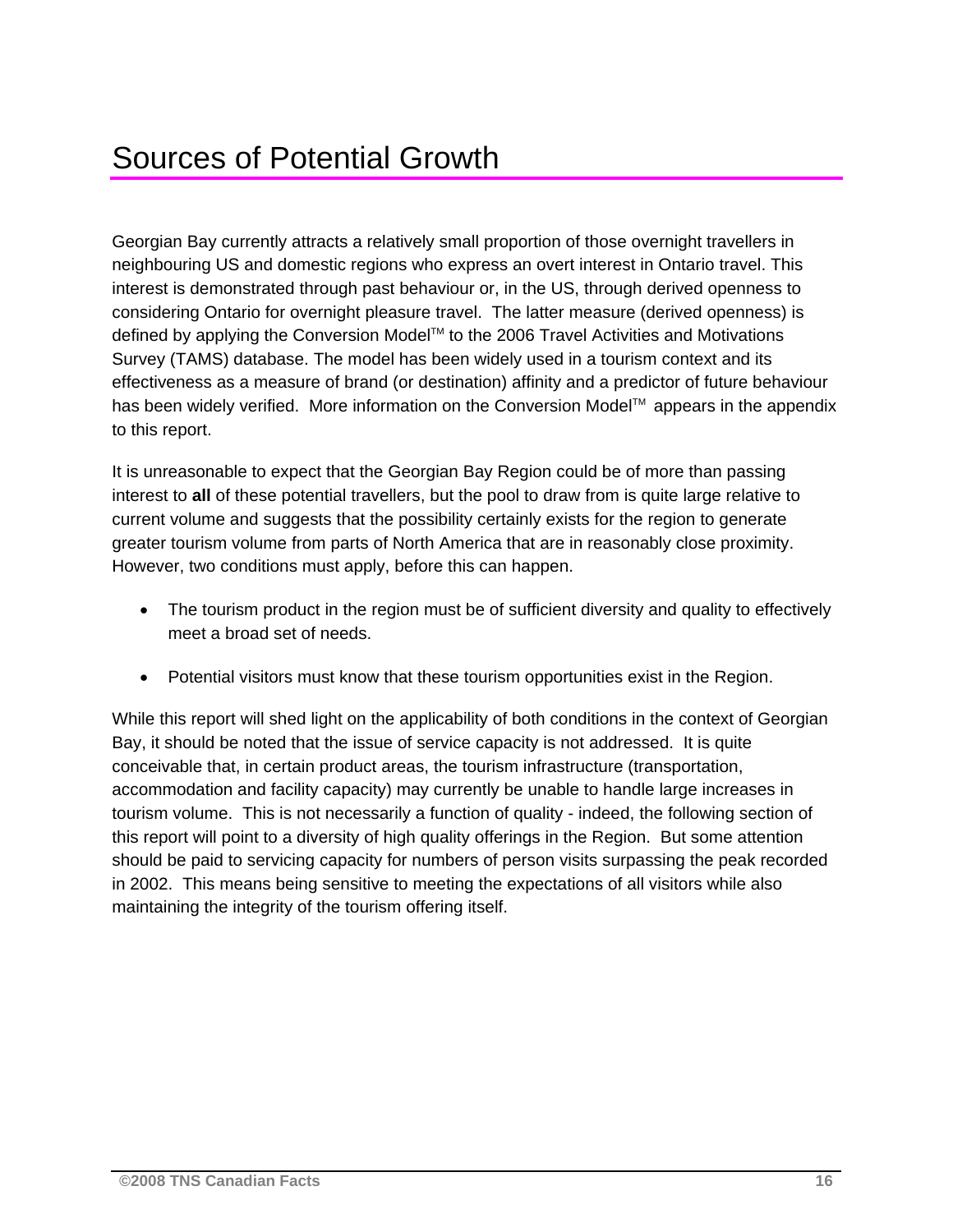

#### **Growth Opportunity For Georgian Bay In Neighbouring Markets**

*\* Derived from share of person visits* 

*\*\* Derived from Conversion Model segmentation.* 

*Source: Travel Activities and Motivations Survey (TAMS), 2006. Statistics Canada, International Travel Survey, 2006. Statistics Canada, Travel Survey of Residents of Canada, 2006*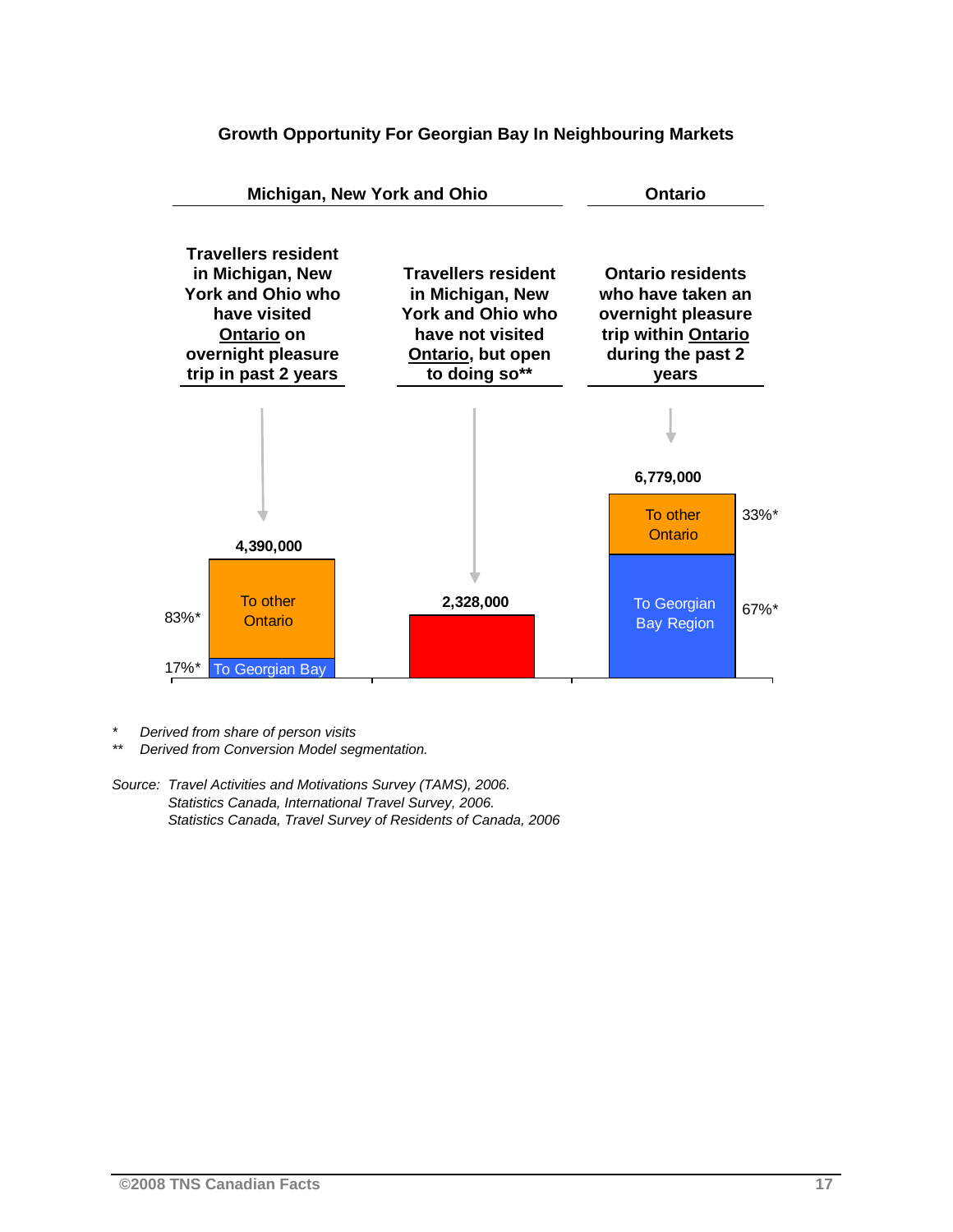## The Region's Offerings

### **Attractions Currently Offered**

The Georgian Bay area offers a distinctive mix of tourism attractions that are aligned with the Region's geographic diversity unique role in Canadian history, strong outdoor recreational infrastructure, natural heritage (Niagara Escarpment, 30,000 Islands, etc.) and its proximity to several US access points and large population centres in both the US and Canada. The main attractions are categorized and listed below. It is important to document the attraction mix since this will form the basis for positioning and packaging recommendations.

### **Amusement/Theme Parks**

- Castle Village and the Enchanted Kingdom Park
- Rounds Ranch
- Story Book Park

### **Cruises**

- M.S. Georgian Queen
- Manitoulin Island Ferry (Chi-Cheemaun)
- Midland 30,000 Islands Boat Cruises
- Orillia Boat Cruises Island Princess
- Penetanguishene 30,000 Island **Cruises**

### **Sports and Outdoors**

- ATVing in the Georgian Bay **Wilderness**
- Bruce Peninsula Mountain Bike Adventure Park
- Hiking (Bruce Trail, Georgian Trail, etc.)
- Motorcycle Touring
- Scenic Caves Adventures/Ecoadventures
- Scuba Diving

### **Art/Art Galleries**

• Tom Thomson Memorial Art Gallery

### **Museums**

- Centennial Museum
- Champlain Monument
- Coldwater Canadiana Heritage Museum
- Collingwood Classic Aircraft Foundation Aviation Museum
- Creemore's Jail
- Discovery Harbour
- Grey Roots Museum & Archives
- Huronia Museum and Huron/Ouendat Village
- OPP Museum
- Penetanguishene Centennial Museum & Archives
- Sheffield Park Black History and Cultural Museum
- Stephen Leacock Museum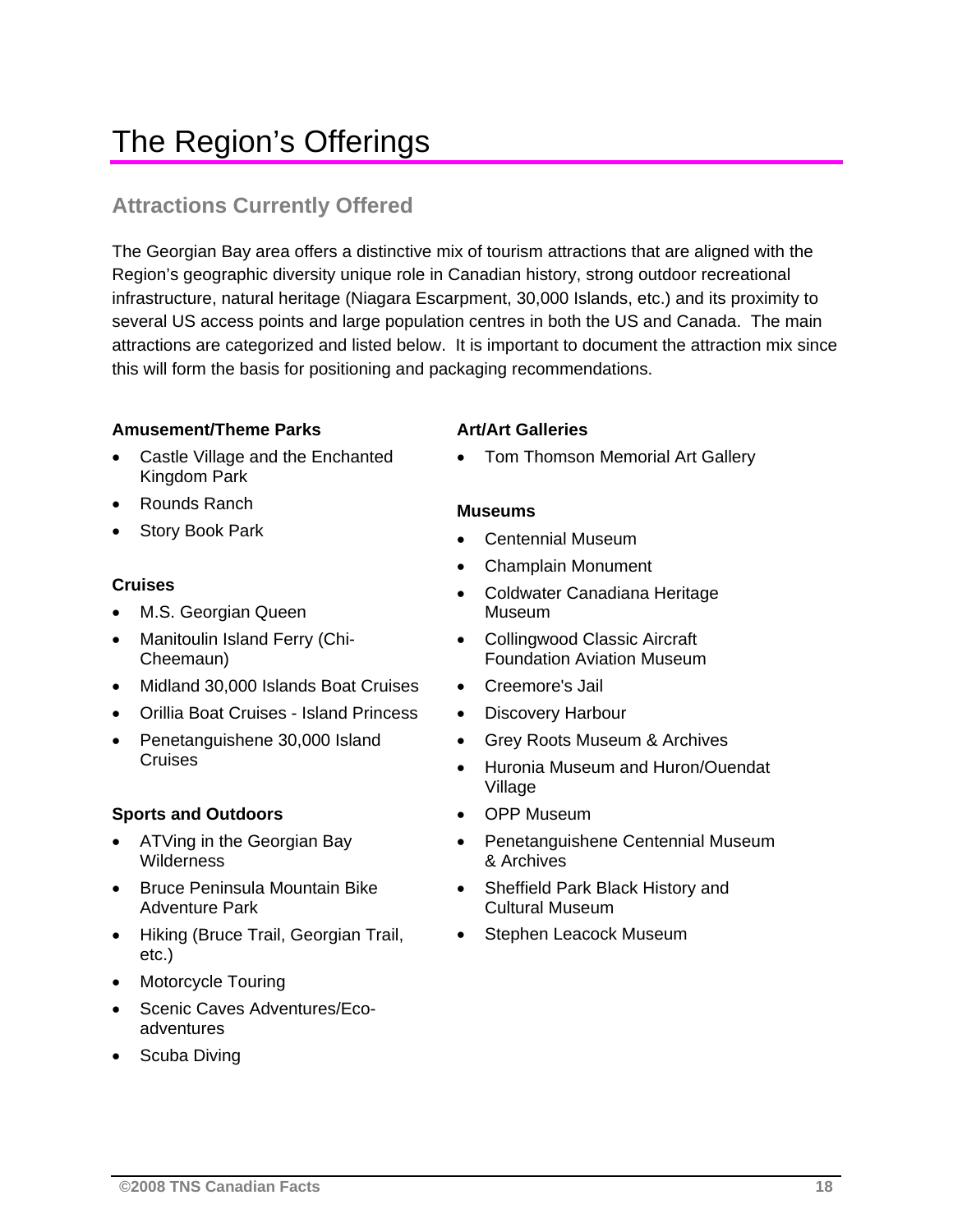### **Attractions**

- Aboriginal Powwows
- Blue Mountain
- Discovery Harbour
- Historical Murals of Midland
- Martyrs' Shrine
- Nancy Island Historic Site
- Sainte-Marie among the Hurons
- Spirit Catcher, Barrie

### **Festivals**

- Barrie Dragon Boat Festival
- Barrie Jazz and Blues Festival
- Barrie Native Friendship Centre's Annual Traditional Pow Wow
- Collingwood Dragon Boat Festival
- Collingwood Elvis Festival
- Festival du Loup
- Festival of Lights Celebration
- Mariposa Folk Festival
- Minesing Unplugged Wetlands Festival
- Orillia Jazz & Blues Festival
- Orillia Winter Carnival
- Strawberry Festival
- Summerfolk Music and Crafts Festival
- The Barrie Fair and Horse Show
- The Collingwood Music Festival
- Wasaga Beachfest
- Winterama

### **Nature and Outdoors**

- Awenda Provincial Park
- Bruce Peninsula National Park
- Fathom Five National Marine Park
- Flowerpot Island
- Georgian Bay Islands National Park
- Kempenfelt Bay
- Lake Simcoe
- Wasaga Beach
- Wye Marsh

### **Resorts**

- Blue Mountain Village
- Horseshoe Resort
- Talisman Resort Village

### **Performing Arts**

- Cerridwen Theatre Project
- Gayety Theatre
- Gryphon Theatre
- Red Barn Theatre
- Theatre by the Bay
- Theatre Collingwood

### **Other**

- Wide Array of Restaurants
- Numerous golf courses
- Casino Rama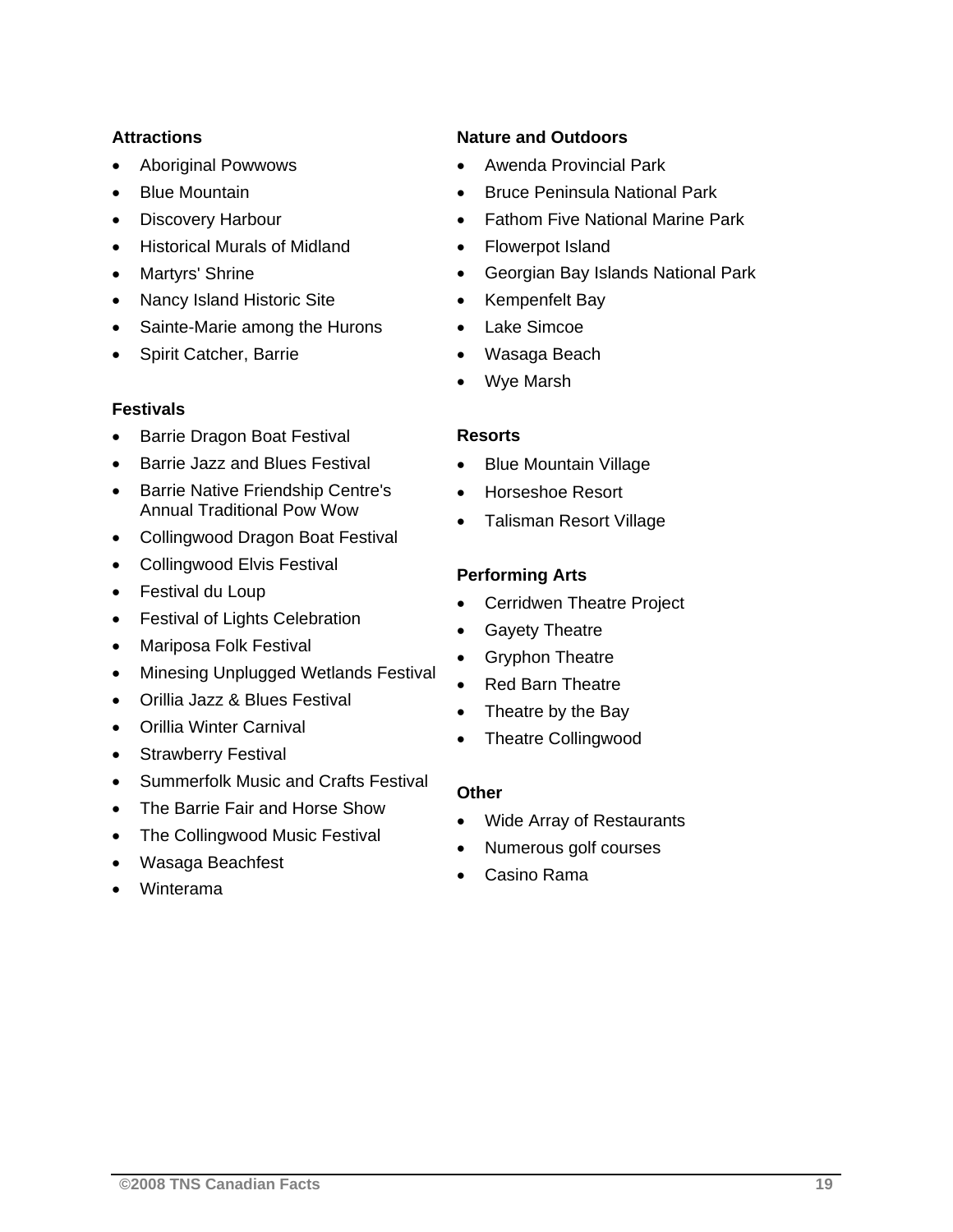The above comprises only a partial list, but covers all of the primary attractions and defines the major tourism categories relevant to Georgian Bay. Many attractions are of regional significance, but a fair number have potential to attract visitors from a broader geographic area. The latter tend to be concentrated in the areas of nature/outdoors (especially the numerous national and provincial parks), recreation (fishing, boating, golfing etc.) and certain historical and cultural attractions (various Aboriginal sites). Casino Rama could also potentially draw from a relatively large market area as could the high-end resorts; the latter representing both a significant draw and a base from which explore the region more fully.

One of Georgian Bay's greatest strengths (and arguably one of its greatest weaknesses) lies in the breadth of its tourism offering. While the Georgian Bay Region offers no shortage of activities for visitors to choose from, it also presents a creative challenge with respect to bringing these disparate elements together on a manner that has greater meaning to potential visitors and generates synergy. This, of course, is a problem that might be considered the envy of many competing tourism regions. And, it does bring to mind the potential of an overarching vision or positioning strategy for the Region that could act as a galvanizing force capable of giving definition to 'Georgian Bay' in the eye of the potential visitor, while simultaneously binding its diverse elements together into a particularly attractive whole. Certainly, there are many examples of tourism regions throughout the world that have taken a similar approach and encountered much success.

Before embarking on this type of exploration, however, it is worth describing some of the key centres of recent investment, long-standing strengths, unique elements and emerging trends that might bring positioning opportunities into clearer focus.

Recent capital investments at Blue Mountain and area have bolstered the vicinity's ability to attract a growing number of affluent visitors in search of recreation (skiing, snowboarding, mountain biking, "eco-tourism," etc.) and relaxation (spas, fine dining, shopping etc.). This area has also attracted attention from corporate groups seeking a site for activities ranging from conferences to marketing and public relation events (e.g., Coors Light/Telus Triple Challenge events 2006-2008). An opportunity exists to leverage these experiences into developing a reputation as a premier destination for corporate events. Moreover, the business/corporate experience should be viewed as an opportunity to present the Region's wider offering to individuals of some affluence who might certainly return as pleasure travellers. The notion of leveraging this type of growth generation strategy applies to a host of resorts in the Region.

The Region's cottage population is quite large during the summer season. These individuals provide 'background support' to the Region's tourism product during peak months, but could be induced to explore the larger region as true 'tourists' rather than 'cottagers', using their summer homes as a convenient base or starting point. The inducement, here, would be an appeal to become better acquainted with the unique environs of one's second home and to appreciate its diversity more fully across the seasons.

While the Region has begun to re-tool existing attractions to cater to the growing number of "eco-tourists" (e.g. Scenic Caves), Georgian Bay is in a prime position to capitalize further on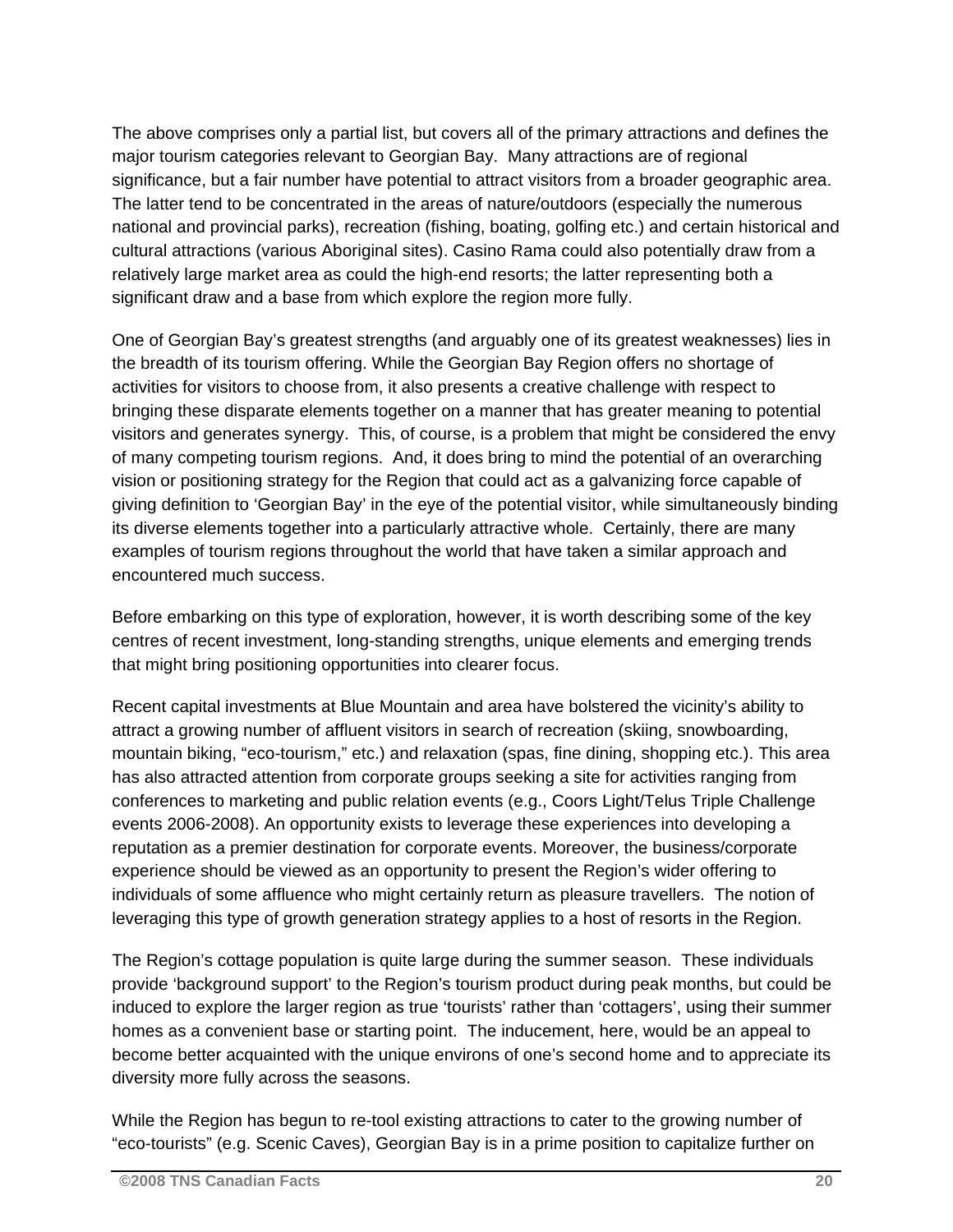the growing interest in eco-based activities. By identifying additional venues and locations that would best accommodate these activities (ideally in close proximity to existing resorts/hotels, etc.), the Georgian Bay Region has the potential to become the foremost provider of such activities in Ontario.

### **Activity Participation in the Georgian Bay Region**

In the recent past, Canadian and US visitors to the Georgian Bay Region for overnight pleasure travel have engaged in an array of activities. The two groups differ quite markedly, however, in terms of the nature of these experiences.

Canadians tend to gravitate to those activities that define the stereotypical cottage experience fishing and boating. Sightseeing and golf have some prominence as well, but in general it can be said that Canadians do not completely avail themselves of the interplay of town, country and wilderness experiences.

Americans, on the other hand, are motivated by the more generic tourism experiences of shopping and sightseeing, including visits to historic sights of interest. Enjoyment of outdoor recreational activities plays a somewhat more peripheral role than is the case with Canadian visitors to the Region.

In a sense, Georgian Bay's tourism industry would benefit if Americans were encouraged to move some distance toward the activity profile of Canadians and vice versa. In other words, domestic travellers should be induced to look beyond the standard outdoor activities associated with cottage country, while the attention of Americans should be turned to a wider array of these same activities, particularly those that offer opportunities for deep appreciation of Georgian Bay as a unique environment worthy of repeat visitation. In both case, it can be argued that more can be made of the cultural and entertainment experiences available in the region, as well as the wide array of festivals and fairs that not only highlight Georgian Bay's distinctive microculture, but also appeal to a diversity of traveller interests (jazz, blues, film, rural life, etc.)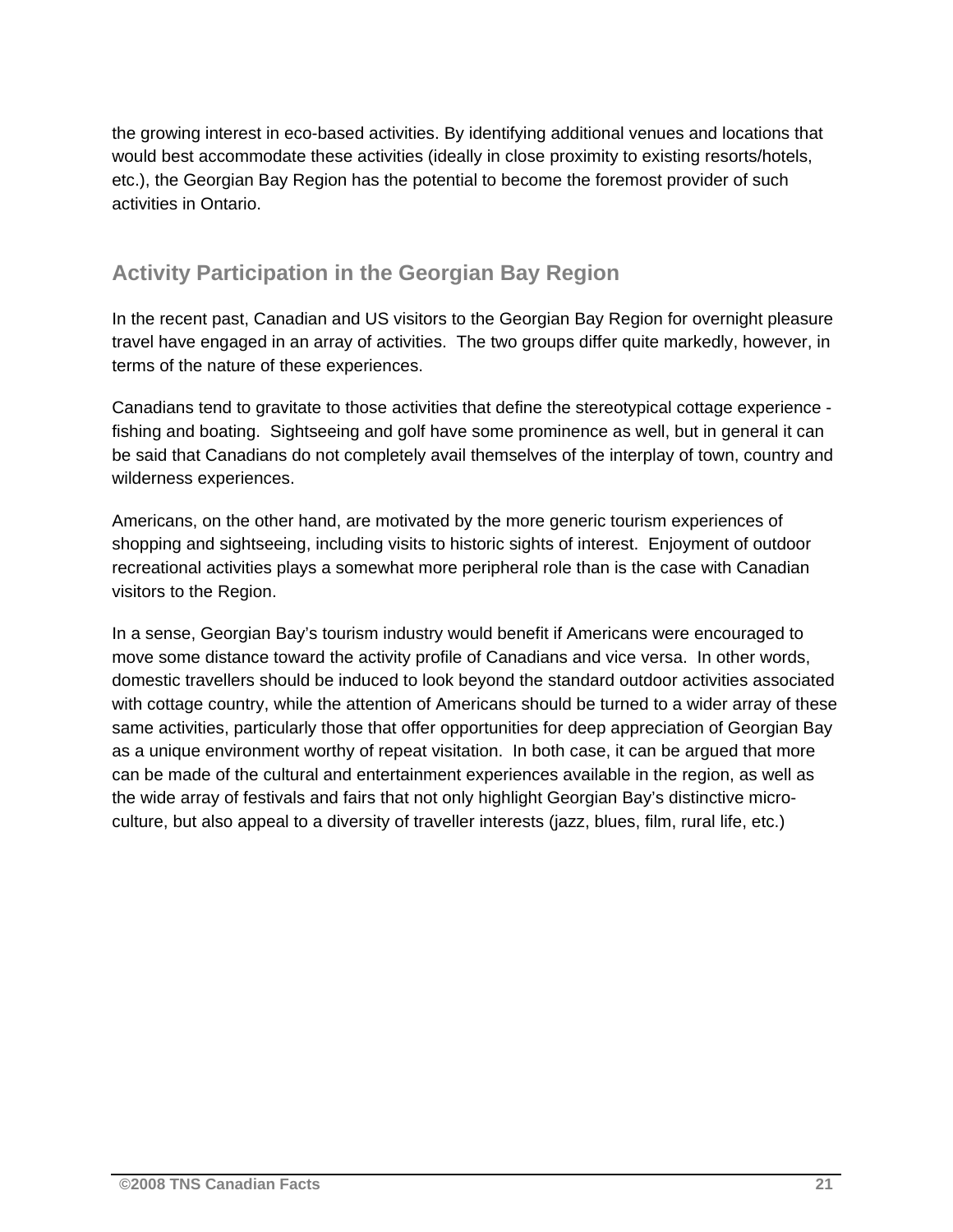### **Activity Profile Of Georgian Bay Region Share Of Activities Among Overnight Pleasure Travellers**



*\* Source: Statistics Canada, Travel Survey of Residents of Canada 2006.* 

*\*\* Source: Statistics Canada, International Travel Survey 2006.* 

*\*\*\*\* Caution small base size* 

### **Alignment With Demand**

As a first step toward coming to terms with the potential of the region's offering, it is useful to quantify the extent to which specific components of Georgian Bay's tourism product have drawing power across potential source markets in North America. It is also of some value to examine this in relation to travellers' acceptance of Ontario as a possible future destination.

The following table demonstrates that the activities and attractions offered by the Georgian Bay Region are collectively capable of stimulating a very large number of overnight visits from among travellers in the surrounding area who are perhaps most likely to consider this region of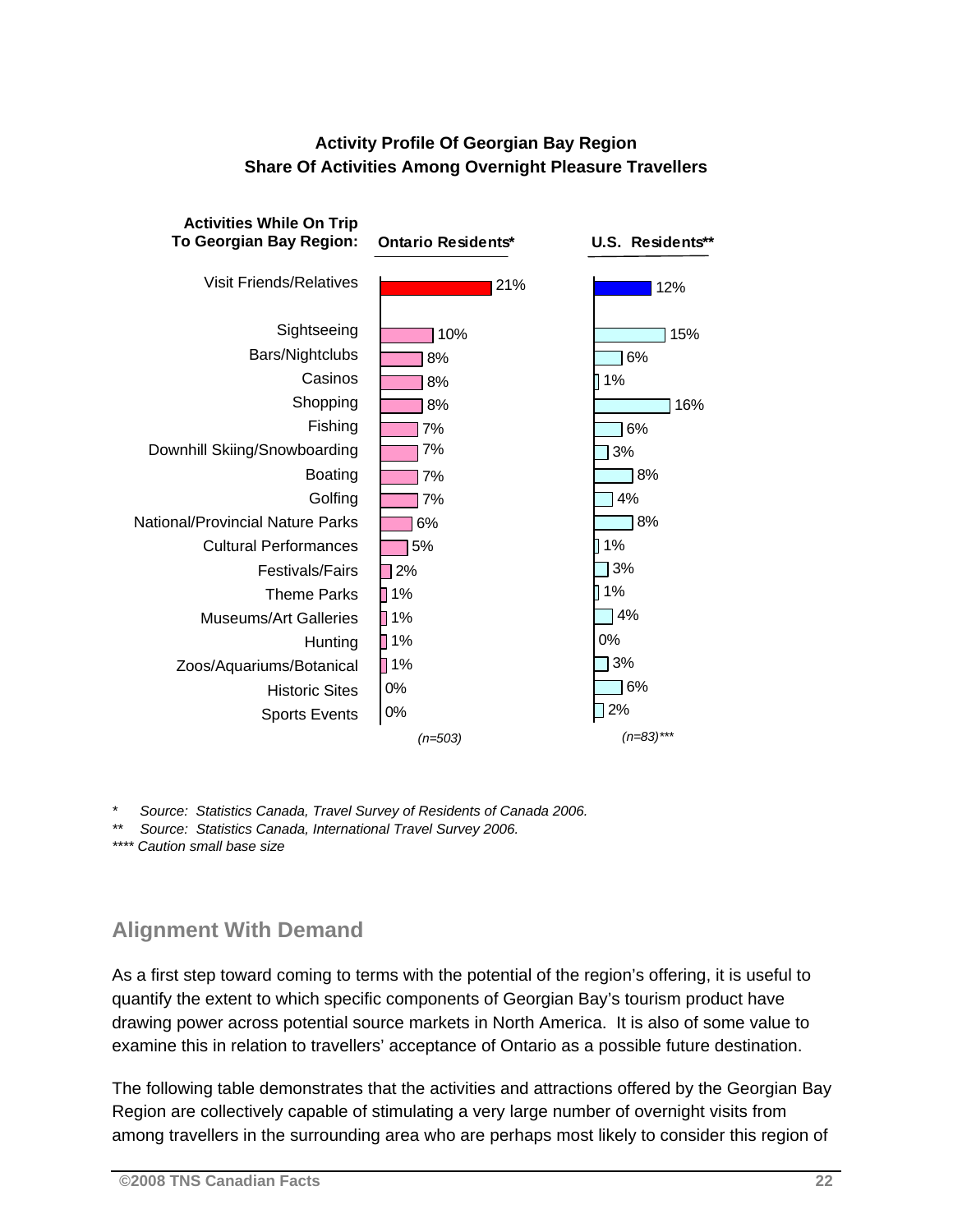Ontario. Certainly the demand for these activities and attractions far outstrips the magnitude of current visitor volume to the region. This basically reinforces the notion that growth opportunities do indeed exist, and that the mix of product available in the Georgian Bay Region offers some potential to resonate with an even wider audience.

More that 12 million overnight travellers resident in Ontario, New York, Michigan and Ohio claim to have taken trips to destinations specifically to engage in the types of activities and experiences available in the Georgian Bay Region. Moreover, those activities generating the most widespread appeal in this regard are closely aligned with elements of the Georgian Bay offering that are central to its existence as a distinctive and appealing tourism region. Foremost among these are water and land based recreational activities such as fishing, boating, beach activities, hiking, golfing, nature park visitation and cycling. Camping and resort accommodation figure prominently in the mix as well, as do many attraction categories that are offered by the Region but may not be widely associated with it at the present time. This includes casinos and gaming (particularly among Americans), festivals and fairs, the performing arts and historic sites and exhibits. One could argue that presentation of Georgian Bay's strengths in these areas could offer a very powerful inducement to take an overnight trip to the Region, particularly when aligned with its better known iconic attractions.

Indeed, while all of these attractions and tourism activities have drawing power when considered individually, the more significant growth opportunity undoubtedly lies in the effective combination and packaging of various components of the offering in a manner that is meaningful to potential visitors and stimulates heightened interest. Effective packaging in this sense will also encourage wider appreciation of the Region particularly when aligned to an effective over-arching brand positioning.

Opportunities to stimulate growth through this type of integration and holistic consideration of the Region seem to be quite strongly present in the US border states While overnight travel volume to Georgian Bay coming from these states is currently dwarfed by that sourced from within the province, findings indicate that overnight travellers who have demonstrated patterns of choice and activity interest that are congruent with the Region's offering may actually be more numerous in these same border states. Potential for growth is, therefore, clearly evident.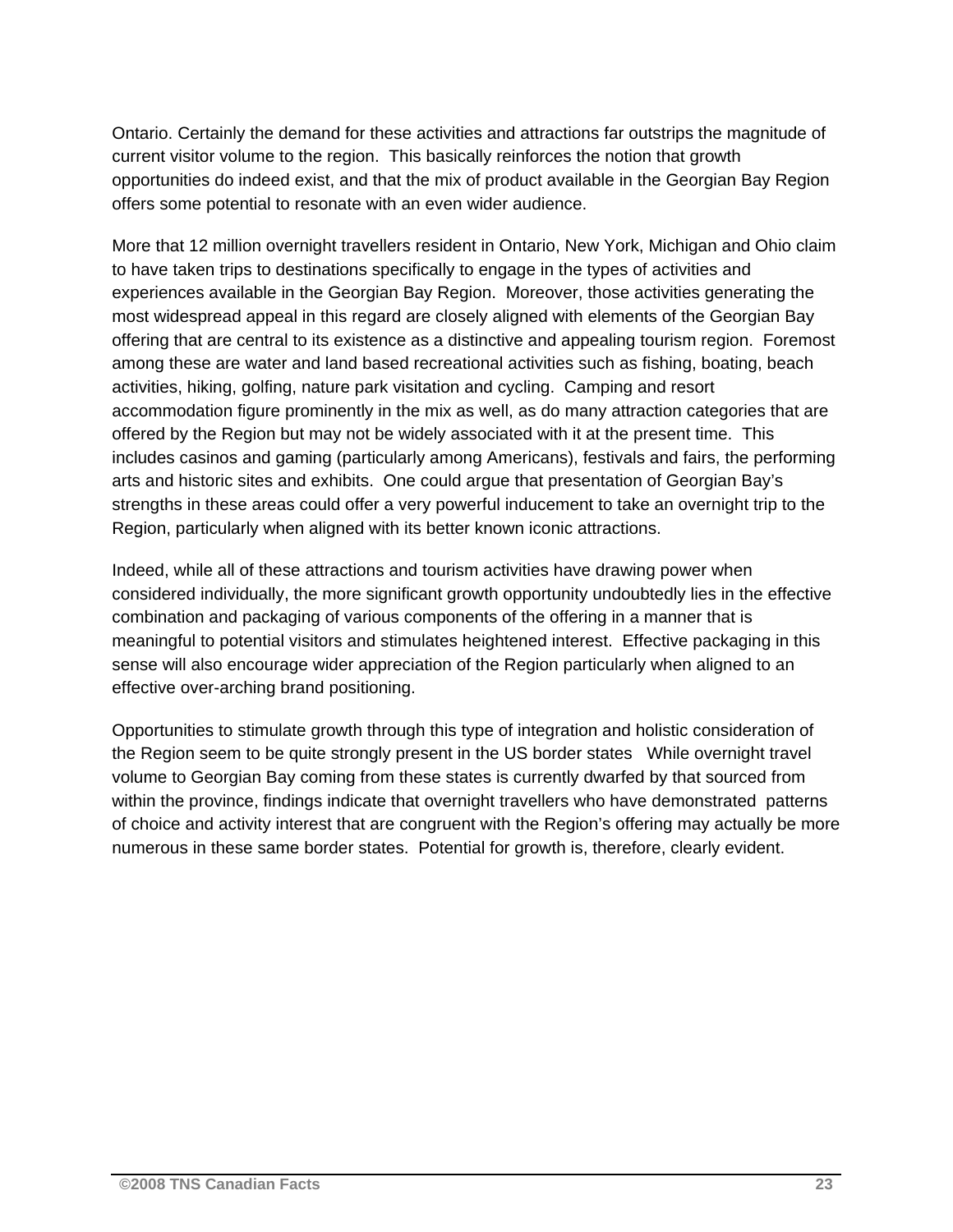### **Activities Stimulating Overnight Travel Among Residents Of Key Neighbouring Source Markets**

|                                                                  | Projected Number Of Travellers (in '000s)<br><b>Claiming That Activity Was Main Reason For</b><br>Taking Any Overnight Trip In The Past 2 Years |                                   |                                                |
|------------------------------------------------------------------|-------------------------------------------------------------------------------------------------------------------------------------------------|-----------------------------------|------------------------------------------------|
|                                                                  | Residents In Michigan, Ohio<br><b>Residents Of</b>                                                                                              |                                   |                                                |
|                                                                  | & New York                                                                                                                                      |                                   | <b>Ontario Who</b>                             |
|                                                                  | <b>Have Taken</b>                                                                                                                               | <b>Non-Visitors</b>               | <b>Have Taken</b>                              |
|                                                                  | <b>Overnight Trip</b><br><b>To Ontario In</b>                                                                                                   | <b>Open To</b><br><b>Visiting</b> | <b>Overnight Trip</b><br><b>Within Ontario</b> |
|                                                                  | Past 2 Years                                                                                                                                    | <b>Ontario</b>                    | In Past 2 Years                                |
|                                                                  | #                                                                                                                                               | #                                 | #                                              |
| <b>Total Claiming Any Of The Types Of Activities</b>             |                                                                                                                                                 |                                   |                                                |
| Available In Georgian Bay Region Have                            |                                                                                                                                                 |                                   |                                                |
| <b>Stimulated An Overnight Trip To Any</b><br><b>Destination</b> | 4,342                                                                                                                                           | 2,328                             | 5,679                                          |
| <b>Specific Activities (Limited To Those Offered</b>             |                                                                                                                                                 |                                   |                                                |
| In Georgian Bay Region):                                         |                                                                                                                                                 |                                   |                                                |
| <b>Land based Activities (Net)</b>                               | 1,488                                                                                                                                           | 634                               | 1,681                                          |
| Hiking (Sub-net)                                                 | 331                                                                                                                                             | 143                               | 490                                            |
| Golfing (Sub-net)                                                | 255                                                                                                                                             | 98                                | 314                                            |
| Hunting (Sub-net)                                                | 248                                                                                                                                             | 89                                | 133                                            |
| Cycling (Sub-net)                                                | 154                                                                                                                                             | 62                                | 184                                            |
| Motorcycling (Sub-net)                                           | 84                                                                                                                                              | 52                                | 72                                             |
| ATV (Sub-net)                                                    | 82                                                                                                                                              | 38                                | 98                                             |
| Climbing (Sub-net)                                               | 75                                                                                                                                              | 41                                | 63                                             |
| <b>Water Based Outdoor (Net)</b>                                 | 1,401                                                                                                                                           | 629                               | 2,147                                          |
| Sunbathing (Sitting on a Beach)                                  | 706                                                                                                                                             | 345                               | 1130                                           |
| Fishing (Fresh Water)                                            | 415                                                                                                                                             | 60                                | 612                                            |
| Swimming (in Lakes)                                              | 307                                                                                                                                             | 137                               | 673                                            |
| <b>Motor Boating</b>                                             | 208                                                                                                                                             | 43                                | 270                                            |
| Kayaking/Canoeing (Fresh Water)                                  | 156                                                                                                                                             | 68                                | 377                                            |
| Sailing                                                          | 70                                                                                                                                              | 43                                | 83                                             |
| <b>Theme Parks (Net)</b>                                         | 1,359                                                                                                                                           | 550                               | 1,005                                          |
| <b>Exhibits/Historic (Net)</b>                                   | 1,304                                                                                                                                           | 558                               | 1,204                                          |
| Well Known Historic Sites or Buildings                           | 475                                                                                                                                             | 224                               | 434                                            |
| Museum (Sub-net)                                                 | 440                                                                                                                                             | 170                               | 396                                            |
| <b>Art Galleries</b>                                             | 229                                                                                                                                             | 111                               | 225                                            |
| <b>Other Recreation (Net)</b>                                    | 1,208                                                                                                                                           | 425                               | 856                                            |
| Went to a Casino                                                 | 975                                                                                                                                             | 320                               | 466                                            |
| Went to IMAX Movie Theatres                                      | 153                                                                                                                                             | 63                                | 108                                            |

*(Cont'd)*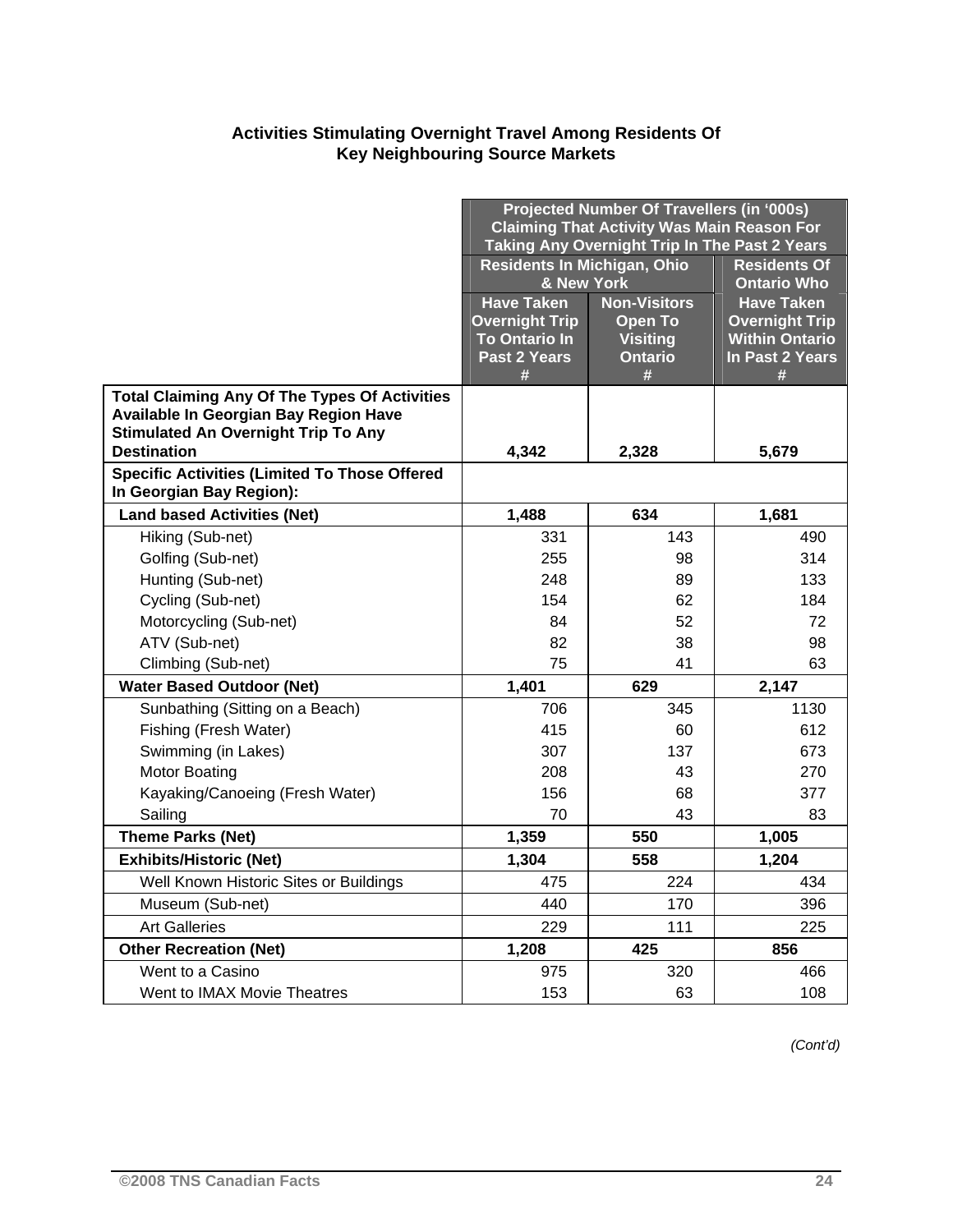#### **Activities Stimulating Overnight Travel Among Residents Of Key Neighbouring Source Markets** (Cont'd)

|                                                                                           | Projected Number Of Travellers (in '000s)<br><b>Claiming That Activity Was Main Reason For</b><br>Taking Any Overnight Trip In The Past 2 Years |                                                          |                                                                        |
|-------------------------------------------------------------------------------------------|-------------------------------------------------------------------------------------------------------------------------------------------------|----------------------------------------------------------|------------------------------------------------------------------------|
|                                                                                           | <b>Residents Of Michigan, New</b><br><b>Residents Of</b><br>York & Ohio<br><b>Ontario Who</b>                                                   |                                                          |                                                                        |
|                                                                                           | <b>Have Taken</b>                                                                                                                               | <b>Non-Visitors</b>                                      | <b>Have Taken</b>                                                      |
|                                                                                           | <b>Overnight Trip</b><br><b>To Ontario In</b><br>Past 2 Years<br>#                                                                              | <b>Open To</b><br><b>Visiting</b><br><b>Ontario</b><br># | <b>Overnight Trip</b><br><b>Within Ontario</b><br>In Past 2 Years<br># |
| <b>Specific Activities (Limited To Those Offered</b><br>In Georgian Bay Region): (Cont'd) |                                                                                                                                                 |                                                          |                                                                        |
| <b>Accommodation Related (Net)</b>                                                        | 1,154                                                                                                                                           | 517                                                      | 1,710                                                                  |
| Campground (Sub-net)                                                                      | 561                                                                                                                                             | 193                                                      | 858                                                                    |
| Public Campground in a National, State,<br><b>Provincial or Municipal Park</b>            | 474                                                                                                                                             | 157                                                      | 706                                                                    |
| Lakeside/Riverside Resort                                                                 | 316                                                                                                                                             | 116                                                      | 484                                                                    |
| Ski or Mountain Resort                                                                    | 151                                                                                                                                             | 118                                                      | 340                                                                    |
| <b>Performing Arts (Net)</b>                                                              | 1,120                                                                                                                                           | 373                                                      | 1,158                                                                  |
| <b>Festival &amp; Events (Net)</b>                                                        | 1,016                                                                                                                                           | 433                                                      | 1,062                                                                  |
| <b>Farmers Markets or Country Fairs</b>                                                   | 268                                                                                                                                             | 142                                                      | 365                                                                    |
| <b>Music Festivals</b>                                                                    | 223                                                                                                                                             | 85                                                       | 190                                                                    |
| <b>Firework Display</b>                                                                   | 221                                                                                                                                             | 91                                                       | 206                                                                    |
| <b>Spectator Sports</b>                                                                   | 1,005                                                                                                                                           | 290                                                      | 938                                                                    |
| <b>Nature Parks</b>                                                                       | 697                                                                                                                                             | 288                                                      | 757                                                                    |
| <b>Well Known Natural "Wonders"</b>                                                       | 691                                                                                                                                             | 236                                                      | 275                                                                    |
| <b>Winter Outdoor (Net)</b>                                                               | 569                                                                                                                                             | 235                                                      | 1,096                                                                  |
| Skiing (Sub-net)                                                                          | 351                                                                                                                                             | 174                                                      | 631                                                                    |
| Skiing-Downhill                                                                           | 282                                                                                                                                             | 154                                                      | 532                                                                    |
| Snowmobiling (Sub-net)                                                                    | 113                                                                                                                                             | 10                                                       | 152                                                                    |
| <b>Shopping (Sub-Net)</b>                                                                 | 475                                                                                                                                             | 167                                                      | 646                                                                    |
| <b>Team Sports (Net)</b>                                                                  | 453                                                                                                                                             | 104                                                      | 593                                                                    |
| <b>Dining Net</b>                                                                         | 451                                                                                                                                             | 180                                                      | 450                                                                    |
| Dining-Restaurant offering local ingredients<br>and recipes                               | 356                                                                                                                                             | 128                                                      | 315                                                                    |
| Dining-High-end Restaurant of International<br>Reputation                                 | 176                                                                                                                                             | 79                                                       | 340                                                                    |
| <b>Wildlife (Sub-net)</b>                                                                 | 325                                                                                                                                             | 153                                                      | 287                                                                    |
| <b>Aboriginal (Net)</b>                                                                   | 197                                                                                                                                             | 63                                                       | 66                                                                     |

*Source: Travel Activities and Motivations Survey, 2006.*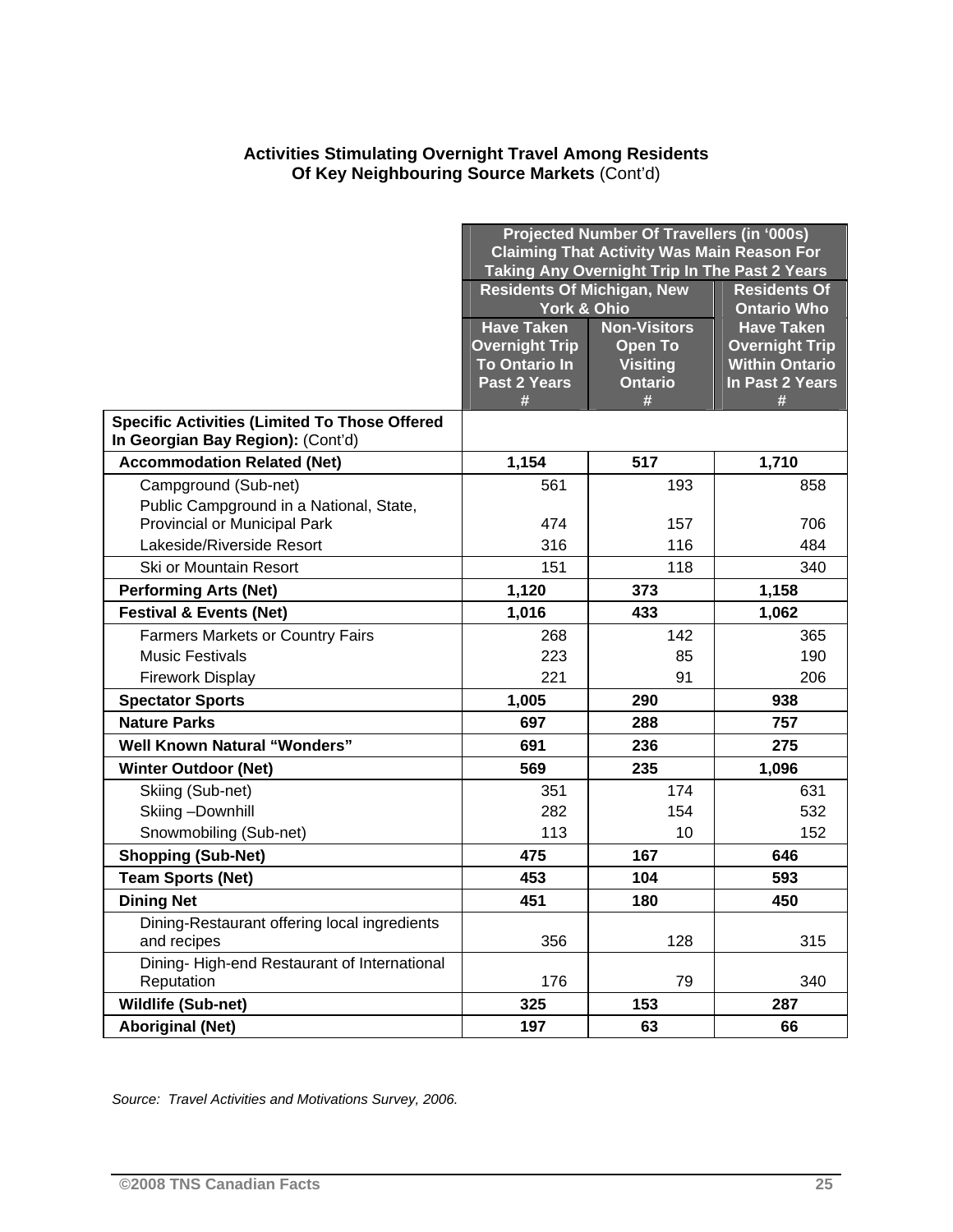### **Activity Packaging and Product Development Possibilities**

To get some sense of the manner in which elements of the Georgian Bay Region's tourism product offering might be developed and packaged in meaningful and compelling ways, a hierarchical clustering routine was applied to the Ontario TAMS RTS database. This entailed examining the interrelationships among all of the approximately 200 travel activities for which participation rates were collected. This analysis is of particular interest because it focused only on activities undertaken in Ontario during the last visit. Therefore, it is a visit-specific analysis that determines the manner in which specific activities are combined on a single overnight trip to Ontario. Moreover, because of data limitations, the exercise was restricted to individuals who chose locations in and around the Georgian Bay Region on their last trip to Ontario, thereby imbuing the results with greater relevance. Moreover, because of data limitations, this exercise was conducted among visitors who travelled to Central, Eastern, or Northern Ontario, but can be assumed to present the same associated clustering due to the similarities of offering within these three regions of Ontario, that are also readily available in the predefined Georgian Bay Region.

Because the RTS survey was confined to the US, the analysis is directly applicable only to the American source markets. However, because the more general travel activity sets of Americans and Canadians are broadly similar, the results of this analysis are likely germane to the Canadian market as well.

The following dendogram (split across two pages) portrays the manner in which various activities are linked together within individual trips. For the most part, the linkages are expressions of natural associations of interest and make intuitive sense. They also reveal some activity clusters that are of particular relevance to the Georgian Bay Region and should be subject to further exploration and assessment as possible packaging and product development opportunities that are consistent with behavioural realities.

There is, for instance, a cluster of activities around fairs, festivals, concerts and live theatre. Packages developed along these lines would potentially present opportunities for highlighting the Region's unique local flavour and can evidently be coupled with golf as a primary recreational activity. It is perhaps of some significance that motorcycle touring (popular in the Region) exhibits some degree of affinity with this particular activity cluster.

Similarly, there exists an interesting interaction between localized activities involving high-end shopping (jewelry, shoes, clothing, antiques, gourmet food, local arts and crafts) and activities aligned with casinos and gaming. Moreover, such activities often coexist on the same overnight trip with nature park visitation. This cluster directs one to some interesting opportunities for packaging diverse sets of daytime and evening activities on an extended overnight trip.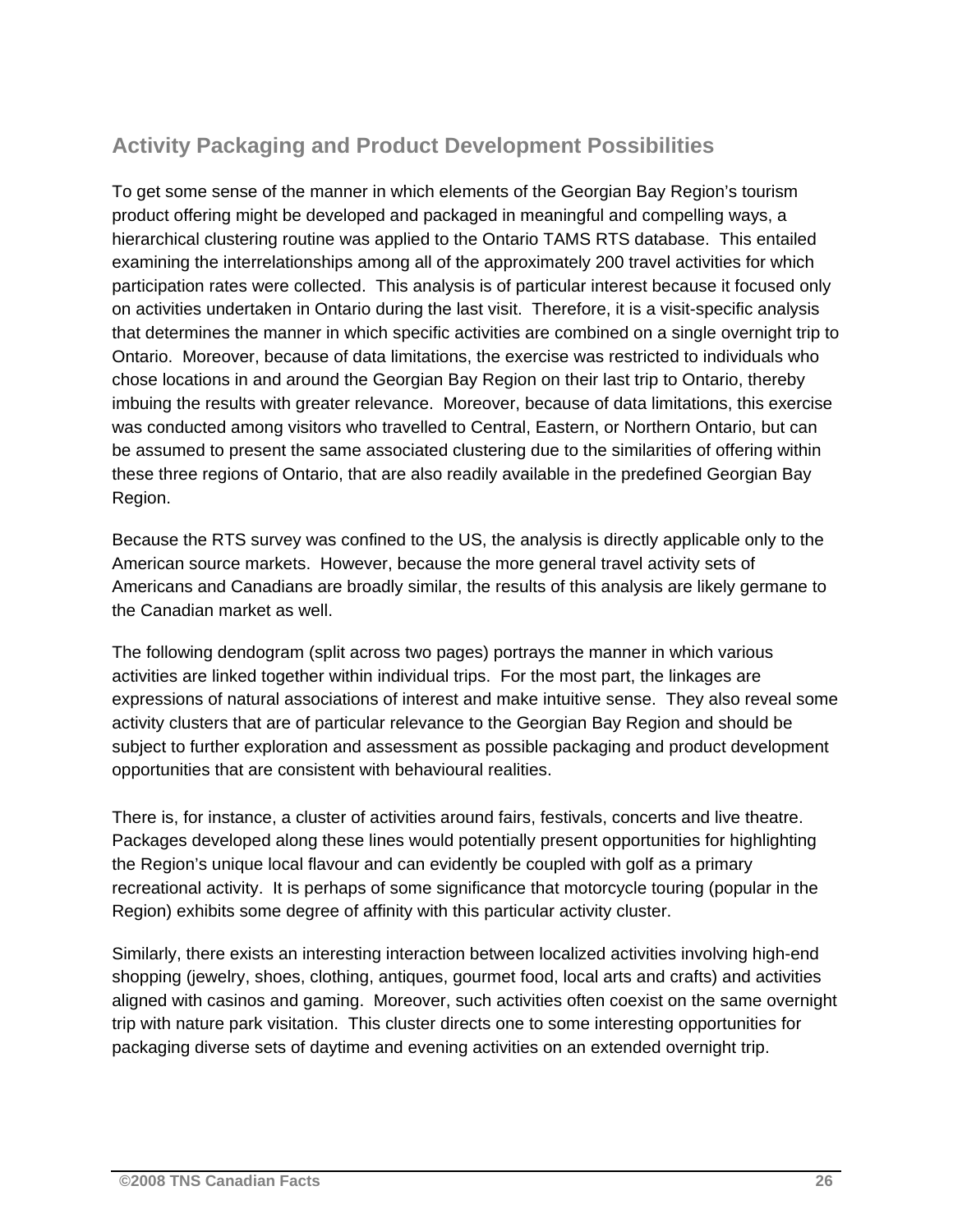There is evidence, as well, of a high-end historical/cultural complex of activities including gourmet dining, galleries and historical exhibits and museums of various kinds. Water-based outdoor activities clearly exist as a separate category with many links to enjoyment of, the natural environment. Camping exists as a separate sub-category with fairly close ties to this water-based cluster. Adventure activities and extreme sports also exist as a separate activity configuration (water skiing, ATV, paintball, rock climbing, etc.) and, of some interest, may be more closely tied to the casino/shopping/ nature park cluster than to outdoor water-based activities.

One can also point to controlled family-based themed activities (zoos, theme parks, amusement parks, science/tech museums) and the interesting interaction of these activities with those featuring direct involvement with rural life (fruit picking and guest farms). This cluster also exhibits signs of alignment with a cluster of activities defined principally by aboriginal experiences, botanical/gardening attractions and resort skiing (in winter).

The 'softer' connections between larger clusters of activities are also worth considering. For instance, the relatively close linkage between the casino/shopping/nature park cluster and highend cultural/historical experiences raises many interesting possibilities for establishing broad packages of diverse, but inter-related activities that are meaningful to many potential visitors to the Georgian Bay Region.

While these clusters may not currently be suitable for development of formal packages in all instances, they do provide, at a minimum, some insight into effective means of juxtaposing product messages in communication pieces and other marketing materials. They also provide insight with respect to the possible courses of future product development.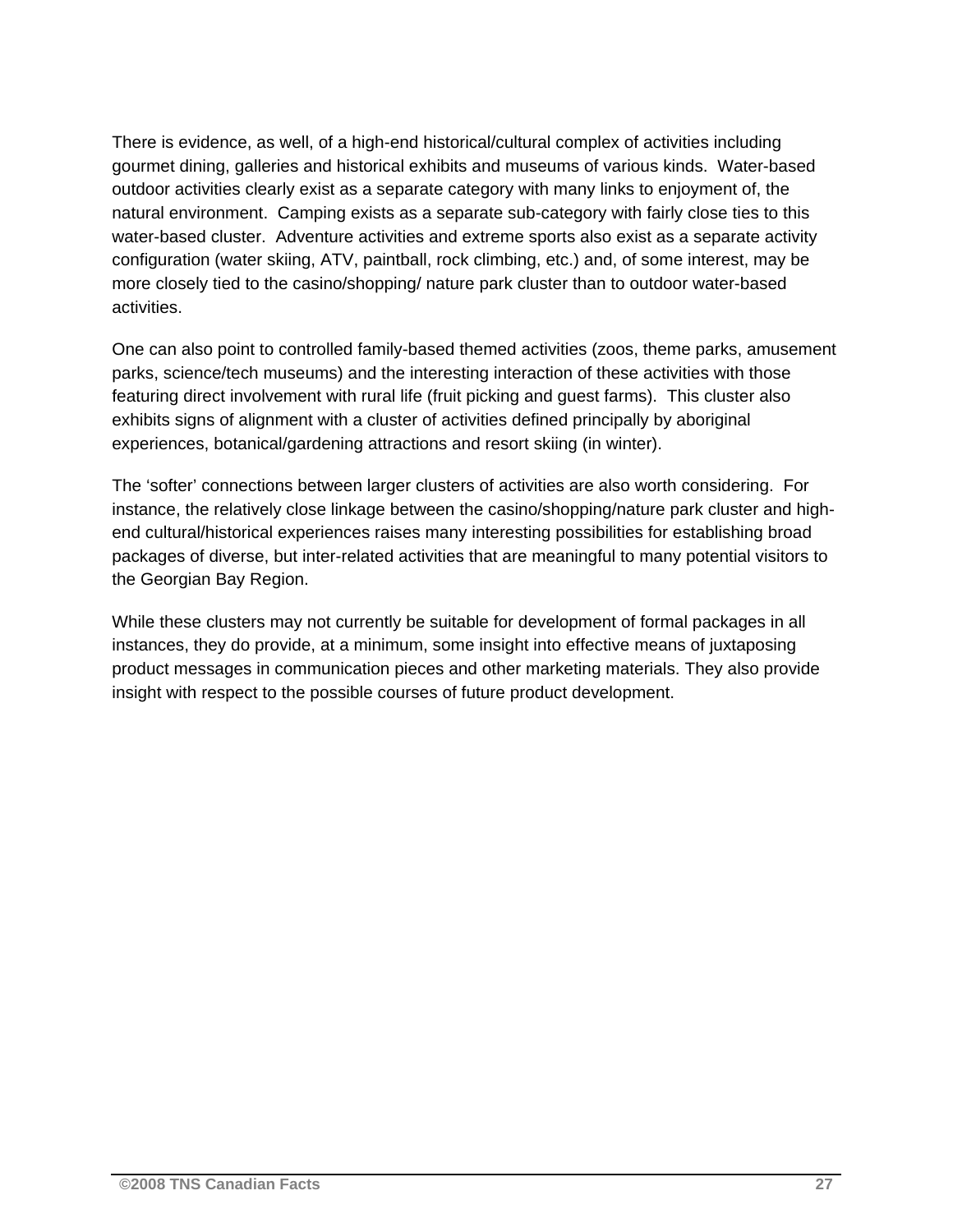#### **Note on reading the Dendogram**

The following dendogram should be read from left to right. Activities that are connected to each other closer to the left-hand side of the chart are behaviourally aligned insofar as they are often undertaken by the same individual on a single trip. Connections further to the right link activities and activity groups that are more remotely aligned and tend to occur less commonly on the same trip. The result is a set of nested activity clusters. For instance, visiting a planetarium, a science theme park, an amusement park, a water theme park, a wax museum and playing minigolf represent a cluster of aligned activities that often occur on the same trip. Within that, visiting both an amusement and water theme park defines a sub-cluster of activities that are very closely tied to each other.

The same logic applies to the relationships between larger groups or clusters. The cluster of activities composing the grouping running from aboriginal cuisine to ski resorts is, for instance, more closely tied to the cluster defined by fruit-picking through to IMAX than to any other activity grouping.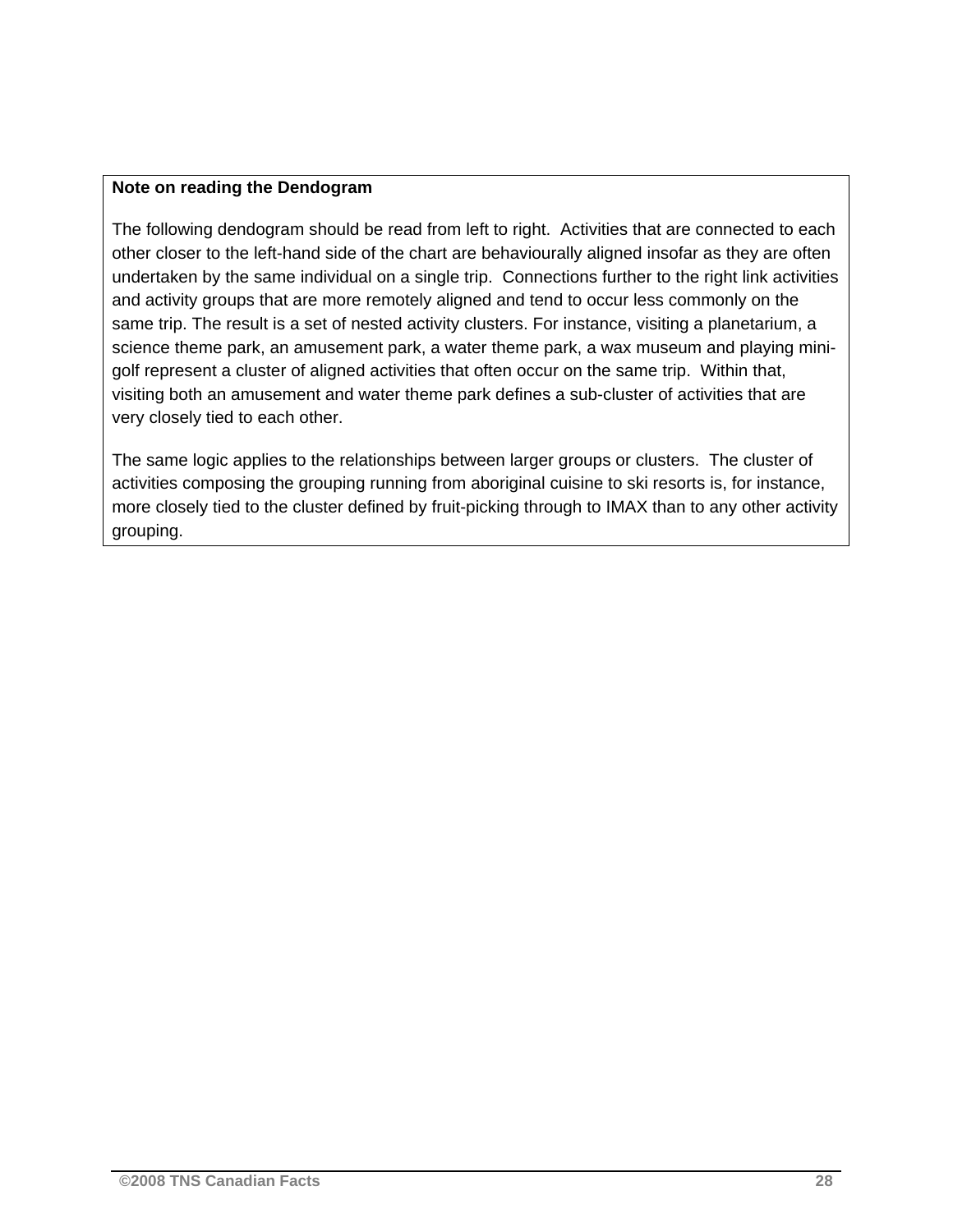### **Dendogram of Activity Participation On Overnight Trips To Georgian Bay Among US Visitors**

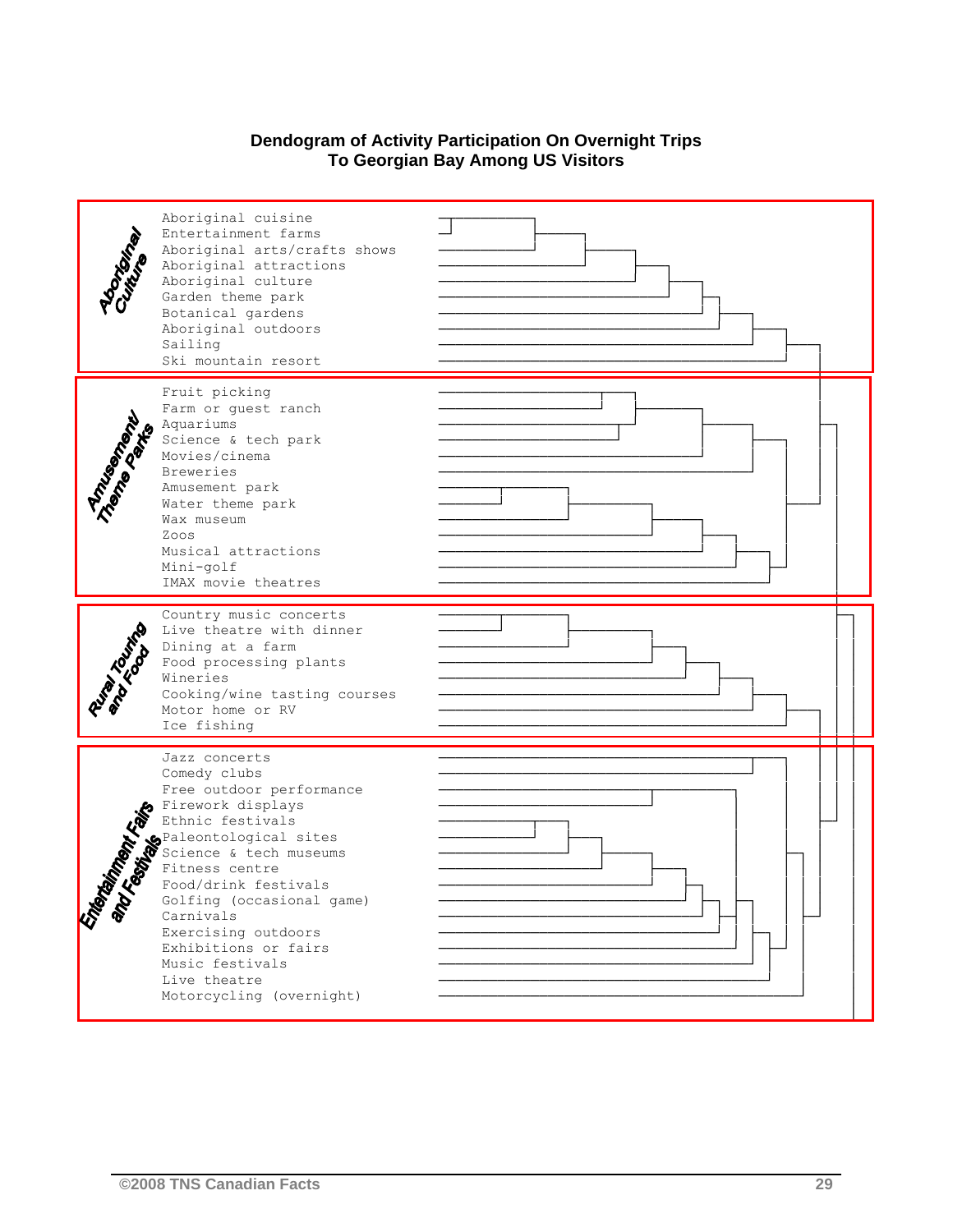#### **Dendogram of Activity Participation On Overnight Trips To Georgian Bay Among US Visitors** (Cont'd)



*Source: TAMS Ontario Return To Sample Survey In US Markets, 2007.*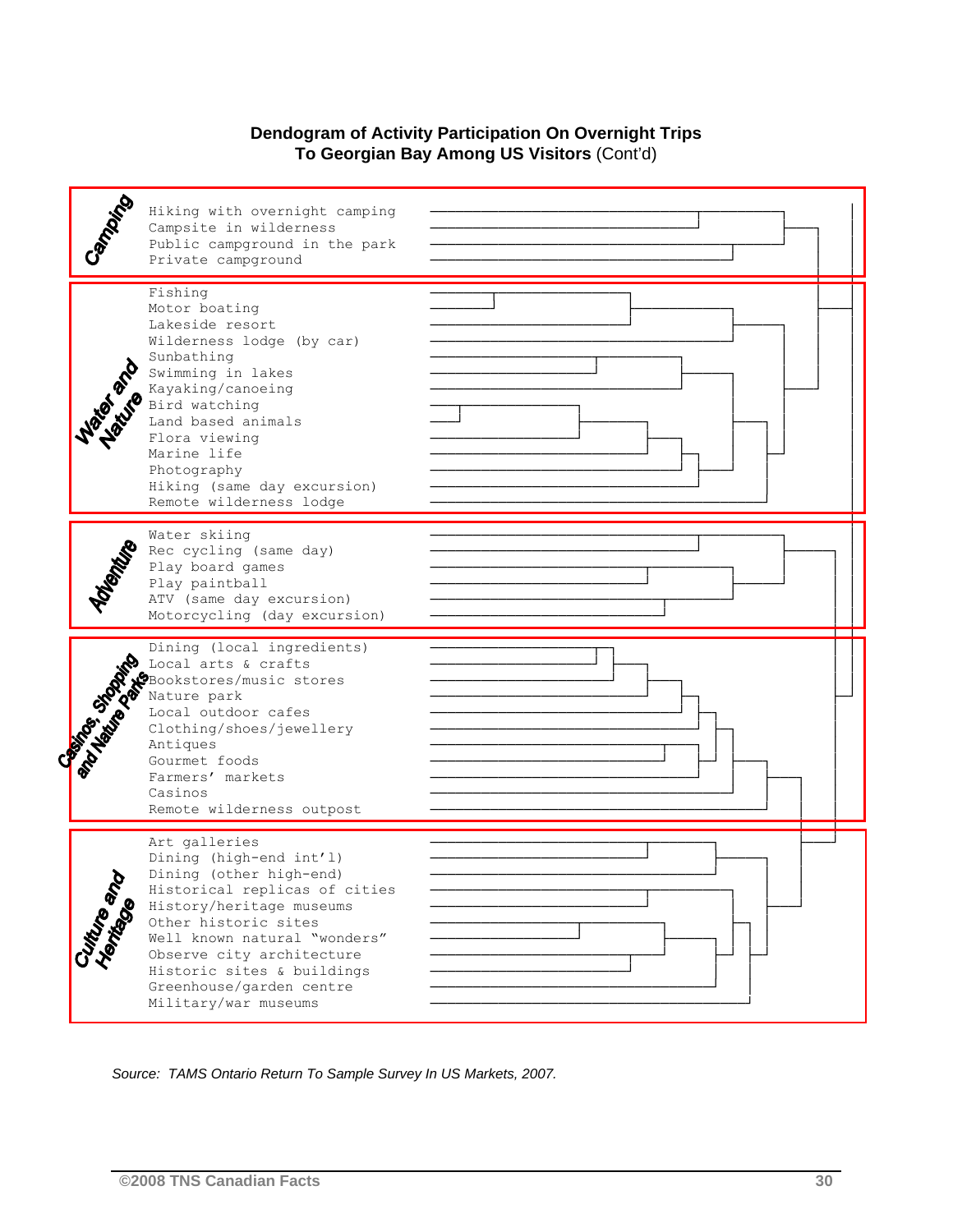### **Profiling and Sizing the Activity Clusters**

The activity clusters can be sized and profiled to assist the Georgian Bay Region with assessing the magnitude of opportunity that exists and means of reaching those travellers exhibiting the desired activity characteristics. There are a number of clusters that are relevant to the region. Some of the key ones and the percentage of visitors they involve (cluster size) are outlined below.

| <b>Activity Clusters</b>             | <b>Size</b> |
|--------------------------------------|-------------|
| "Casinos, Shopping & Nature Parks"   | 55%         |
| "Water and Nature"                   | 49%         |
| "Culture and Heritage"               | 29%         |
| "Entertainment, Fairs and Festivals" | 16%         |
| "Aboriginal Culture"                 | 13%         |
| "Amusement/Theme Parks"              | 12%         |
| "Rural Touring and Food"             | 8%          |
| "Adrenaline"                         | 7%          |
| "Camping"                            | 6%          |

Detailed profiles for the four largest clusters in the above chart are given on the following pages. The intent, here, is to provide some initial insight with respect to targeting possibilities, realizing, of course, that more extensive probing of these clusters would be required if they were to be incorporated into product development initiatives, marketing plans or media buys.

When reviewing these profiles, it should be kept in mind that some of the characteristics uncovered represent the profile of US visitors to Ontario generally and are not necessarily particular to the specific cluster in question. Perhaps the most important example of this can be found in the age profile. Virtually all activity clusters are under-developed in the most youthful adult age cohorts, suggesting that the province, in general, has had less success at attracting youthful American adults than older age groups. Nonetheless, underdevelopment among youth is still a valid cluster characteristic when one considers the actual activity behaviour of Americans who have visited the province during the past few years.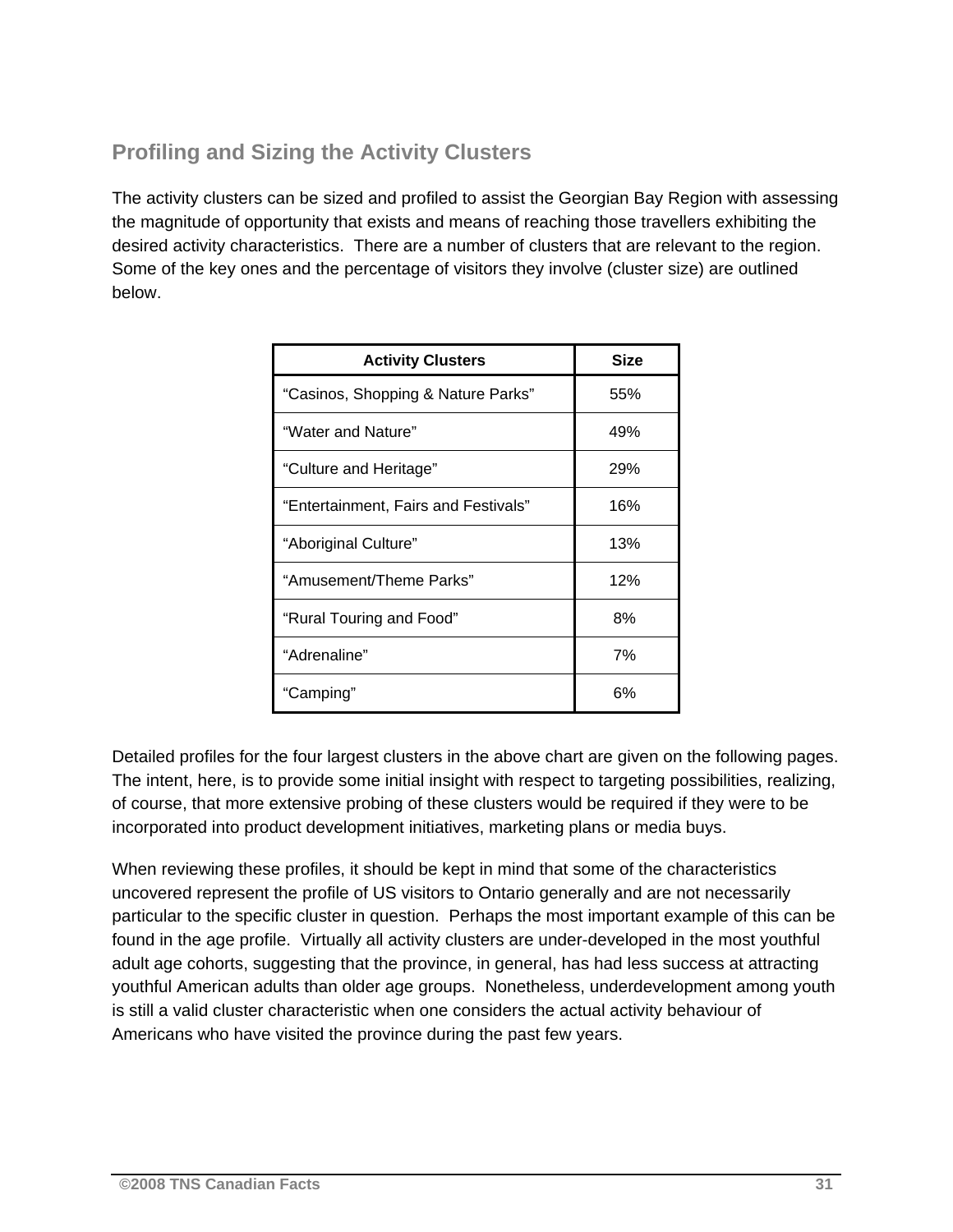### **"Casinos, Shopping and Nature Parks" Activity Cluster**

### **Defining Travel Activities:**

Dining (local ingredients), local arts & crafts, bookstores/music stores, nature park, local outdoor cafes, clothing/shoes/jewelry, antiques, gourmet foods, farmers' markets, casinos, remote wilderness outpost.

### **Size:**

55% of US travellers to Georgian Bay and surrounding parts of Ontario

### **Distinguishing Profile Characteristics:**

Age skews 55-64 and 30-34

Two person households/no kids in house- potentially retired persons and young married couples without kids

Large number from Florida (Tampa) and larger cities such as New York, Chicago, and Detroit.

#### **Media Habits:**

Readership of a wide array of newspaper types, strong local paper readership.

Strong magazine readership for interest levels (entertainment and music 45%, home and garden 40%, other magazines 51%)

TV gravitates to news, drama and science and nature shows (69%, 67%, 60%). Large viewership of film on TV (71%), history (56%), comedy (54%), travel shows (50%).

Radio listenership ranges from oldies (51%) to news/talk radio (46%)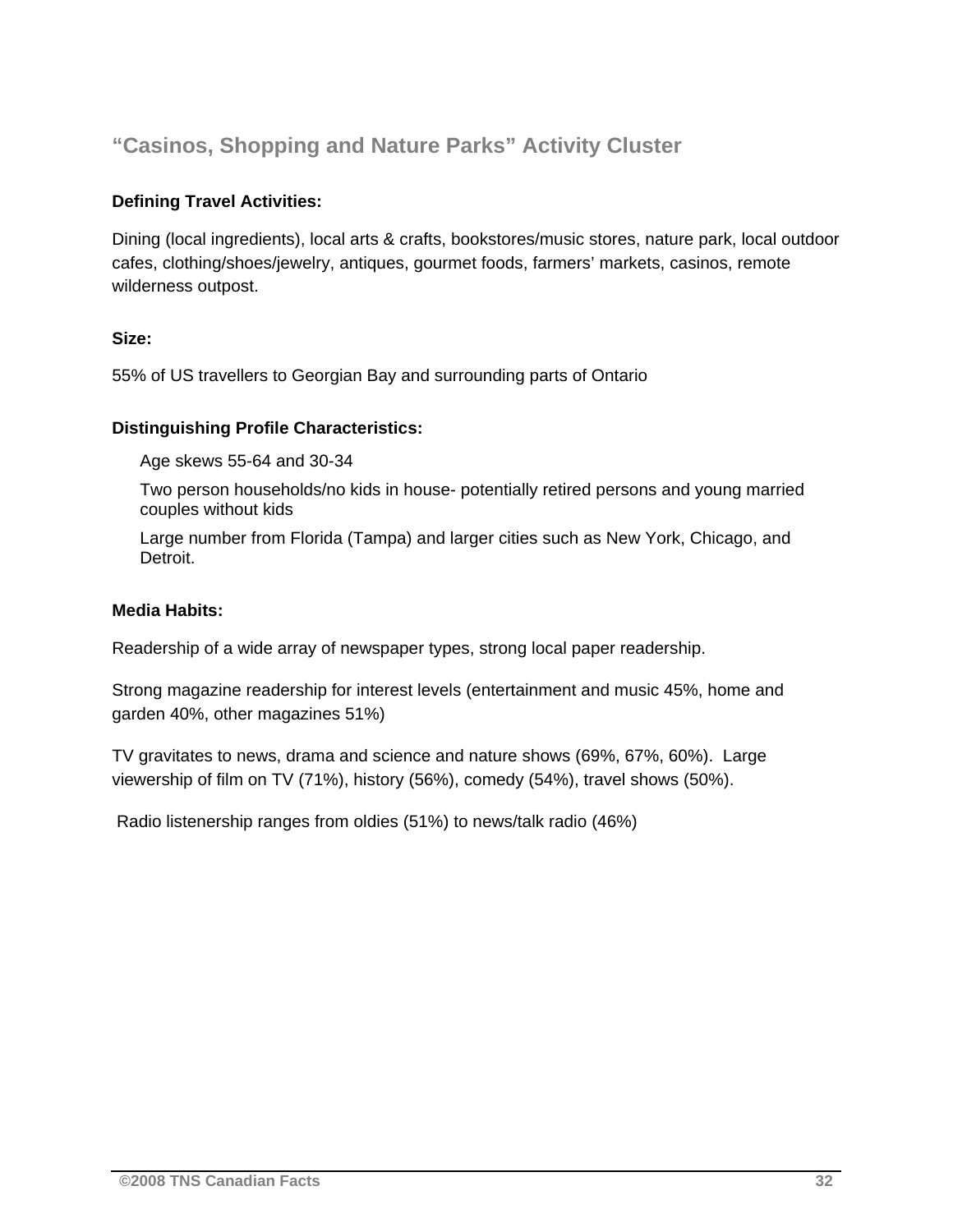### **"Water and Nature" Activity Cluster**

### **Defining Travel Activities:**

Fishing, motor boating, lakeside resort, wilderness lodge (by car), sunbathing, swimming in lakes, kayaking/canoeing, bird watching, land based animals, flora viewing, marine life, photography, hiking (same day excursion) remote wilderness lodge.

### **Size:**

49% of US travellers to Georgian Bay area

### **Distinguishing Profile Characteristics:**

Age: Strong-representation of younger adults 30-34 years (21%) Older adults 55-59 years (41%)

Strongly skewed towards Males (68%)

Geared towards two person households (40%) and family households (26%)

Lower trip frequency than evident with other clusters, other than camping.

#### **Media Habits:**

Tend to read a wider array of newspaper types. Strong readership of daily newspapers (72%)

Magazine readership strong for outdoor activities (42%) and news magazines (39%). Other magazines (36%), and general interest magazines (36%) are also of interest.

Television viewership exhibits a skew toward movies, news and dramas, but is also developed in science and nature, situation comedies and sports shows (most popular: movies 68%, news/current affairs 66%).

Radio listening skewed toward oldies and talk radio (62% and 45%).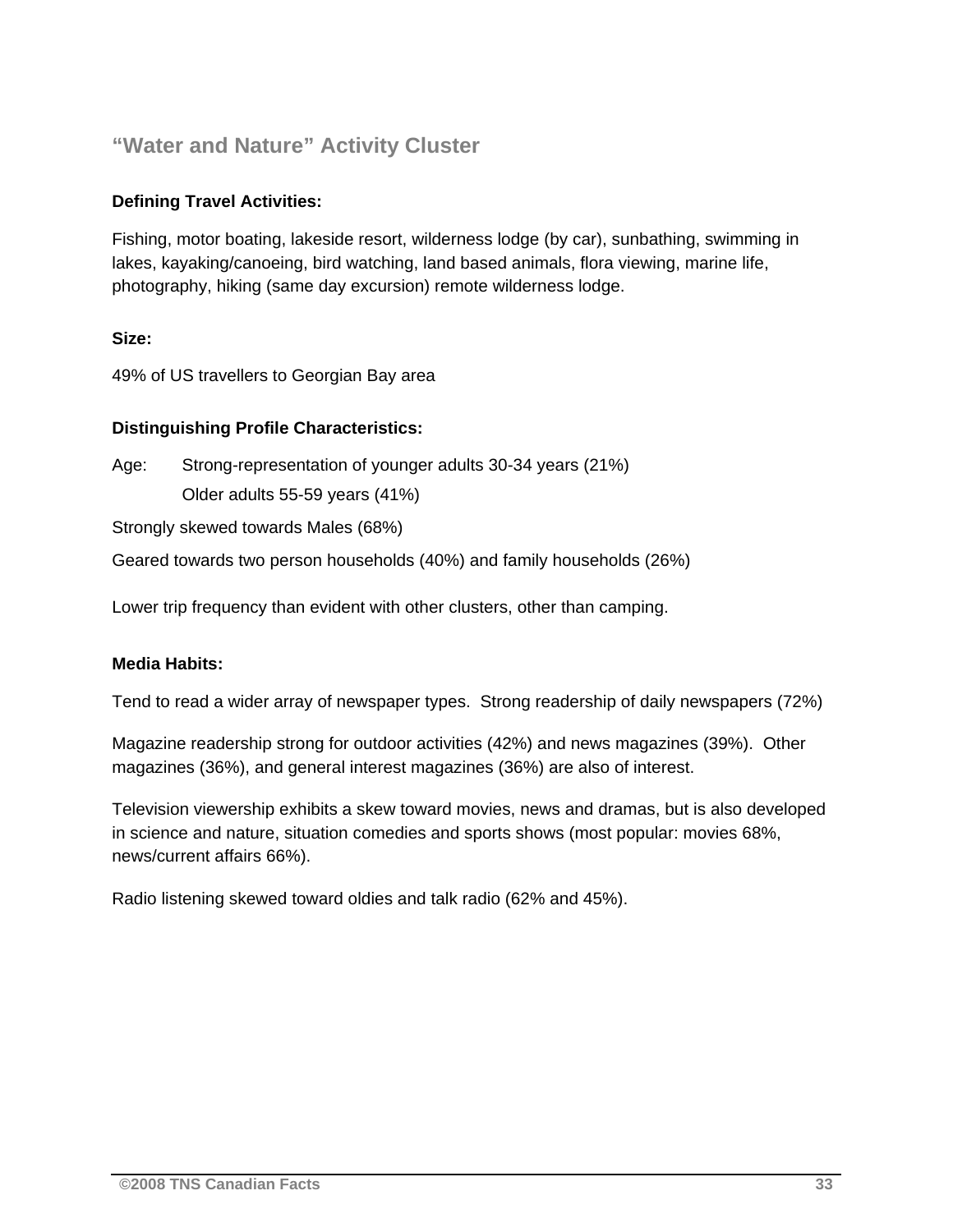### **"Culture and Heritage" Activity Cluster**

### **Defining Travel Activities:**

Art galleries, Dining (high-end int'l), Dining (other high-end), Historical replicas of cities, History/heritage museums, Other historic sites, Well known natural "wonders", Observe city architecture, Historic sites & buildings, Greenhouse/garden centre, Military/war museums.

### **Size:**

29% of US travellers to Georgian Bay and area

### **Distinguishing Profile Characteristics:**

Strong to 30-34 year age group representation (25%)

Tend to be 2 person households without children.

Higher frequency of overnight travel relative to other clusters.

#### **Media Habits:**

Readership of newspapers of all forms is strong, particularly local or community newspaper, as is readership of the travel section.

Magazine interests tend to skew towards entertainment and music magazines (62%). News (43%) and general interest (41%) are of additional interest.

Wide variety of television and radio programming choices (TV: movies 81%, news 68%, dramas 60%; history and travel shows (58%, 58%). Radio: oldies 54%, Modern rock/alternative rock (48%), news/talk 45%).

Moderate usage of the internet (62%)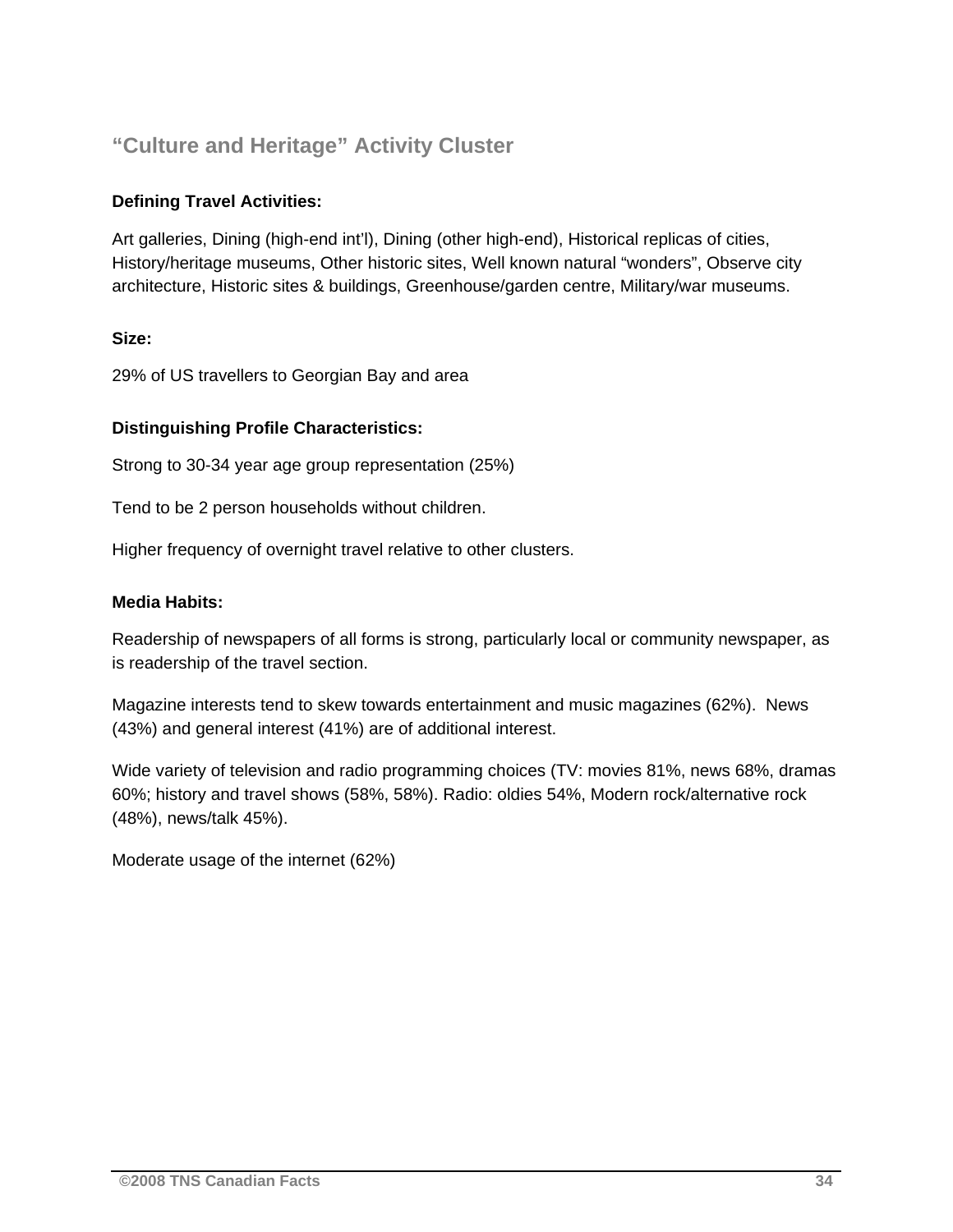### **"Entertainment, Fairs and Festivals" Activity Cluster**

### **Defining Travel Activities:**

Jazz concerts, comedy clubs, free outdoor performance, firework displays, ethnic festivals, paleontological sites, science & tech museums, fitness centre, food/drink festivals, golfing (occasional game), carnivals, exercising outdoors, exhibitions or fairs, music festivals, live theatres, motorcycling (overnight)

### **Size:**

16% of US travellers to Georgian Bay and surrounding area

### **Distinguishing Profile Characteristics:**

Strong representation of two person households (34%) but also larger households (29%) Average number of trip is slightly lower than is the case with most other clusters, but stronger likelihood of visiting Ontario in the next year or so (83%).

Above-average presence of Hartford, MSA (7%), Grand Rapids (8%), Detroit (8%), New York City (10%).

### **Media Habits:**

Stronger weekend newspaper readership and local neighborhood/community paper readership. Frequent travel section readership of weekend paper (57%)

Magazine readership is average for most categories (most popular: general Interest 63%, entertainment and music (54%), and family and parenting magazine (51%).

TV viewership is wide-ranging, but there is a tendency to avoid history and current affairs shows (most popular: movies 78%, biography 69%, drama 68%, news 67%, history 63%, and science and nature shows 65%).

Oldies, modern rock/alternative rock, and country music are top picks among radio programs (62%, 46%, and 45).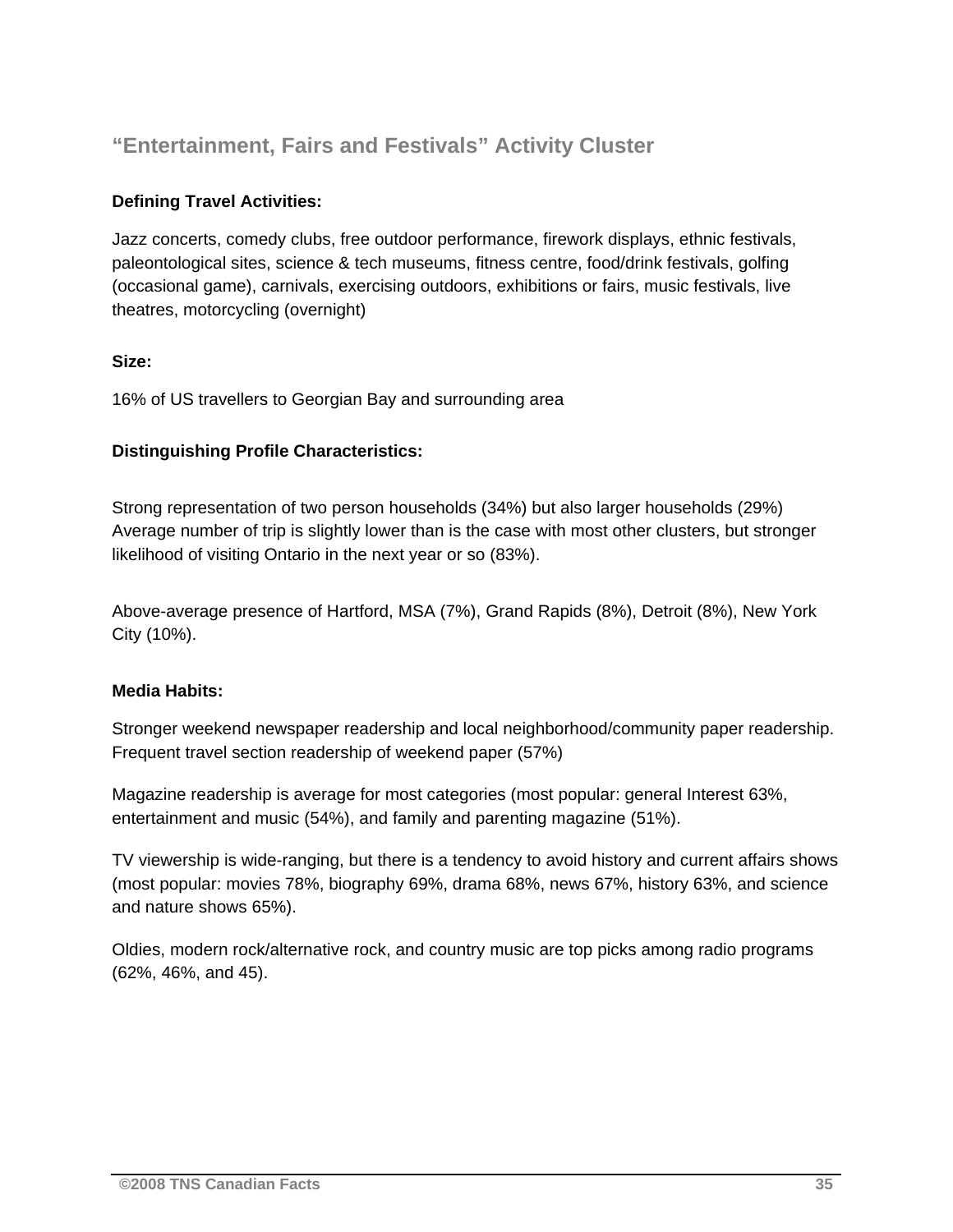# Satisfaction Among Recent Visitors

The question as to whether the Georgian Bay Region offers sufficient product quality to meet the needs of overnight visitors can be addressed through an examination of satisfaction levels. The majority of overnight visitors express satisfaction with their trip to Georgian Bay and an exceptionally large proportion do so in strongly positive terms rather than in a qualified fashion. This suggests that the existing product offering does not exhibit major deficiencies, and often impresses.

When US overnight visitors to Central, Eastern and Northern Ontario (including the Georgian Bay Region) are asked to articulate what they particularly like about the area from a tourism perspective, emotive responses are prominent (friendly, enjoyable and relaxing). They also applaud the diversity of experience and focus considerable attention on the quality of accommodation and food choices. Specific product elements tend to take a back seat to these fundamental expectations, but nature and scenery experiences tend to carry greater weight than do casinos, cultural experiences (theatre, history, art) and shopping. While this is not surprising given the Region's natural/outdoor reputation, it is quite possible that ongoing expectations may limit exposure to these latter elements. This in turn, could place limits on opportunities to experience diversity to its fullest and the positive emotive responses that it would engender. One could also argue that the more sophisticated resort-type experiences receive insufficient attention in visitor playback, particularly given the Region's avowed strengths in this area. This, too, suggests missed opportunity and given that some of these activities (shopping and restaurant-going, for example) are commonly experienced among visitors to the Region, there is also the possibility that the current offering in these areas does not uniformly impress those who experience them.

Certainly, the core nature-based offering must remain central to the essence of the Region, but there is an argument to be made that secondary elements should receive greater emphasis, than is the case currently, as a means of extending the experience into a wider range of tourism activities that complement the core. This approach could suggest to potential visitors a diversity of experience that is sufficient to justify overnight travel from greater distances. Of course, some emphasis must be attached to the quality of supportive services (especially accommodation, food and access). As has already been stated, it would be particularly effective to integrate all of these elements under an umbrella positioning for the Region that has strong emotive appeal and unifies the diverse opportunities that Georgian Bay offers for relaxation, excitement and enjoyment within a beautiful, natural setting.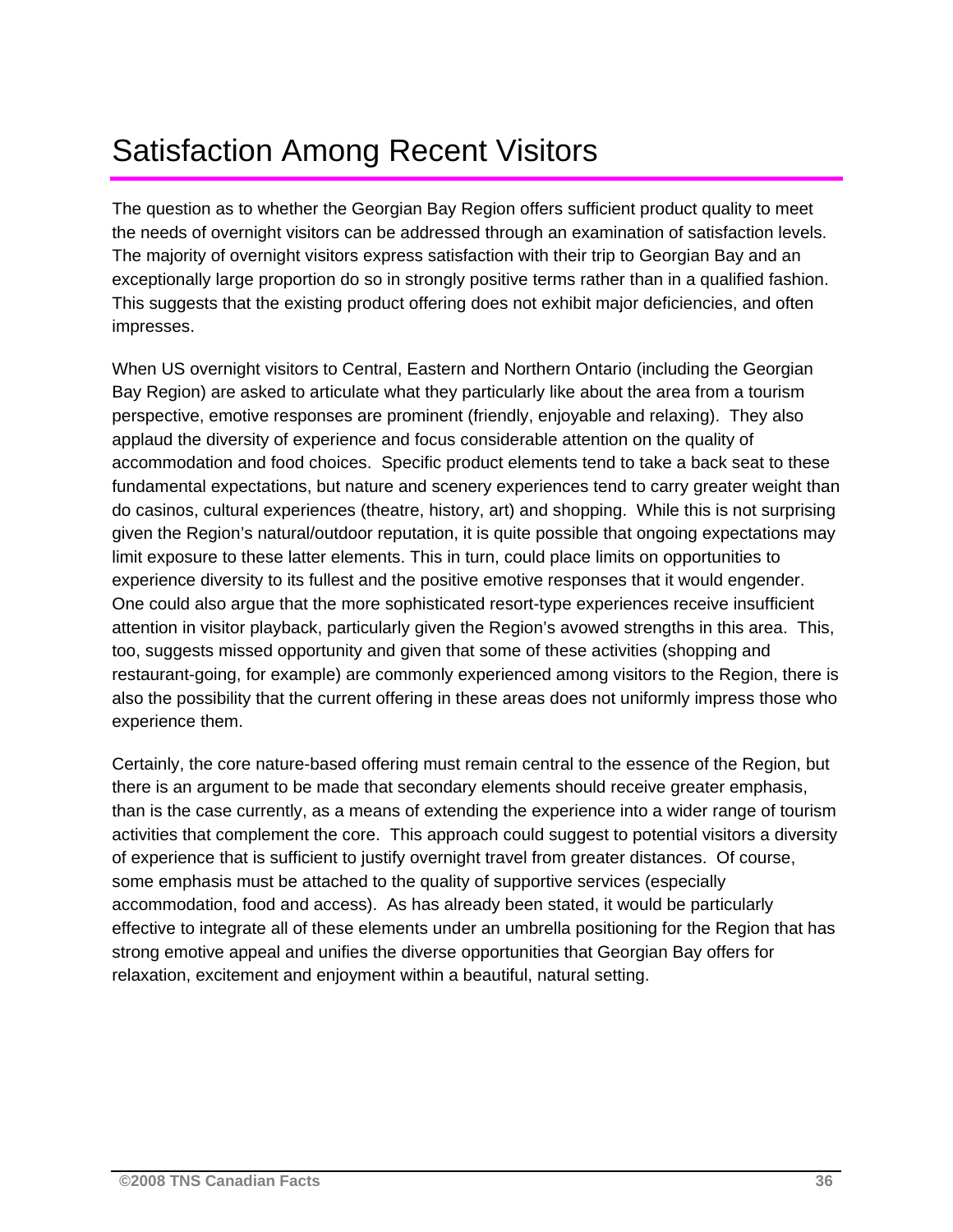#### **Satisfaction with Last Trip to Central/Eastern/Northern Ontario (Including Georgian Bay Region)**



**Among U.S. Pleasure Travellers**

### **Specific 'Likes':**  Visiting Family/Friends | 24% Friendly People 23% Enjoyable 17% Nature 17% Relaxing 16% Accommodation 15% Scenery 11% Good Restaurants 10% Great Weather **1** 9% Clean 8% Plenty To See/Do 7% Affordable 7% Live Theatre/Performances 7% Casino/Gambling | 5% History/Culture/Art 13% Shopping and 3%

*Source: TAMS Ontario Return To Sample Survey, 2007.*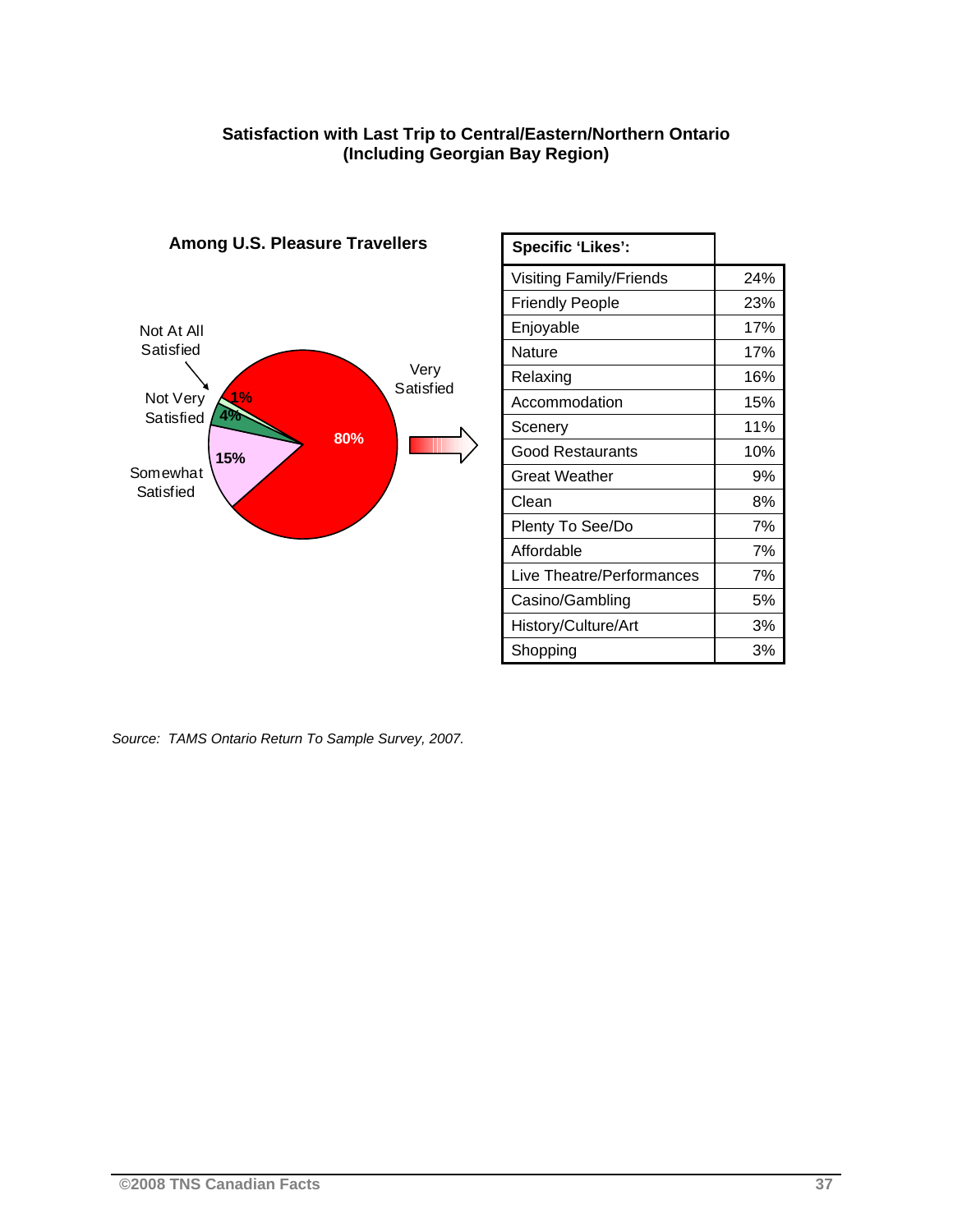### **US Travel Details Related To General Experience Categories**

When attention is turned to broad experience categories, the types of activities Americans engage in when travelling to the Region have not seen substantial change over time. Shopping and sightseeing have consistently led the way in terms of incidence of participation, followed by VFR and historical/cultural activities. Visiting formal nature parks falls somewhat behind the abovementioned experience suggesting that the Region's nature offering tends to be experienced in less "formal settings". From this one could certainly argue that while specific distinguishing, sites and attractions may certainly play the primary role in terms of attracting US visitors to destinations, the more mundane and ubiquitous experiences (shopping, sightseeing, the quality of accommodation, the ambience of the immediate locality and general relaxation) may play an equally important role in generating overall satisfaction, positive word-of-mouth and return visitation.

It is of some importance, then, that strategies put in place to stimulate growth take a holistic approach to defining the travel experience, focusing both on points of distinctiveness and differentiation (specific activities and attractions) as well as on the ability to meet or exceed expectations with respect to 'the basics' – shopping, accommodation, food and the day-to-day living experience while at the destination.

The need to be so comprehensive in approach is underscored, not only by softness in crossborder travel volumes, but also by the reality that accommodation and activities such as shopping and food/beverage consumption generate significant spending. In fact, each stimulates dollar volumes comparable to or greater than total expenditures on recreation and entertainment while travelling. Moreover, there is evidence to suggest that retail spending among Americans has recently been on the upswing. In 2006 the typical US tourist was spending more on retail than was the case previously; both in the absolute and in relation to other expenditure categories (although strengthening of the Canadian dollar during the years following this tracking series may have reversed the trend). This underscores the robustness of this expenditure category as a revenue driver. The same might be said of accommodation spending. Apart from the anomaly of 2003, average accommodation expenditure per traveller per night has been fairly stable. At the same time the number of nights spent in the Region began to show growth moving into 2006, resulting in continued strong accommodation expenditure totals coming from the US at levels higher than those evident earlier in the decade.

These findings are supportive of initiatives to enhance the role played by these fundamental experiences and activities with respect to attracting travellers to Georgian Bay, while simultaneously ensuring that the actual product delivers on expectations with reasonable consistency.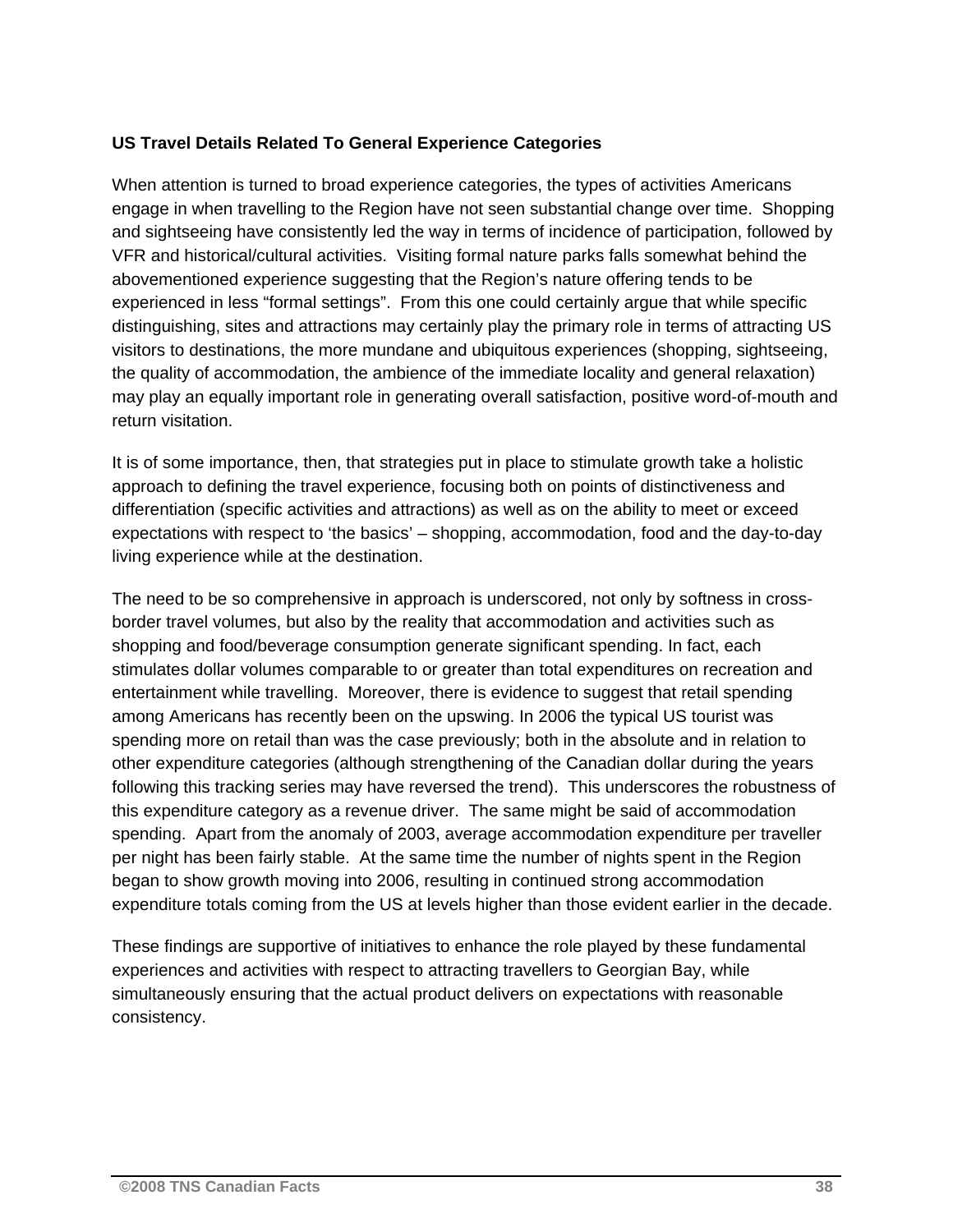

 **Activities Participated In Among U.S. Overnight Pleasure Travellers In the Georgian Bay Region** 

*Source: Statistics Canada, International Travel Survey 2001-2006.* 



**U.S. Overnight Pleasure Traveller Spending in the Georgian Bay Region** 

*Source: Statistics Canada, International Travel Survey 2001-2006.*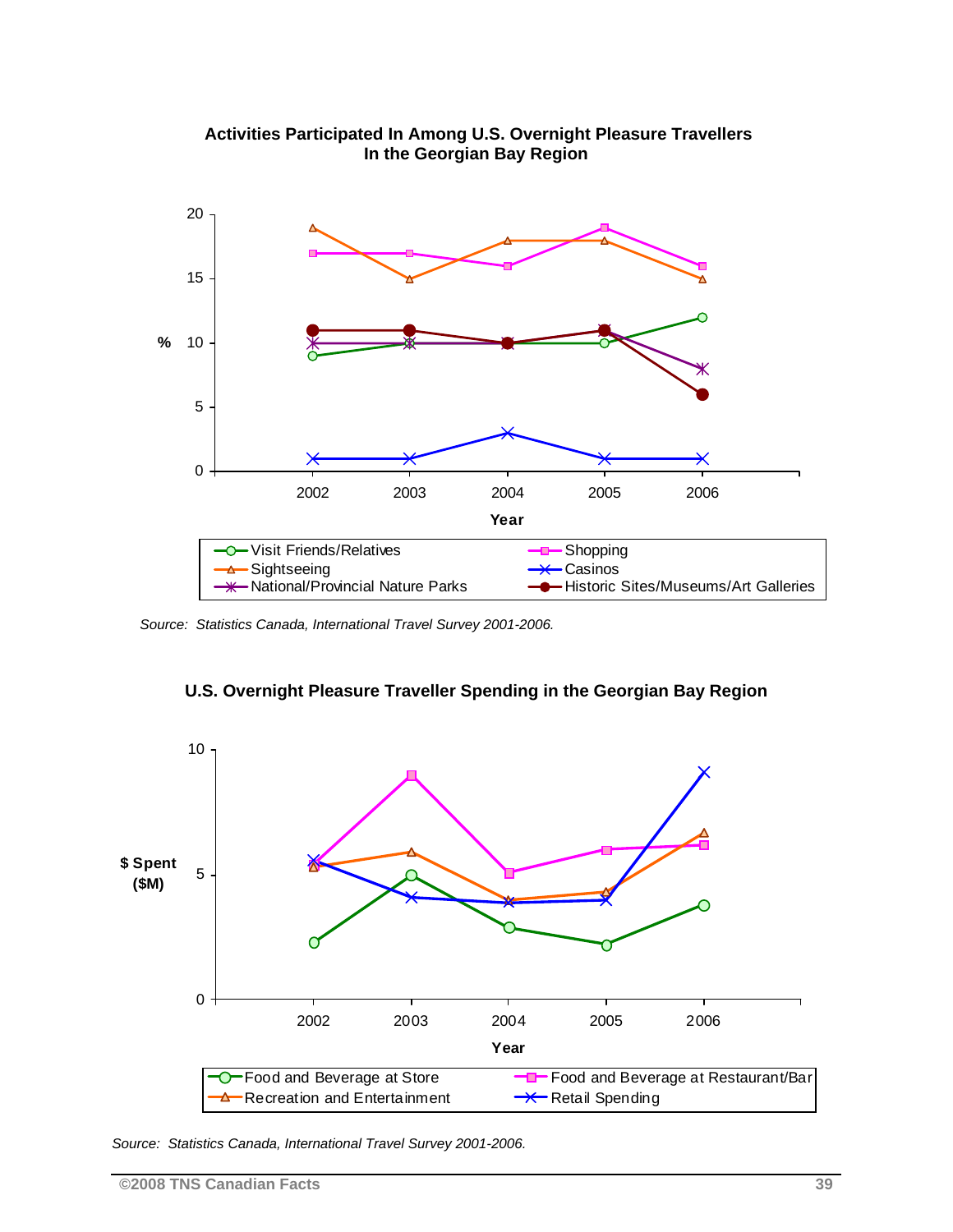

### **Accommodation — Number of Nights Spent and Dollar Value Spent By U.S. Overnight Pleasure Travellers in the Georgian Bay Region**

 *Source: Statistics Canada, International Travel Survey 2001-2006.*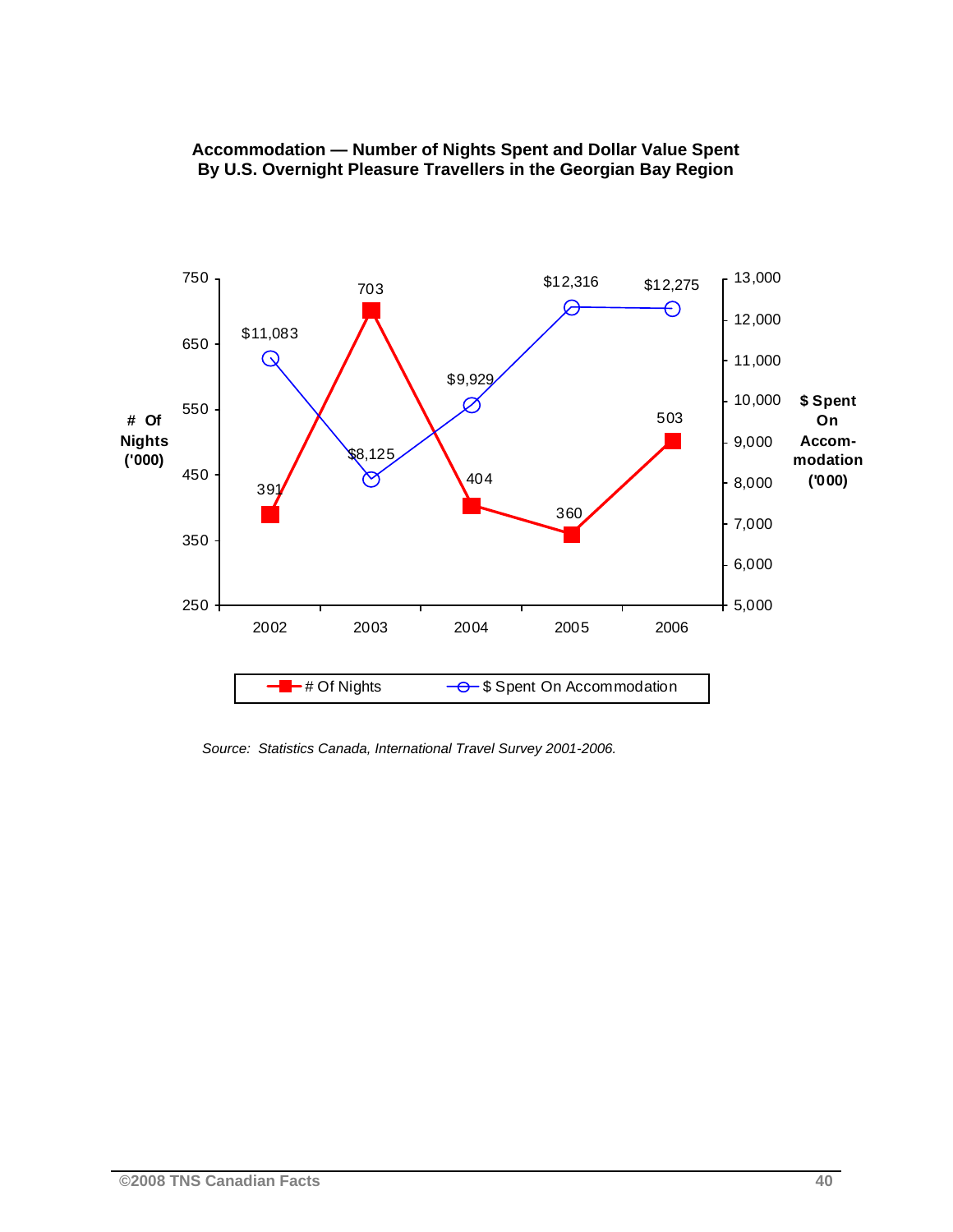### **External Sources of Resistance**

The most recent wave of Ad and Brand tracking conducted in July of 2008 identified a number of impediments to choosing Ontario as a destination among travellers in Detroit and Cleveland - US urban source markets of significance to the Georgian Bay region. Almost one-third of travellers in these cities pointed to the existence of significant barriers to the selection of Ontario. Persistent misperceptions concerning passport requirements were prominent among the issues identified, likely aligned with long-standing concerns about border crossing difficulties, generally. Also prominent among the factors mentioned were cost concerns undoubtedly related to gasoline prices, US economic fortunes and the strong Canadian dollar.

These pressures are not directly related to the tourism product or supportive marketing programs, but could significantly constrain the industry's growth potential nonetheless. The existence of these impeding external forces must, therefore, be taken into account when assessing the effectiveness of communications and tourism marketing programs. The same is true within Ontario itself, where the strong Canadian dollar is likely making it increasingly difficult for domestic travellers to resist tourism opportunities in the US. At the same time, high gasoline prices, economic uncertainty and a provincial economy moving in the direction of recession, may cause domestic travellers to think twice about taking spontaneous, FIT 'getaway' trips to destinations that are relatively nearby. Budgets may be reserved for the large annual vacation. This could make it more difficult to stimulate a resurgence of domestic travel to the Georgian Bay Region.

### **Existence Of Specific Issues/Concerns Related to Ontario Travel**



### **Percent of pleasure travellers in US Near Markets**

*Source: Ontario and Ad Brand Tracking, Wave 2, July 2008.*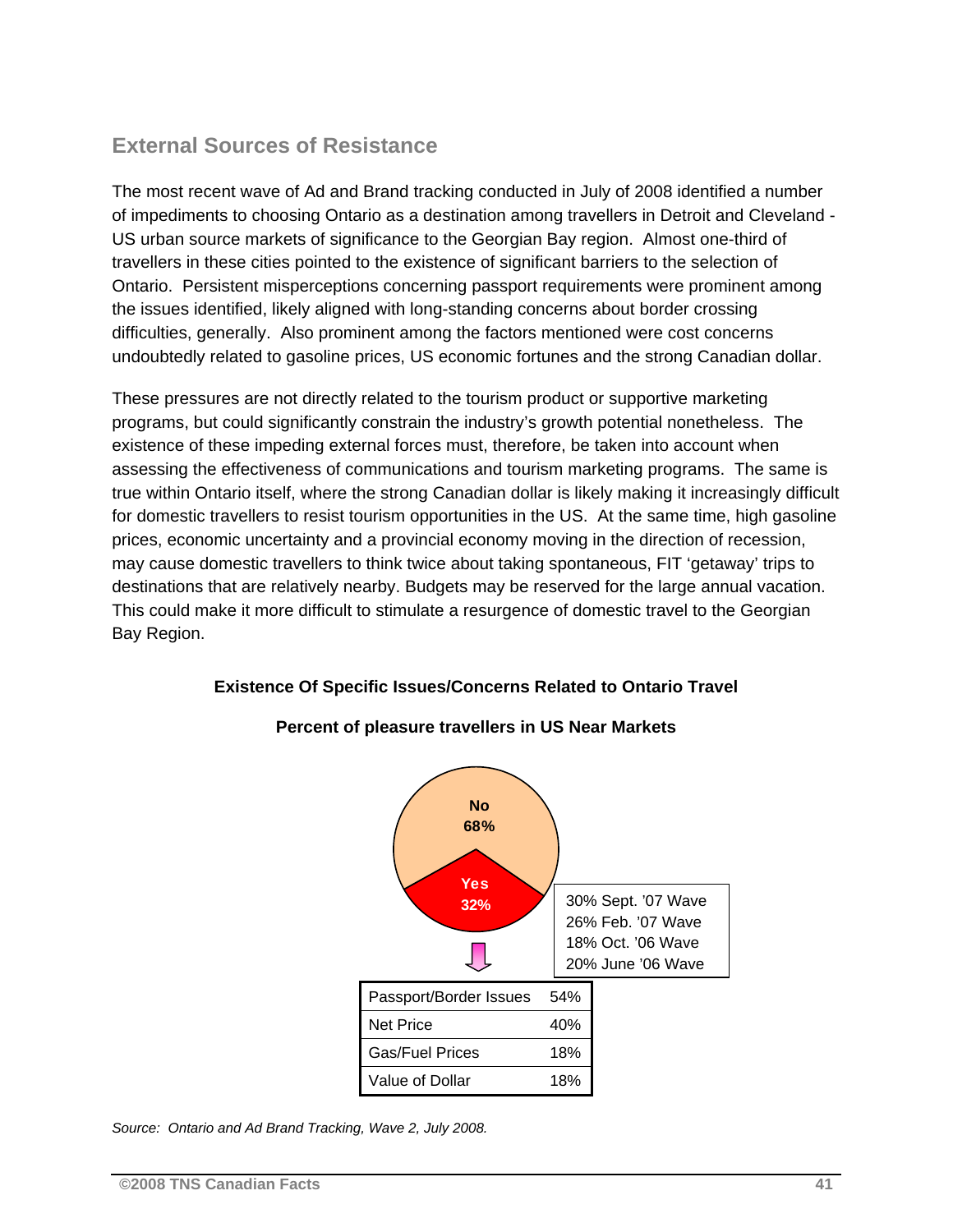## **Implications**

### **Prospects for Growth**

The Georgian Bay Region is, in many ways, one of Ontario's hidden gems. The range of tourism experiences offered is quite wide and often of exceptionally high quality. Moreover, the region is unique in many ways,: from being home to the world's longest freshwater beach and some of the most dramatic manifestations of the Niagara Escarpment, through to the wide range of high-end cultural, culinary, shopping and entertainment experiences it offers, Of particular significance, all of this is available within close proximity to major centres of population on both sides of the border, as well as one of the most attractive lake-land recreational areas in North America.

The ability to deliver on this promise is evident through examination of even a partial inventory of attractions and experiences available in the Region, as well as by the exceptionally high satisfaction scores that the Region receives from recent visitors. There is no reason, then, to be dissuaded from aspiring to achieve tourism volumes that meet or exceed the peak levels recorded in the early part of this decade. Despite the external pressures placed on the industry from a number of sources, this goal could be achieved in the fairly near future in light of the following positive developments:

- Significant tourism investment in the area aimed at enhancing both product and infrastructure;
- The possibility that recent shifts in economic fortunes both in the US and Ontario, could ultimately lead to a reconfiguration of travel patterns in a manner that favours shorter overnight trips to areas that are more local or regional;
- A new cooperative spirit among tourism operators in Georgian Bay and a related willingness to partner and organize in a manner that reaps the benefits of a collective marketing approach.

This potential is unlikely to be realized, however, without undertaking initiatives that will improve probabilities for success. These are briefly outlined below.

### **Recommendations**

As a distinctive travel entity, the Georgian Bay Region is well known among Ontario residents, but, apparently little known in the US and beyond. As a consequence, the Region is highly dependent on domestic source markets for volume, and functions largely as a summer recreational and cottage playground for residents of Southern Ontario. The Georgian Bay Region is under-developed as a potential destination among American travellers and generates limited volume from US markets at the present time. Nonetheless, a review of travel activities,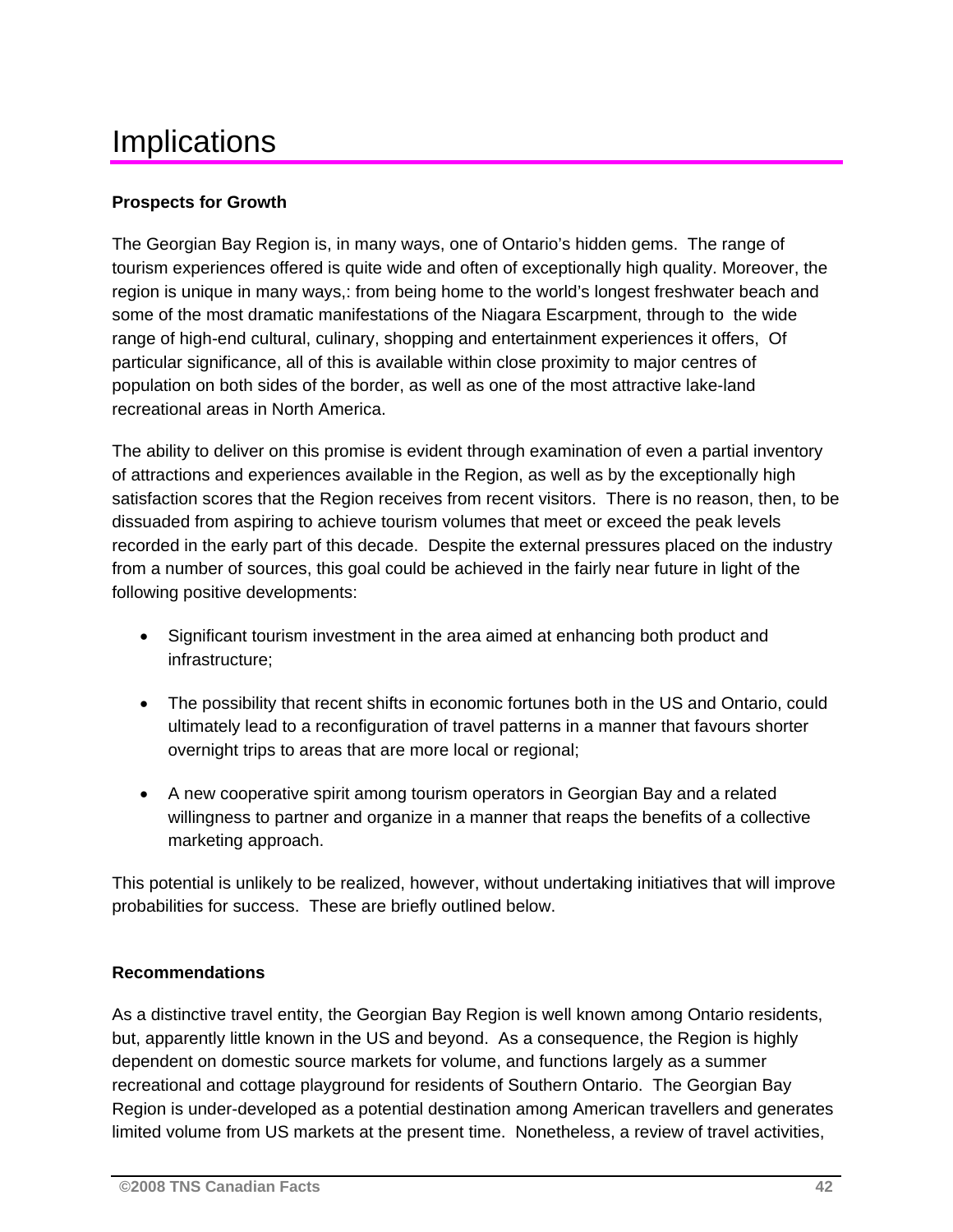interests and affinity to Ontario as a whole indicates that the volume potential existing in these markets is very large, even when restricted to nearby Border States.

A strategy aimed at reinvigorating the industry in Georgian Bay should seek to accomplish two fundamental tasks.

### **1. Encourage conversion of same-day trips to overnight (short getaways) among travellers resident within the province itself**

Initiatives in this area might also embrace a secondary objective of encouraging greater exploration of the fuller Region among those owning cottages or second homes in the Georgian Bay area and, in general, promoting the Region as a strong choice for an extended pleasure trip among domestic travellers,

The rationale, here, stems from the extremely large number of same-day visits that Georgian Bay attracts from within Ontario and the very significant cottager population in the Region. Even relatively modest success with respect to conversion could have very significant impacts on tourism revenues.

Moreover, an argument can be made that economic recessionary pressures within the province could favour selection of domestic destinations for extended trips if the benefits and breadth of activities are clearly presented to the target audience. The Georgian Bay Region has some very significant advantages with respect to presenting itself in a positive light in this regard. While it is likely that such potential will be most clearly manifest during the peak season, encouragement of extended trips during the shoulder seasons should not be discounted.

### **2. Encourage overnight travel from nearby border states**

To reiterate, it is readily apparent that, in the US markets, the Georgian Bay Region is underdeveloped relative to its potential as a pleasure travel destination. This undoubtedly stems from lack of appreciation and even lack of simple awareness of Georgian Bay as a distinctive tourism region. While some of the key attractions and destinations in the Region may have some profile in the US, the breadth of possibilities and potential for interaction and integration evidently do not.

Given this state of affairs, it seems necessary to build the image of Georgian Bay as a multi-faceted, high quality and unique tourism region in key US markets and to provide a strong rationale for selecting Georgian Bay as a destination for an overnight pleasure trip. The allure must be sufficiently strong not only to justify a trip of several nights away from home, but also to overcome unknowns or negative perceptions related to value-formoney and potential difficulties associated with crossing the border and accessing the Region.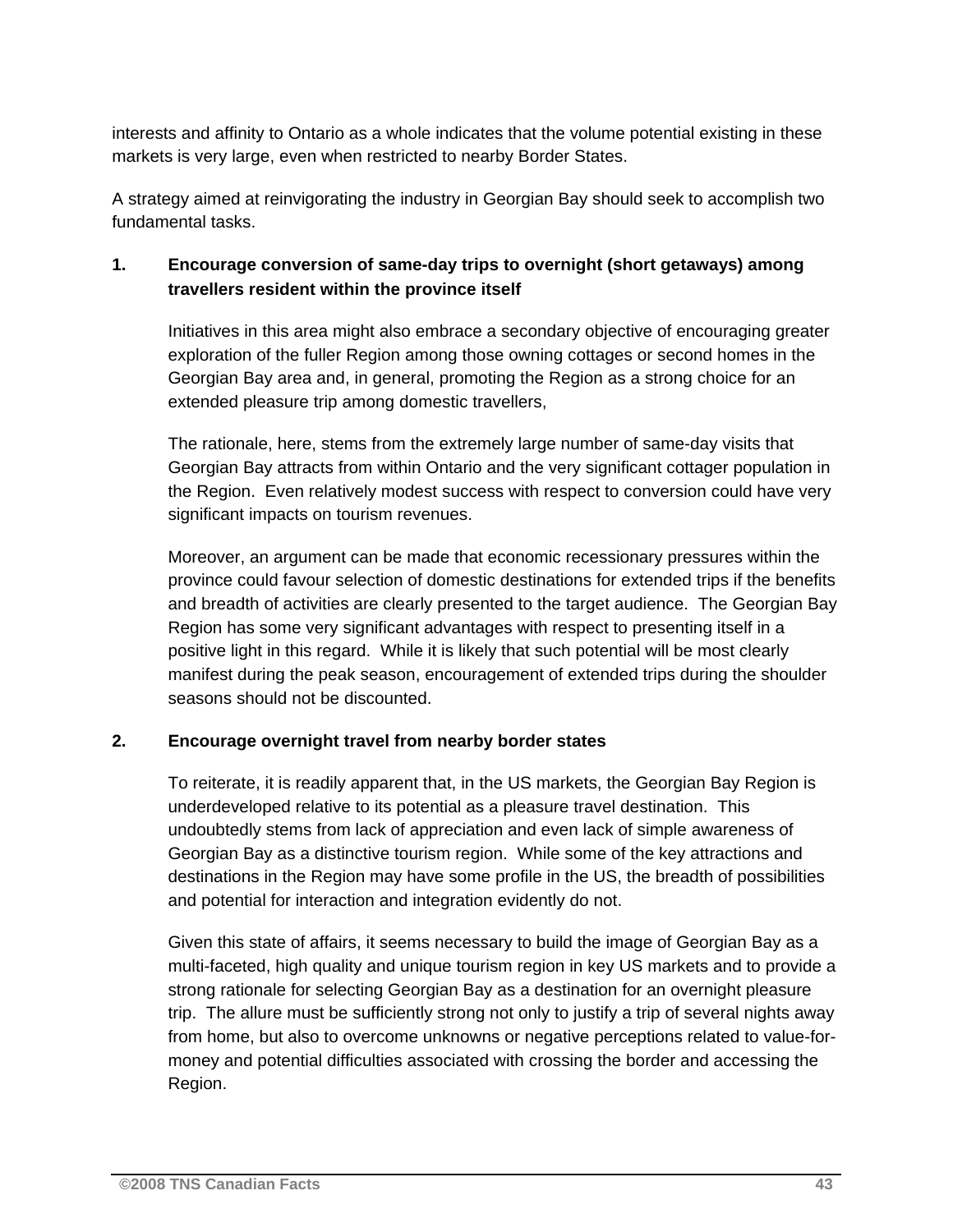Once success is achieved in markets within close proximity of Ontario, consideration might be given to adopting a similar approach in more distant Canadian and international origin markets. There is certainly reason to believe that Georgian Bay has the potential to appeal to a fairly wide geographic area.

Perhaps more so than many other travel regions in the province, the Georgian Bay area has product of sufficient diversity, quality and distinctiveness to support a significant volume of offpeak travel, consistent with the Province's goal of establishing Ontario more soundly as a fourseason travel destination. The above tasks should, therefore, be addressed with this in mind. Promotion of travel to the region across the full year would not only serve to increase volume, but offers possibilities of doing so in a manner than makes more efficient use of the supportive infrastructure and reduces the possibility of overburdening it.

At the core of any strategy aimed at generating renewed growth momentum for Georgian Bay should be the articulation of a **destination vision and holistic brand positioning**. It is only by clearly expressing the essence of the Georgian Bay Region as a single distinctive entity that true synergy can be established by bringing the parts together into a meaningful whole that potential visitors can immediately grasp. It provides both a means of igniting excitement among potential new visitors and a means of bringing a disparate set of experiences together on a scale that supports overnight visitation. Of particular importance, this as relevant to the domestic market as it is to the US and others.

While it is neither possible nor appropriate for this particular study to define a precise positioning for the Region on behalf of the Partnership, it can certainly provide some direction in this regard. In our view, the following key points should be carefully considered.

- The Region's natural beauty and related outdoor amenities should be core to any proposition put forward, with some emphasis placed on the unique features that the distinctive geology and geography make available – The Escarpment and Bruce Peninsula, Georgian Bay and its islands, Wasaga, and the pastoral agricultural region to the south, among others. It is this natural endowment that defines the essence of the Region and from which virtually all other attractions spring.
- Part of the Region's charm and appeal is derived from the reality that there is much to see and do in a relatively confined area, and one that is within reasonable proximity of many centres of population in northeastern North America. A brand positioning should certainly incorporate this point of distinction.
- Overnight travel is supported by diversity of experience. Bundling of various products, experiences and attractions in a manner that has meaning for potential visitors is key to enhancing the Region's credibility as an overnight destination and the consideration it receives for extended travel. The extent to which these various pieces can be integrated under an umbrella positioning will only add to the overall allure of the Region. In light of the volume potential they represent, the following activity clusters should be given specific consideration: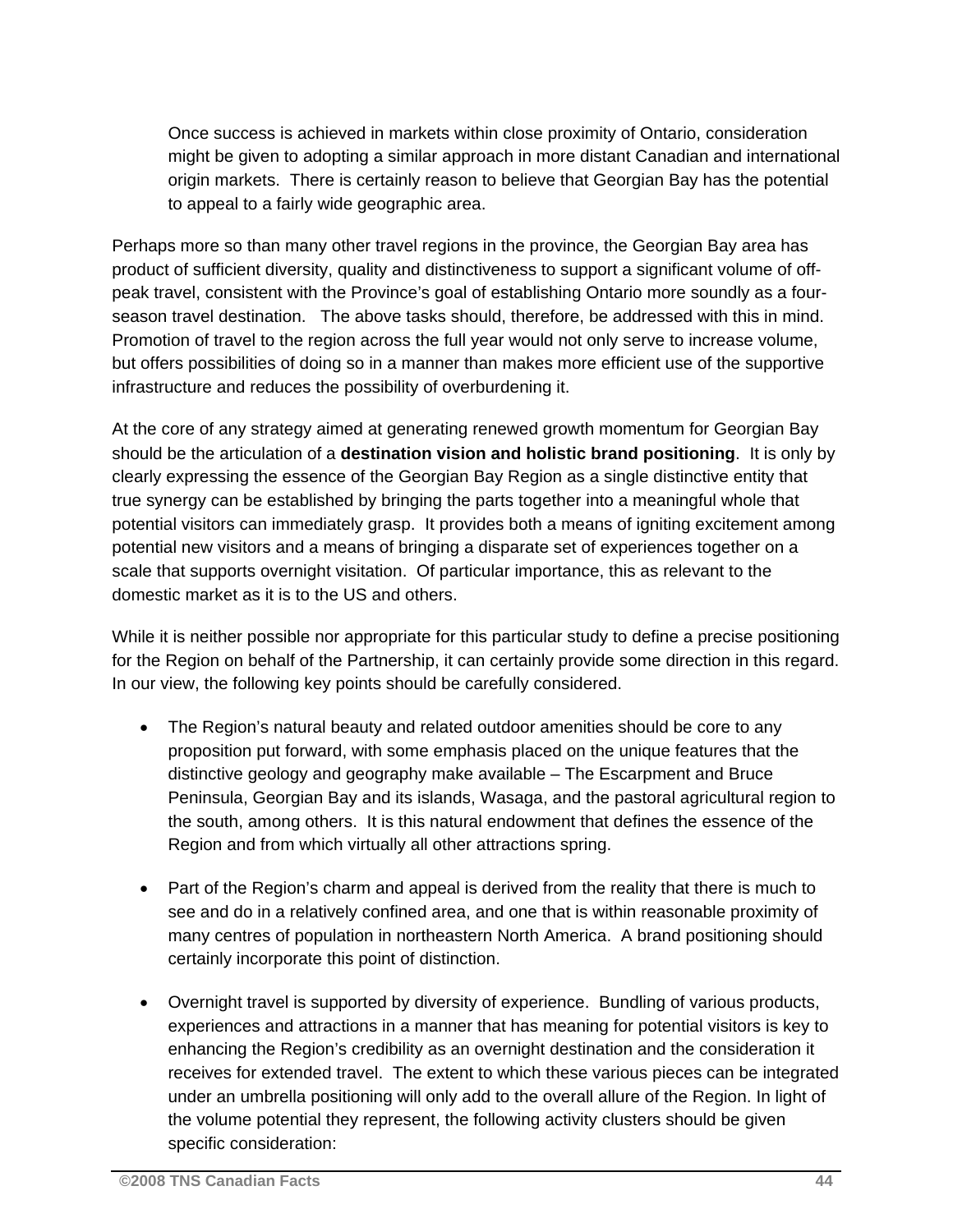- o Water and Nature;
- o Nature Parks, Shopping and Casinos;
- o Culture and Heritage;
- o Fairs, Festivals and Entertainment
- To achieve sustained success, it is critical to appreciate that the local ambience and quality of accommodation, shopping and food have key roles to play in driving a positive emotive response among visitors to any region. Georgian Bay is no exception. Apart from presenting distinctive activities and experiences, the Region would be well served by efforts to attach these to accommodation choices, restaurants, bars, and host towns and villages that are congruent with the key activity clusters and the types of visitors they are likely to attract.
- While it is beneficial to target the mature/affluent segments of the population, some attention should also possibly be turned to developing a young family and young adult strategy for the Region, particularly in the US.

Tactically, it may also be of value to deal with some immediate traveller concerns in a very direct way. Value-added offers might be particularly relevant in today's economic climate, on both sides of the border. However, care should be taken to ensure that efforts in this area do not undermine the quality positioning likely to be adopted for the Georgian Bay Region. Some consideration might also be given to devising means of easing any issues associated with access, particularly in the US, where border-crossing concerns make such issues all the more problematic.

### **Too Much of a Good Thing?**

While growth is an expectation in modern economies, unbridled growth can be counterproductive in the end. If there is a desire to attract more overnight visitors, and to exceed peak levels recorded in the past, care should be taken to ensure that the carrying capacity of the Region's infrastructure is sufficient to support it. Are accommodation and other services available in sufficient supply and quality to meet visitor expectations during peak periods? The following chart illustrates one element of the problem. Even with the decline in tourism-related travel to the Region during recent years, the volume of traffic on the major feeder highway (the 400) has increased steadily, both overall and along the section north of Barrie. From this one could argue that a significant increase in tourism activity in future years has the potential to overwhelm carrying capacity, particularly during the peak season. This would have social repercussions as well as negative impacts on virtually all economic sectors.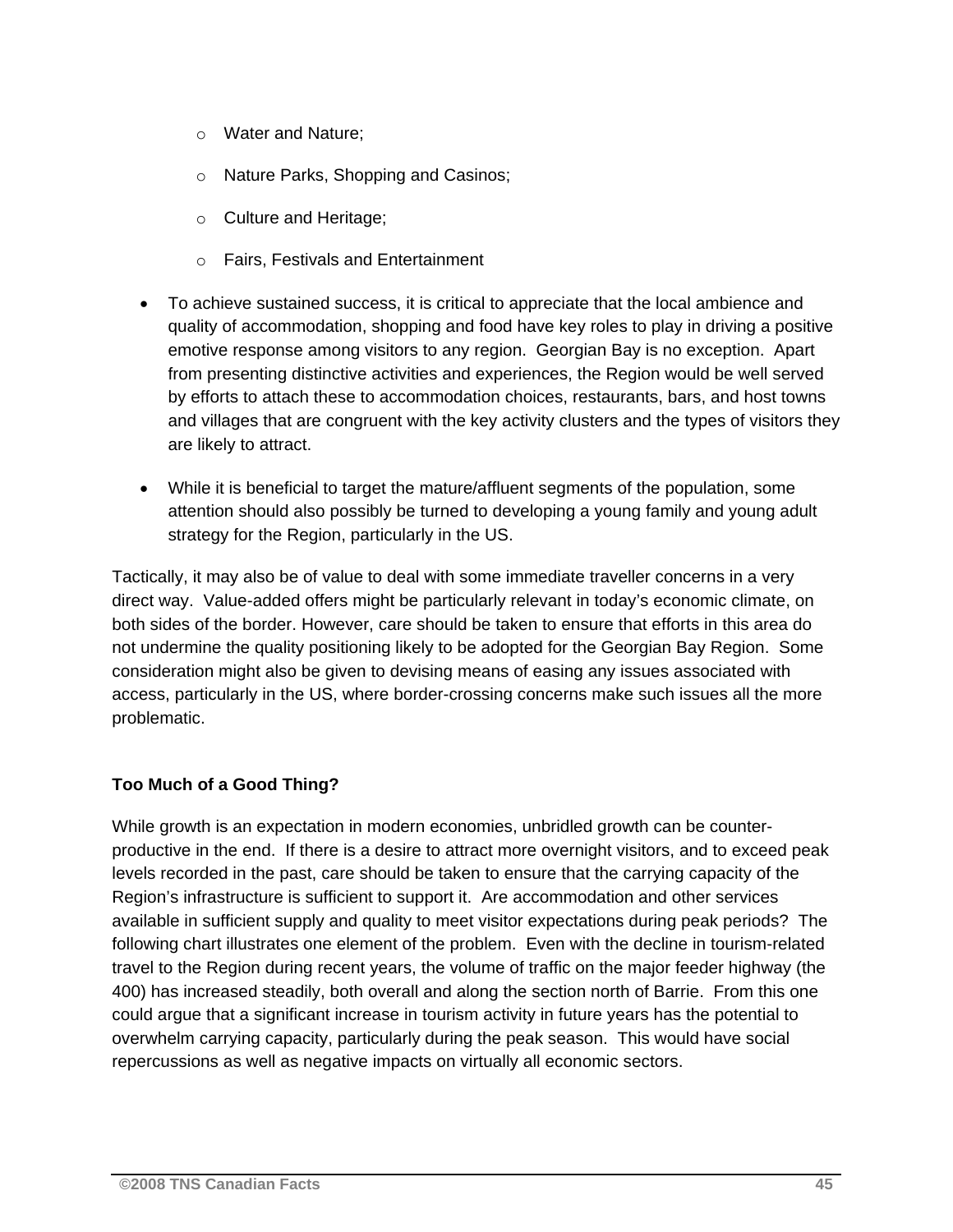

### **Traffic Volume on Highway 400**

 *Source: Provincial Traffic Volumes 1988-2005 Ministry of Transportation, Ontario* 

In a similar vein, it should be realized that the Region will likely need to meet higher expectations if more visitors are going to be attracted from longer distances for longer periods of time. Experiences that disappoint and are deemed to be sub-par can undermine satisfaction with the trip as a whole and suppress repeat visitation and the capacity to stimulate positive word-of-mouth. As a consequence, it may be useful for the Partnership to engage in an assessment of current inventory (both infrastructure and product) to identify specific attractions, services and amenities that may need upgrading and investment.

Finally, some thought should be given to the notion of long-term sustainability. There may be limits to tourism growth in the Region, particularly given the potential vulnerability of the natural environment and small-town ambience that are central to the offer. It may be wise to determine the limits of growth and to plan for it, so that the pattern and pace of development delivers maximum benefit to the Region.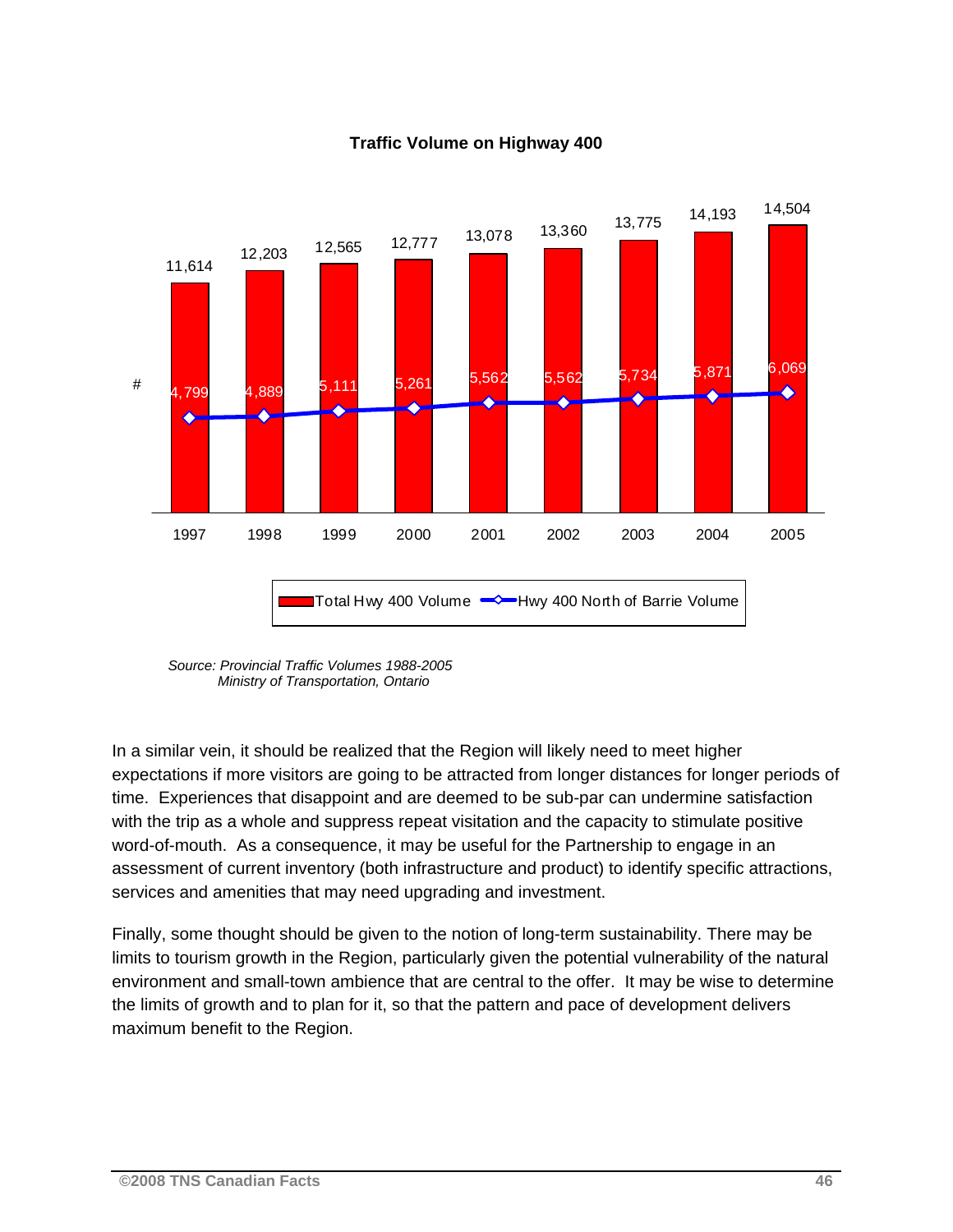# **APPENDIX**

Descriptions of the Studies Involved in the Analysis

Detailed Description of the Conversion Model<sup>™</sup>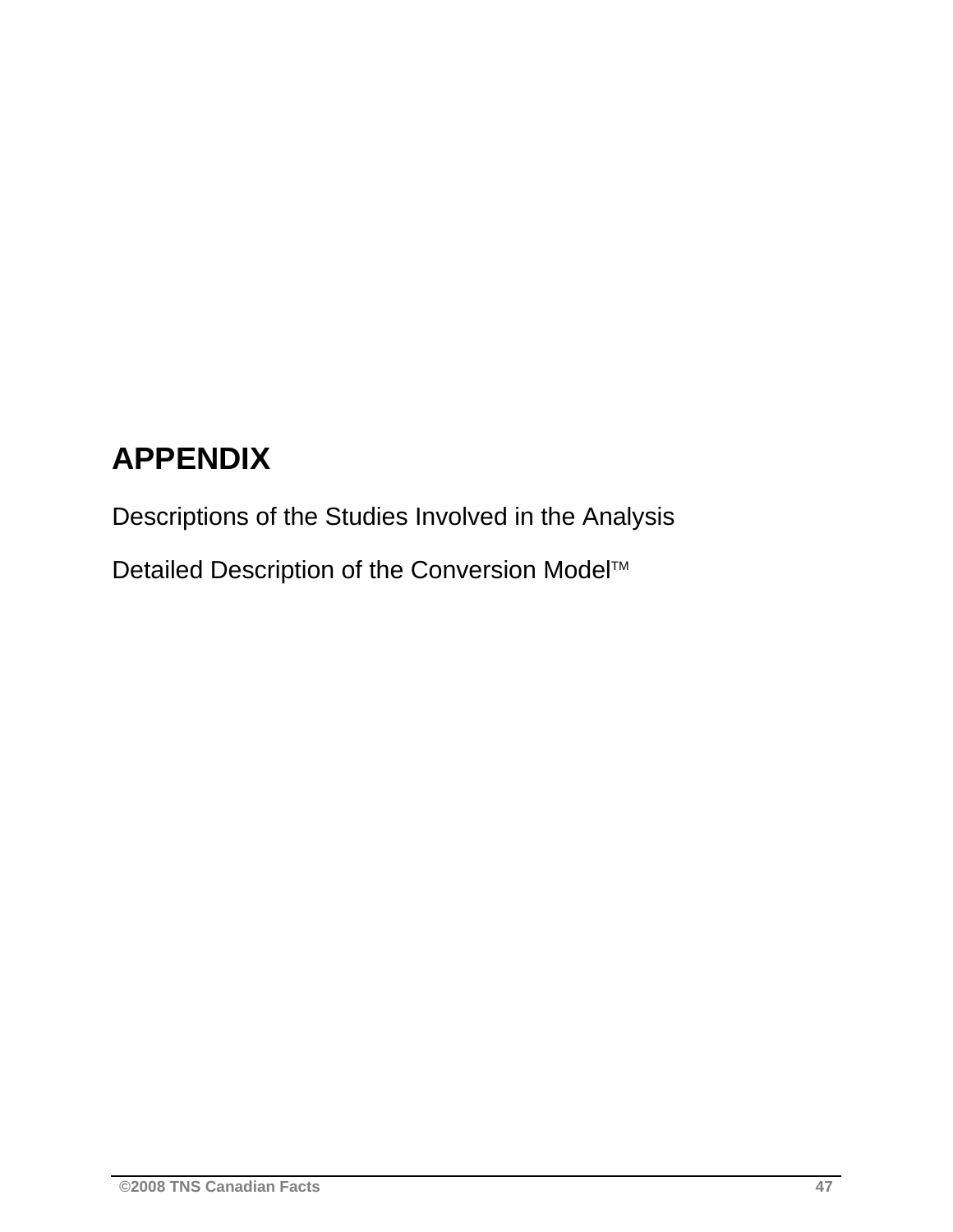### **The Studies Involved in the Analysis**

### **Travel Intentions Study**

The Ontario Ministry of Tourism and recreation initiated an ongoing quantitative tracking study designed to measure US and Canadian travel intentions to destinations in Ontario. TNS Canadian Facts was commissioned to conduct the research via our central location telephone facilities located across Canada. Findings from the research are disseminated to key agencies and stakeholders throughout the province.

In order to meet the research objectives, 5,782 computer assisted telephone (CATI) interviews are targeted among US (3,882 completions) and Canadian (1,900 completions) households each quarter. In 2006, the study was converted to one wave per year, conducted in February.

In June 2005 TNS conducted a parallel online study to identify sources of variance between Online and Telephone methodologies in tourism research. The insights attained through this pioneering study have since been invaluable in informing the design of tourism studies combining internet and telephone methodologies, particularly in developing sample frame and weighting schemata.

### **Ontario Tourism Ad and Brand Tracking**

The Ontario Tourism Marketing Partnership Corporation (OTMPC) manages a tracking program to measure the impact of its advertising efforts domestically and in the US. The research is intended to provide consumer intelligence and feedback to assist with both directing the marketing/advertising program and measuring its effectiveness.

TNS Canadian Facts has been commissioned to conduct this research program since 2004. Since that time, ten waves of tracking have been commissioned to measure the impact of advertising campaigns. Each wave of research is implemented in two phases as outlined below:

- Phase I is conducted immediately after the close of the campaign and comprises the initial ad assessment, as well as a brand assessment of Ontario as travel destination; and,
- Phase II of the assessment consists of returning to the sample immediately after the close of the travel season to determine the behavioural outcomes of campaign awareness and appreciation. ROI and conversion estimates are the primary outputs from this phase.

The research for each phase is conducted online using the TNS panels in Canada and the US. The study targets 2,220 completions among travellers (past two years or next 12 months) for each wave of tracking. Research is confined to Ontario, Montreal and US Tier 1 Near Markets.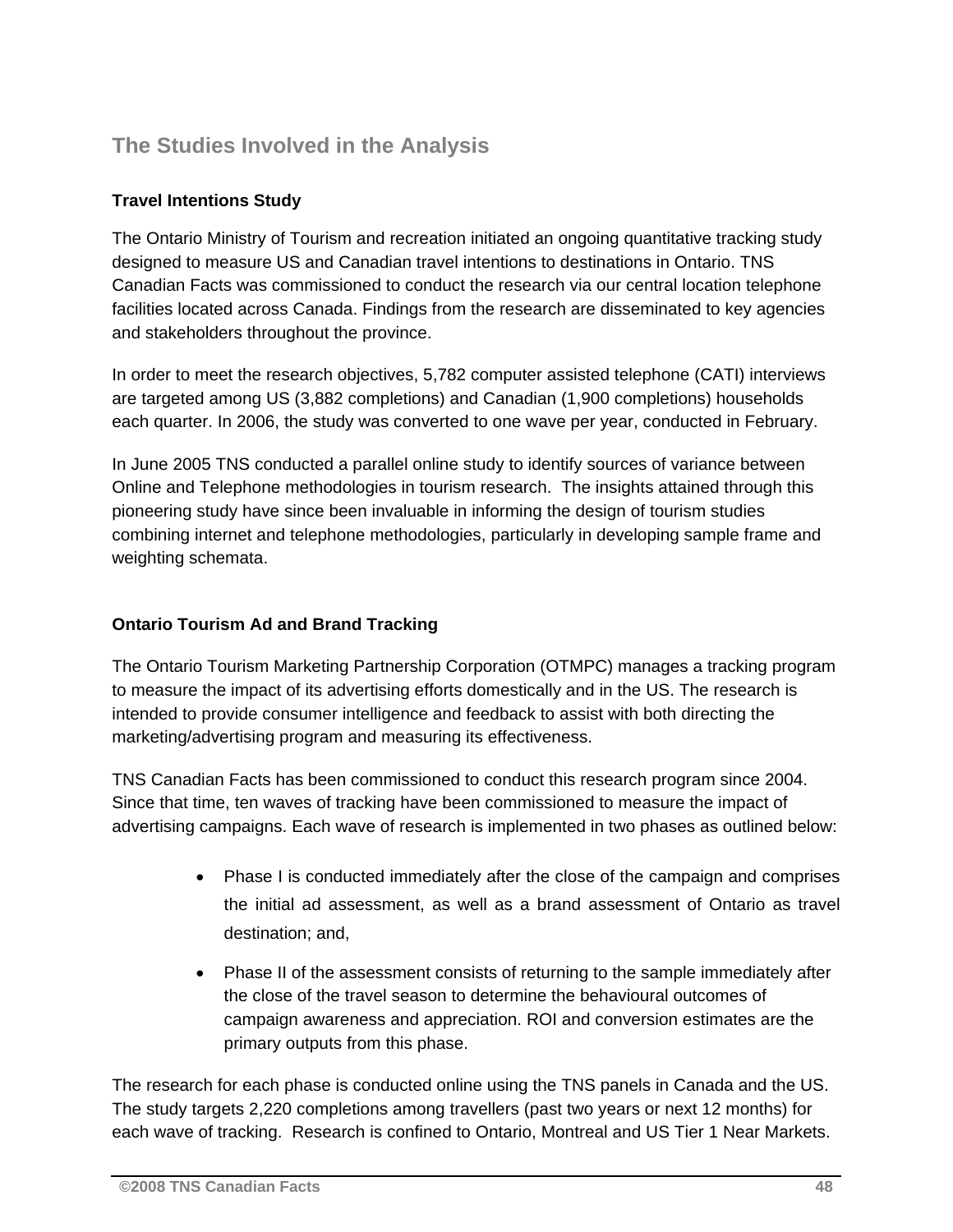### **The Travel Activities and Motivations Survey (TAMS)**

Tourism is one of Canada's major industries, with both Canadian and US residents representing the greatest source of tourism revenue. In order to develop marketing strategies and travel products to attract visitors to Canadian destinations, a large-scale travel survey, known as the Travel Activities and Motivations Study (TAMS), was conducted in Canada and the US approximately four years ago. Since that time, TAMS has proven to be of considerable value in that it provides a comprehensive assessment of travel behaviour and motivators of the target Canadian and US markets.

To offer continuity with and simultaneously build upon TAMS, an association of government ministries, organizations and tourism/hospitality groups across Canada (the Partnership) have collaborated in order to conduct a second wave of TAMS research (TAMS '06). As such, TNS Canadian Facts was commissioned to conduct the travel survey in the US and Statistics Canada carried out the work in Canada.

All fieldwork was conducted in the first six months of 2006. In total, of 60,649 fully completed questionnaires were achieved in the US using a self-completion mail back approach with the TNS US household panel serving as the sample source. In Canada a mixed telephone/mail back follow-up approach was adopted, with approximately 54,000 completions achieved on the short initial telephone questionnaire, and 24,000 on the detailed mail back follow-up.

### **Ontario TAMS Return-To-Sample Study**

In order to supplement the TAMS US database for Ontario, TNS Canadian Facts was commissioned by the OTMPC to conduct a follow-up survey of TAMS '06 American participants. A mail self-completion methodology was adopted and the sample disproportionately assigned to Ontario visitors and non-visitors, with the objective of getting a similar number of completions across the two groups. In addition, the non-visitor sample was matched to the geographic profile of visitors. Approximately 3,800 completed questionnaires were ultimately accepted into the final database – approximately 1,600 among visitors and 2,200 among non-visitors to the province.

The questionnaire provided extensive detail on Ontario travel behaviour, perceptions of the province relative to its competitors and activities engaged in while traveling in the province. The original TAMS '06 database was appended to each record, providing a very rich analytical data source.

The Return-To-Sample Survey was conducted in the summer of 2007.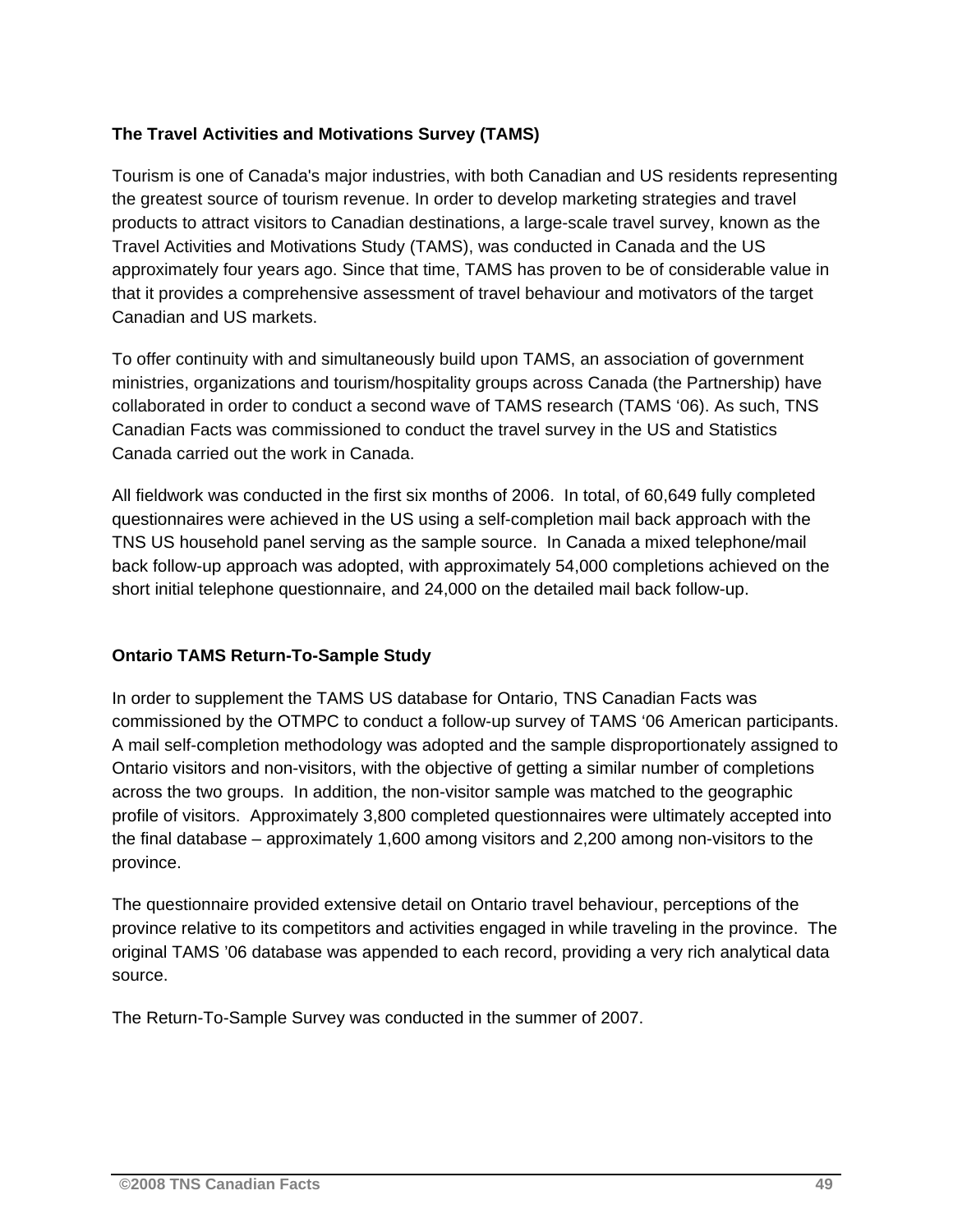### **International Travel Survey (ITS)**

The survey is currently administered as part of the International Travel Survey Program (ITS). The ITS has been conducted by Statistics Canada since the 1920s to meet the requirements of the Canadian System of National Accounts (Balance of Payments (BOP)). Through the years, the need for detailed characteristics of travellers for market research and industry planning was gradually incorporated in the survey. Today, the ITS provides a full range of statistics on the volume of international travellers and detailed characteristics of their trips such as expenditures, activities, places visited and length of stay.

The targeted population for the Frontier Counts survey is all international travellers entering Canada either by air, sea or land. The travellers are distributed into categories of flows which are, Canadian residents returning to Canada from the United States, Canadian residents returning to Canada from countries other than the U.S., United States residents entering Canada, Residents of countries other than U.S. entering Canada and finally "Other" travellers which consist of foreign and resident crew members, diplomats, military personnel, immigrants and former residents.

Depending on the mode of entry into Canada, the frontier counts correspond either to a complete census or is done on a sample basis (selection of Customs Declaration cards for the air travellers).

The frontier count is done using the information collected about the entrants into Canada recorded on forms by CBSA officials. Each port of entry sends in its administrative data according to an understanding signed by Statistics Canada and CBSA.

At all ports of entry across Canada, a count is done to determine the number of travellers by selected categories, by type of transportation, as well as the number of vehicles (cars, trucks, motorcycles, snowmobiles and bicycles) in the case of highway and ferry points.

The information collected in the 18 largest international airports is recorded on Custom Declaration cards (E-311). The information about the number of travellers, country of residence and the type of entry is used to estimate the frontier counts by type of travellers and airport. The data capture is done on a sample basis or on a census basis, depending on the travellers' type and the size of the airport. For the other airports, administrative data recorded on E-63 forms, which correspond to a census, are obtained to produce estimates. The E-63 forms collect information on the number of passengers and crewmembers of commercial and private crafts entering Canada.

CANPASS, a telephone reporting system, registers the number of travellers entering Canada by private plane or boat. The system also allows in certain ports of entry, the counts of preauthorized travellers entering by cars that own a special permit without having to interact with a CBSA agent. Estimates are produced to determine the number of travellers for each car registered with CANPASS.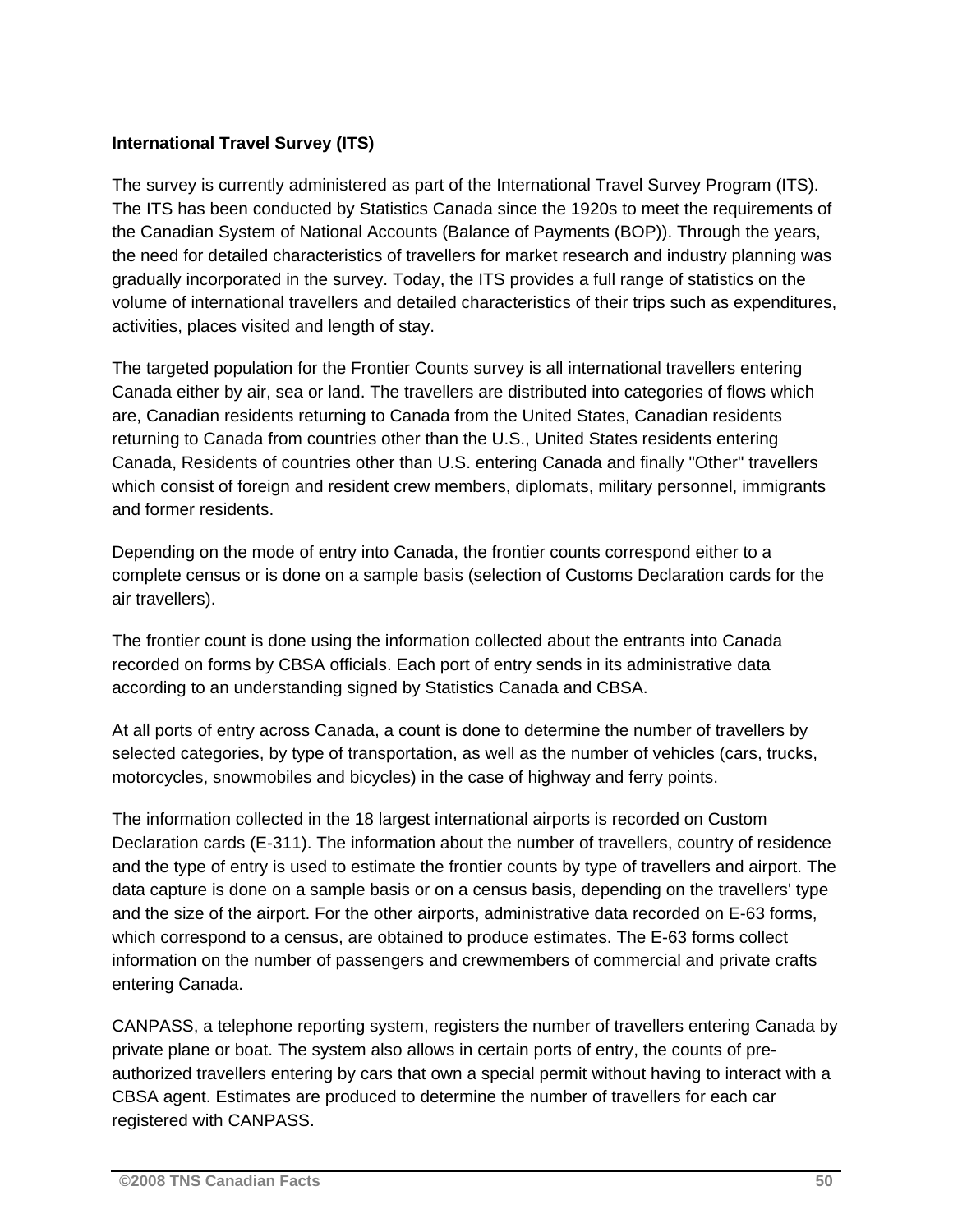For the other land ports of entry, the information is collected on a census basis. The counts are recorded in different ways, either on E-62 Entry Tallies, E-62B for bus, E-62T for trucks or by the Primary Automated Lookout System (PALS). The number of travellers, country of residence, transportation mode and length of stay are obtained from these forms and are used for the estimation of frontier counts.

### **The Canadian (Domestic) Travel Survey (CTS)**

The Canadian Travel Survey (CTS) is conducted by Statistics Canada on behalf of the Canadian Tourism Commission and the ten provincial governments. The CTS, is conducted as a supplement to Statistics Canada's monthly Labour Force Survey. Information is collected on the following topics.

### **Traveller Profiles**

- sex;
- marital status;
- age;
- education;
- class of worker;
- industry;
- occupation;
- household size.

### **Information About Trips**

- number of trips;
- origin;
- destination;
- distance;
- duration;
- mode of transportation;
- purpose;
- accommodation;
- activities:
- travel expenditures

### **The Travel Survey of Residents of Canada (TSRC)**

The Travel Survey of Residents of Canada (TSRC) is a monthly supplement to the Labour Force Survey. This survey, which began in 2005, replaces the Canadian Travel Survey held from 1979-2004.

The general objective of this survey is to provide information on travel and tourism. The data from this survey provide an understanding of the travel habits of the residents of Canada. The specific objective is to provide information on same day and overnight trips and the characteristics of Canadians who travelled during the reference period. This includes details on the duration of the trip, type of accommodation, reason for the trip, mode of transportation, expenditures, etc. and general demographic information.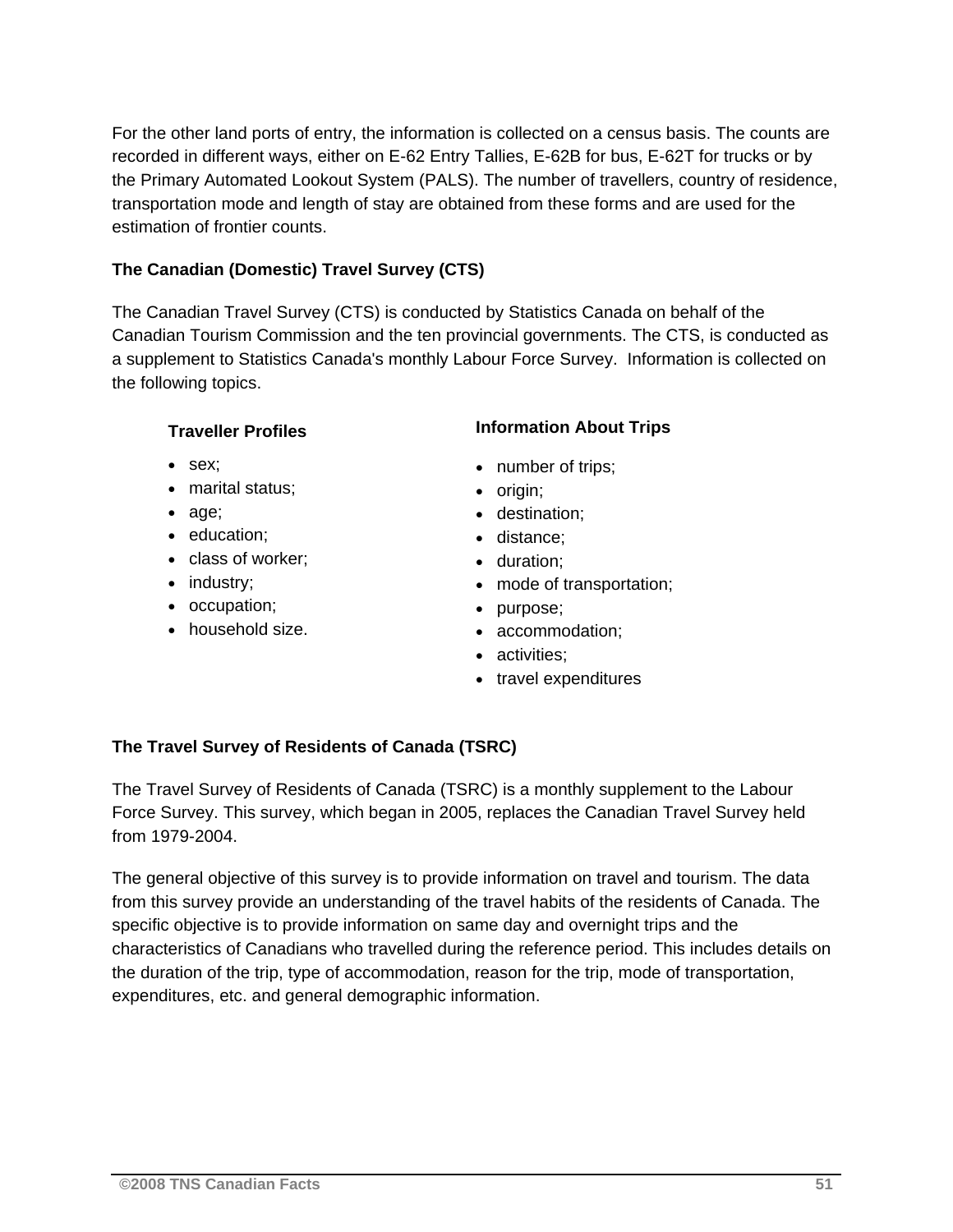### **Detailed Description of the Conversion ModelTM**

*Conversion ModelTM* segmentation is a powerful tool within the context of tourism consumer research. This model adds value to the data analysis by providing meaningful consumer segments based on their psychological attachment to Canada and competing destinations for vacations, and their openness to visiting Canada and competing destinations.

Exclusive to TNS Canadian Facts, *Conversion ModelTM* is the leading model for understanding customer commitment and customer acquisition. Used by 80% of the top brands in the world for developing market share acquisition and customer-based protection strategies, over 6,000 *Conversion ModelTM* studies have been conducted since it was first developed. Within the Canadian tourism sector, *Conversion ModelTM* has been used by a number of clients, including the CTC. It was also used in the 2006 Travel Activities and Motivation Survey (TAMS2).

Its principal merits lie in the ability of the model to obtain measures of attachment and openness to Canada as a destination for vacations through subtle questioning of future intent, rather than directly. By contrast, although widely used, "intender" questioning typically produces overstatement, which, if not validated in market, can distort market growth expectations.

*Conversion ModelTM* questions and analysis can be used as a primary method of identifying and describing segments of the market, which are open to taking extended vacations within Canada or competing destinations.

We need to understand which long-haul travellers are truly open to Canada and which ones are not, and what drives commitment to Canada and competing destinations. How many travellers are available and open to the idea of a vacation to Canadian destinations? *Conversion ModelTM* will effectively quantify these issues for each group leading to an accurate portrayal of the size of committed and uncommitted market segments. This will allow planning to take place using reasonable estimates of market potential, and with key drivers of commitment defined and means of attracting potential visitors identified.